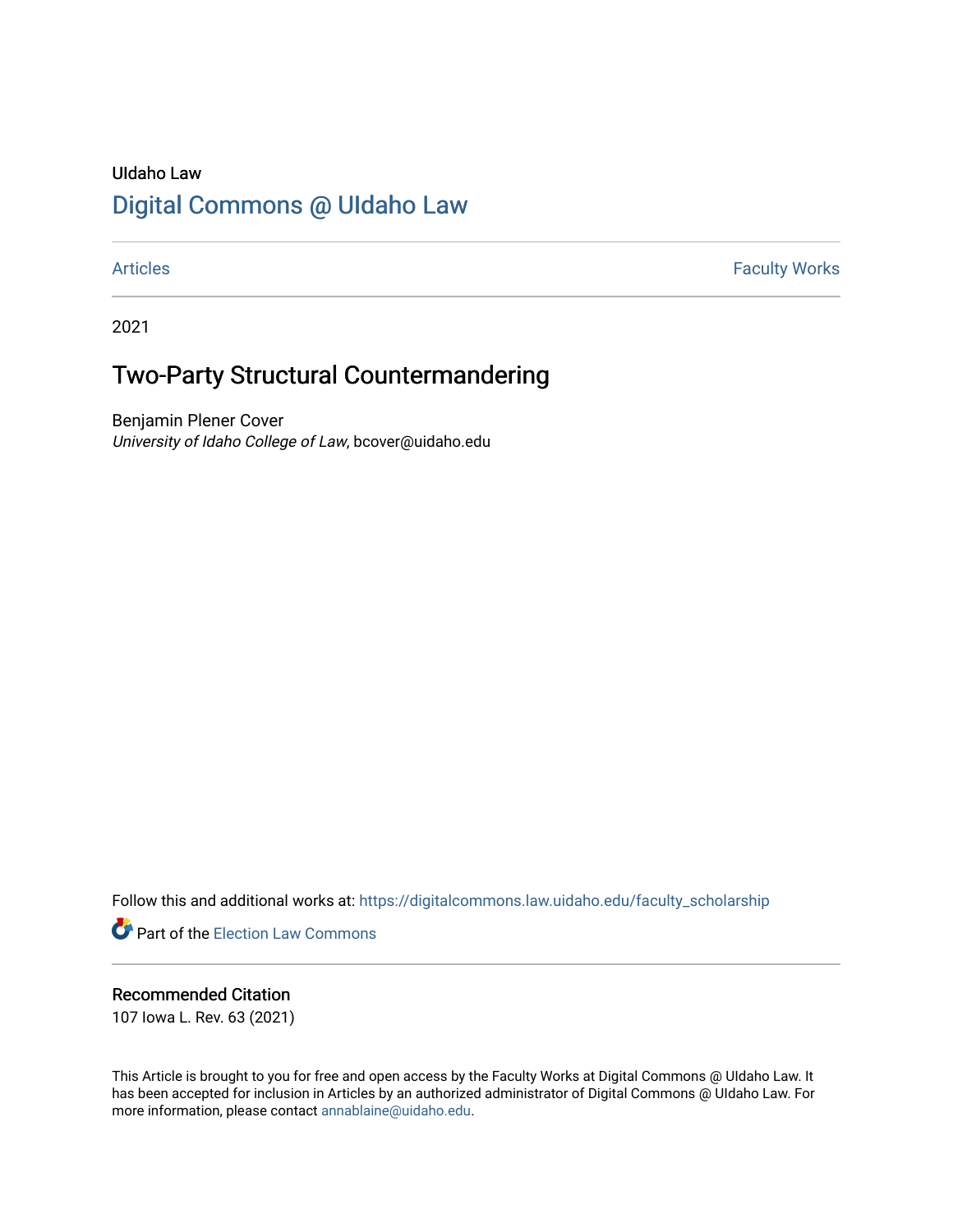### Two-Party Structural Countermandering

*Benjamin Plener Cover*\*

*ABSTRACT: The popular narrative surrounding gerrymandering frames it as a performative phenomenon—achieved through the intentional manipulations of malevolent partisan actors. Efforts to curb partisan gerrymandering —which I call countermandering—have been performative, in turn, focusing on constraining these bad actors through judicial review or mapmaker neutrality. Yet performative countermandering has had limited success. Judicial and institutional constraints are only sometimes available and are often cumbersome and costly. More important, their utility is inherently limited, because gerrymandering is not only performative. It is also structural—an inevitable product of the American electoral schema itself.* 

*This paper makes the case for structural countermandering. It explains why transformative change to our electoral schema is urgently necessary. It also hypothesizes that such transformative change has no practical chance of success unless it preserves the two-party system. Accordingly, this paper proposes a new electoral schema called MM2. It operates much like the traditional Mixed-Member Proportional ("MMP") system used successfully for decades in Germany and New Zealand, but its goal is two-party, not multiparty, proportionality. Like MMP, MM2 preserves personal, geographic representation by selecting most legislators through single-seat districts; and it implements structural countermandering by allocating additional seats to political parties to compensate for any vote-seat distortion these districted elections produce. But whereas MMP allocates these seats to achieve vote-seat proportionality for every party, MM2 allocates these seats to achieve vote-seat proportionality only for the top two parties. By preserving certain core features of American democracy, while structurally nullifying gerrymandering, MM2 presents a promising and feasible prospect for transformative change.* 

 <sup>\*</sup> Associate Professor of Law at the University of Idaho College of Law (J.D., Yale Law School; M.Sc., London School of Economics). I am grateful to the organizers of and participants in the 2021 AALS Election Law Works-in-Progress Workshop, including Gene Mazo, Travis Crum, Nicholas Stephanopoulos, Guy Uriel-Charles, Ned Foley, Lisa Manheim, and Rob Yablon. Thanks to Jack Santucci, Jack Nagel, and Matthew Shugart for their helpful feedback. Special thanks to Trevor Buller and Alex Siebert for excellent research assistance. As always, I am grateful to Aliza Plener Cover for her invaluable support.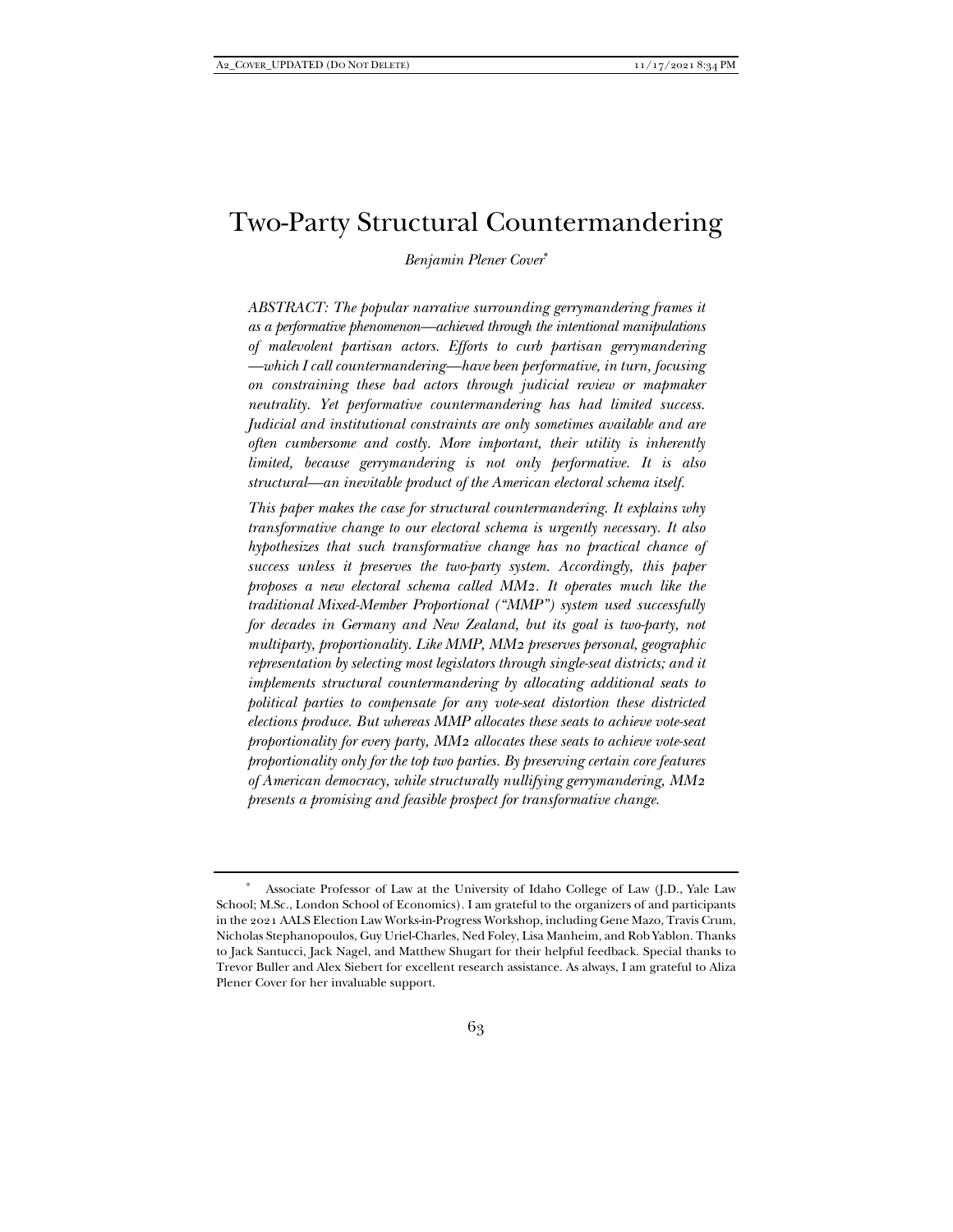| П.   | THE PREMISE: WHY WE NEED TWO-PARTY STRUCTURAL |                                                      |  |  |
|------|-----------------------------------------------|------------------------------------------------------|--|--|
|      |                                               |                                                      |  |  |
|      | А.                                            |                                                      |  |  |
|      |                                               | $\mathbf{1}$ .                                       |  |  |
|      |                                               | 2.                                                   |  |  |
|      |                                               | 3.                                                   |  |  |
|      |                                               | $\ddot{4}$                                           |  |  |
|      |                                               | ٢.                                                   |  |  |
|      | $\mathbf{B}$                                  | WHY WE NEED STRUCTURAL COUNTERMANDERING 83           |  |  |
|      | C.                                            | WHY WE NEED TWO-PARTY STRUCTURAL                     |  |  |
|      |                                               |                                                      |  |  |
| III. |                                               | THE PROPOSAL: HOW TO ACHIEVE TWO-PARTY STRUCTURAL    |  |  |
|      |                                               |                                                      |  |  |
|      | A.                                            |                                                      |  |  |
|      |                                               | ı.                                                   |  |  |
|      |                                               | 2.                                                   |  |  |
|      |                                               | 3.                                                   |  |  |
|      |                                               | i.                                                   |  |  |
|      |                                               | ii.                                                  |  |  |
|      |                                               | iii.                                                 |  |  |
|      |                                               | iv.                                                  |  |  |
|      | $B_{\cdot}$                                   |                                                      |  |  |
|      |                                               | 1.                                                   |  |  |
|      |                                               | 2.                                                   |  |  |
|      |                                               | 3.                                                   |  |  |
|      |                                               | Ranked Choice and Vote Transfer  111<br>$\mathbf{4}$ |  |  |

#### I. INTRODUCTION

The 2010 redistricting cycle was a good decade for partisan mapmakers. Armed with ever-advancing "big data and modern technology," they strategically manipulated electoral boundaries "with unprecedented efficiency and precision."<sup>1</sup> In 2012, the first election under the cycle's new

 <sup>1.</sup> Rucho v. Common Cause, 139 S. Ct. 2484, 2512–13 (2019) (Kagan, J., dissenting) ("[B]ig data and modern technology . . . make today's gerrymandering altogether different from the crude linedrawing of the past. . . . Mapmakers now have access to more granular data about party preference and voting behavior than ever before. . . . [A]dvancements in computing technology have enabled mapmakers to put that information to use with unprecedented efficiency and precision.").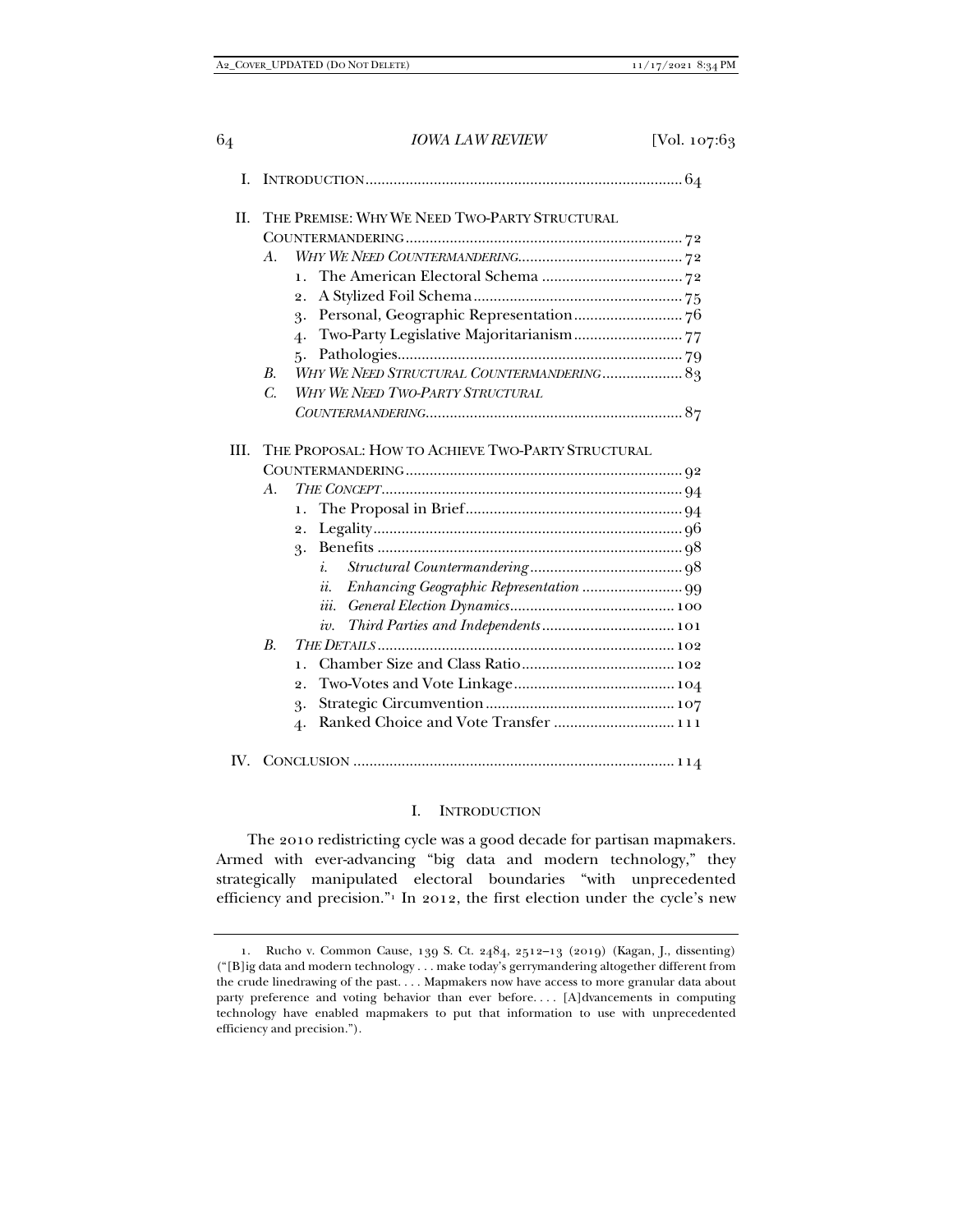congressional maps, Democrats won 1.4 million more votes, but Republicans won the House by a seat margin of 234 to 201—the first time since 1996, and the second since World War II, that a party won a majority of seats in the House with a minority of votes.<sup>2</sup> Several swing-state congressional maps produced lopsided results through the cycle: in Ohio, Republicans consistently won at least 12 of 16 seats, whether their vote share was 59 percent or 51 percent;3 in Pennsylvania, Republicans consistently won 13 of 18 seats, with vote share ranging between 49 percent and 55 percent;4 in North Carolina, Republicans won 9 or 10 of 13 seats with vote share ranging between 49 percent and 55 percent.5

But the most impressive cartographic feat was the 2011 Wisconsin Assembly map, adopted on a party-line vote shortly after Republicans won the trifecta (Governor's mansion and both legislative chambers), and thus unilateral districting power, for the first time in four decades.<sup>6</sup> As its architects intended, the map produced a decade-long Republican supermajority: in 2014, 2016, and 2020, Republicans won more than 60 percent of the seats with less than 55 percent of the votes; in 2012 and 2018, Republicans won more than 60 percent of the seats with *less than half* of the votes; even in the blue wave of 2018, a whopping 15-point vote swing from two years prior managed to flip just one seat, and Republicans still won 63 of 99 seats with only 47 percent of the votes.7 By strategically manipulating electoral boundaries, i.e., packing and cracking, the Wisconsin Assembly map twice inverted the vote-seat relationship, conferring a majority of seats on the party with a minority of votes. This vote-seat inversion is alternatively called minority entrenchment or a wrong-winner election.8 No matter what you call it, this

- 3. Ohio A. Philip Randolph Inst. v. Householder, 373 F. Supp. 3d 978, 1074 (S.D. Ohio 2019).
- 4. *See* League of Women Voters of Pa. v. Commonwealth, 178 A.3d 737, 764–65 (Pa. 2018).
- 5. *Rucho*, 139 S. Ct. at 2509–10 (Kagan, J., dissenting).
- 6. Whitford v. Gill, 218 F. Supp. 3d 837, 846 (W.D. Wis. 2016), *vacated*, 138 S. Ct. 1916 (2018).

 7. Mitchell Schmidt, *2020 Election Again Shows Lopsided Republican Legislative Maps*, WIS. ST. J. (Nov. 12, 2020), https://madison.com/wsj/news/local/govt-and-politics/2020-election-again-showslopsided-republican-legislative-maps/article\_d0c11425-df16-5d0b-a3e8-4954e7897652.html [https:// perma.cc/BN3X-WMFL].

 8. *See* Vieth v. Jubelirer, 541 U.S. 267, 360 (2004) (Breyer, J., dissenting) ("By entrenchment I mean a situation in which a party that enjoys only minority support among the populace has nonetheless contrived to take, and hold, legislative power."); Nicholas Stephanopoulos, *Reforming Redistricting: Why Popular Initiatives to Establish Redistricting Commissions Succeed or Fail*, 23 J.L. & POL. 331, 381 n.282 (2007) (using the term "minority entrenchment" to describe cases where "the majority party in the state legislature only enjoys the support of a minority of the electorate"); Mitchell N. Berman, *Managing Gerrymandering*, 83 TEX. L. REV. 781, 814 n.207 (2005) ("minority-to-majority entrenchment"); Jack Santucci, *Multiparty America?*, 82 J. POL. 34, 34 (2020) ("wrong-winner elections (e.g., when the party with the most votes does not win public office)"); Thomas Quinn, *Throwing the Rascals Out? Problems of Accountability in Two*-*Party Systems*, 55 EUROPEAN J. POL. RSCH. 120, 121 (2016) ("'wrong-winner' elections in two-party

 <sup>2.</sup> Sam Wang, *The Great Gerrymander of 2012*, N.Y. TIMES (Feb. 2, 2013), https:// www.nytimes.com/2013/02/03/opinion/sunday/the-great-gerrymander-of-2012.html [https://perma. cc/HEM9-ZNEM].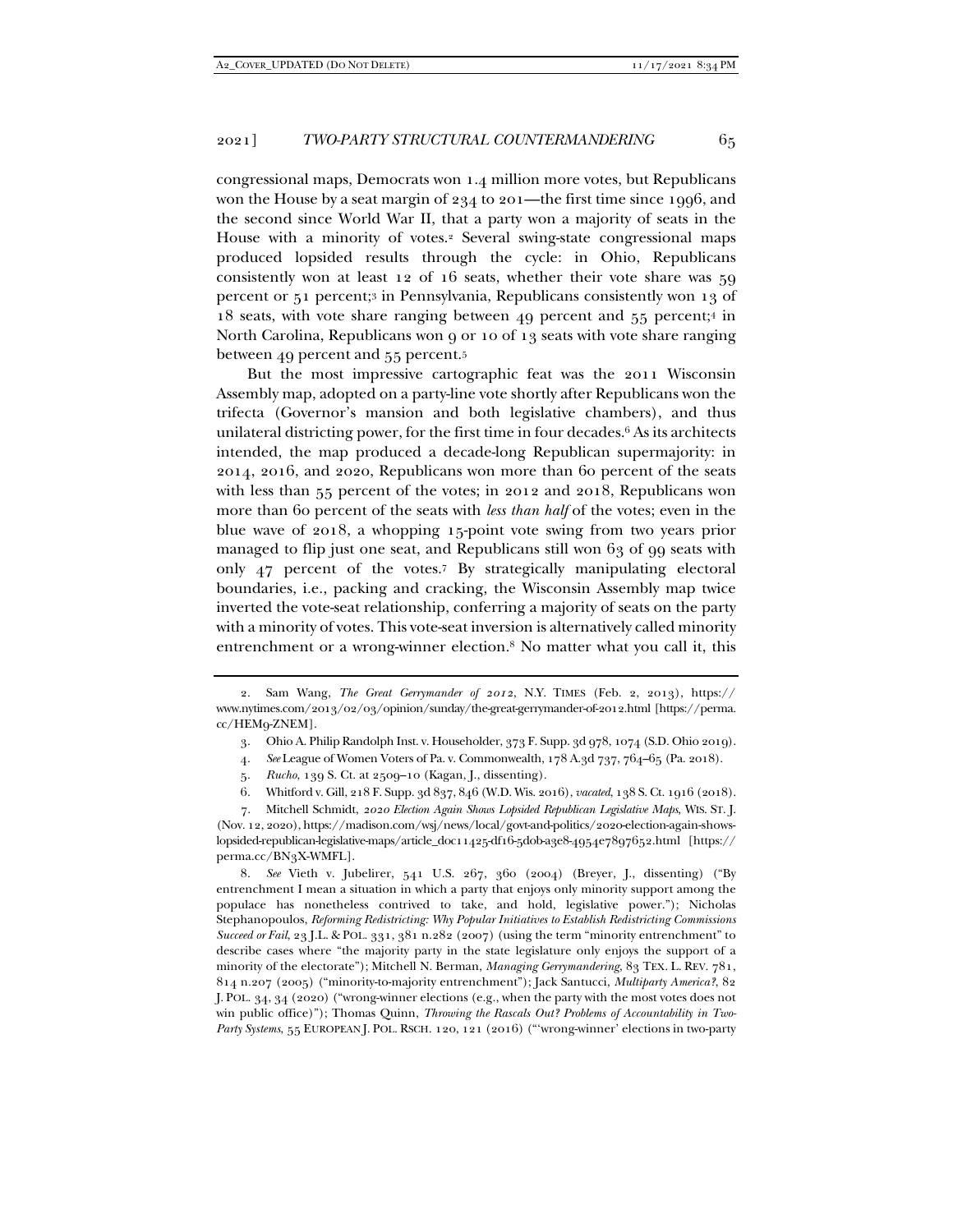perverse result violates a foundational premise of electoral democracy: if two parties compete for legislative seats, the party with more votes should win more seats.9

This perversity occurs with troubling frequency. Professor Miriam Seifter recently analyzed state legislative elections from 1968 to 2016, and found 267 cases where a party won control of a legislative chamber though its rival won more votes.10 Republicans drew the 2011 Wisconsin Assembly map, but Democrats can gerrymander with equal skill and zeal.<sup>11</sup> Historically, both parties have benefitted when electoral maps have produced perverse outcomes. In Seifter's study, those vote-seat inversions benefitted Republicans

 9. Miriam Seifter, *Countermajoritarian Legislatures*, COLUM. L. REV. (forthcoming 2021) (manuscript at 4–5), https://papers.ssrn.com/sol3/papers.cfm?abstract\_id=3782224 [https:// perma.cc/7V8S-8SGP] ("[M]ost minimally, we should expect that the candidate or party that receives the most votes will win."); Nicholas O. Stephanopoulos, *Elections and Alignment*, 114 COLUM. L. REV. 283, 287 (2014) (proposing a partisan alignment ideal, whereby "if a majority of voters wish to be represented by a candidate from a certain party, this in fact is who represents them"); Steven Levitsky & Daniel Ziblatt, *End Minority Rule: Either We Become a Truly Multiracial Democracy or We Cease to Be a Democracy at All*, N.Y. TIMES (Oct. 23, 2020), https://www. nytimes.com/2020/10/23/opinion/sunday/disenfranchisement-democracy-minority-rule.html [https://perma.cc/ZCQ5-CBEA] ("Democracy is supposed to be a game of numbers: The party with the most votes wins."); Daryl R. DeFord, Nicholas Eubank & Jonathan Rodden, *Partisan Dislocation: A Precinct-Level Measure of Representation and Gerrymandering*, POL. ANALYSIS (forthcoming 2021) (manuscript at 4), https://www.nickeubank.com/research [https://perma.cc/ F65Q-6SHW] ("In the most obvious normative failure, a party with less than half of the statewide votes can receive more than half of the seats, which happens routinely in U.S. state legislatures."); DOUGLAS J. AMY, REAL CHOICES/NEW VOICES: HOW PROPORTIONAL REPRESENTATION ELECTIONS COULD REVITALIZE AMERICAN DEMOCRACY 38 (2002) (Minority entrenchment "violate[s] one of the most sacred tenets of democratic politics: majority rule").

 10. Seifter, *supra* note 9 (manuscript at 28). Seifter found an additional 78 cases where a party won a majority of seats with a plurality, but not a majority, of votes, which occurs when the votes cast for third party and independent candidates exceed the vote difference between the top two parties. *Id.*

 11. Federal courts have identified multiple congressional maps as intentional pro-Democratic gerrymanders, including those drawn by New Jersey post-1980, by Texas post-1990, and by Georgia post-2000. *See* Karcher v. Daggett, 462 U.S. 725, 764 (1983) (Stevens, J., concurring) (The congressional map New Jersey adopted post-1980 "was designed to increase the number of Democrats, and to decrease the number of Republicans, that New Jersey's voters would send to Congress in future years."); League of United Latin Am. Citizens v. Perry, 548 U.S. 399, 410–11 (2006) (The congressional map Texas adopted post-1990 was "designed to favor Democratic candidates . . . [u]sing then-emerging computer technology to draw . . . lines with artful precision . . . [and was] later described as the 'shrewdest gerrymander of the 1990s.'" (citations omitted)); Larios v. Cox, 300 F. Supp. 2d 1320, 1329 (N.D. Ga.), *aff'd*, 542 U.S. 947 (2004) (The congressional map Georgia adopted post-2000 "was an intentional effort to allow incumbent Democrats to maintain or increase their delegation, primarily by systematically underpopulating the districts held by incumbent Democrats, by overpopulating those of Republicans, and by deliberately pairing numerous Republican incumbents against one another.").

systems, where the party winning the most votes does not win the most seats"); Alan Renwick, *Do 'Wrong Winner' Elections Trigger Electoral Reform? Lessons From New Zealand*, 45 REPRESENTATION 357, 357 (2009).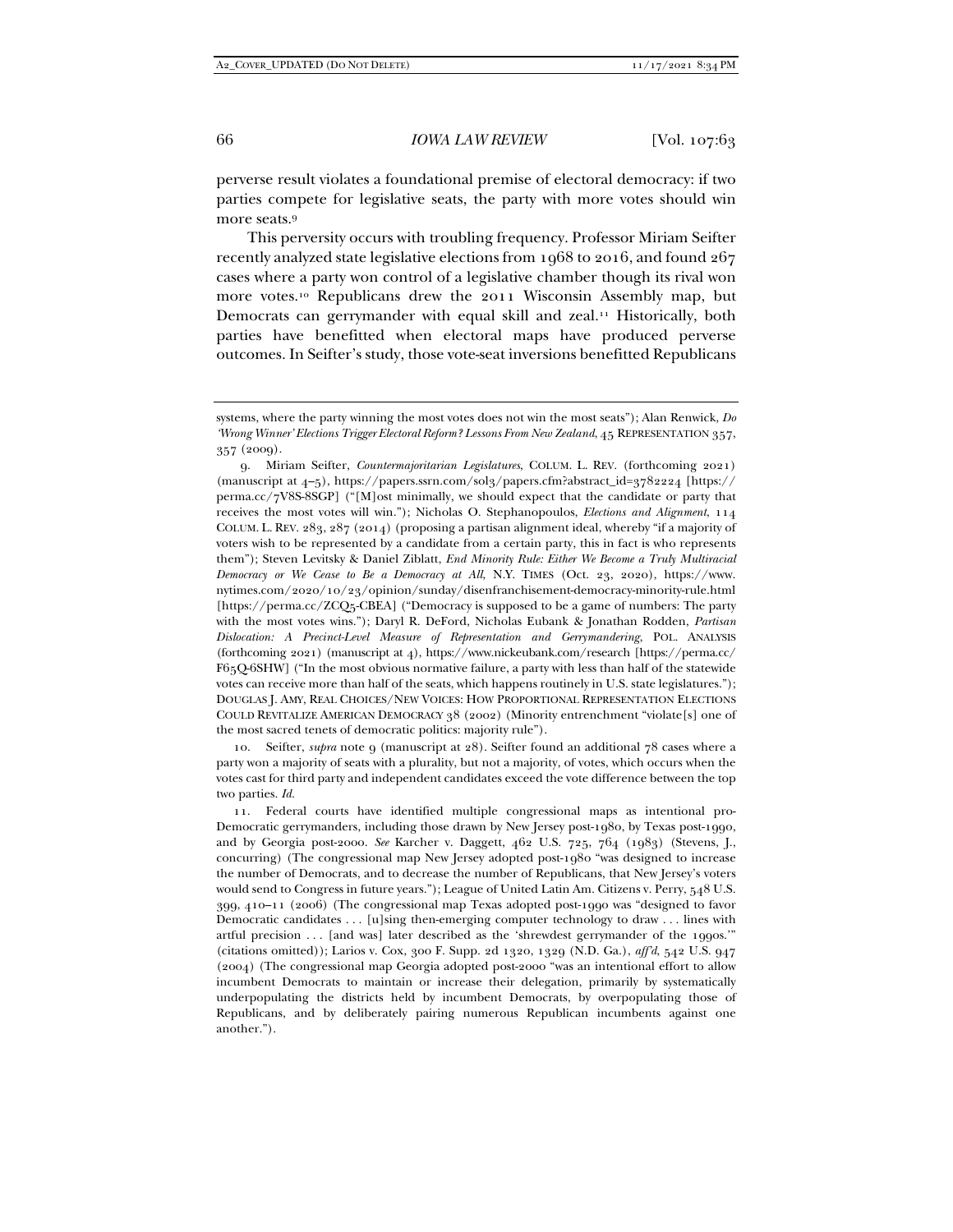111 times, but Democrats 156 times.12 There is evidence that Republicans gerrymandered more, more egregiously, and more successfully in the 2010 cycle.13 This may partly reflect greater Republican electoral success in 2010 state elections, which gave Republicans more control over the 2010 redistricting process.14 Also, residential patterns (i.e., urban clustering of Democratic voters) may make gerrymandering relatively easier for Republicans.15 But gerrymandering appeals to mapmakers across party lines.

And gerrymandering offends average Americans across the political spectrum. At a time when Americans seem to disagree on just about everything, a strong bipartisan consensus condemns gerrymandering as an affront and a threat to American democracy. We abhor the practice, and blame it for a host of democratic ills: vote-seat distortions, minority entrenchment, unresponsive legislatures, uncompetitive districts, uncontested races, low voter turnout and external efficacy, increasing polarization and gridlock.16 And we demand what I call *countermandering*—mechanisms to deter, limit, or mitigate gerrymandering

 14. Of the 88 legislative chambers that held elections in 2010, Republicans won 53 of them, flipping 20 previously controlled by Democrats. *State Legislative Elections Results, 2010*: *State Legislature*, BALLOTPEDIA, https://ballotpedia.org/State\_legislative\_elections\_results,\_2010 [https://perma.cc/ZAJ2-FLTZ] (last updated Aug. 9, 2021). After the 2010 elections, Republicans enjoyed trifectas (i.e., the Governor's mansion plus majorities in both legislative chambers) in 20 states. *State Legislative Elections Results, 2010*: *Trifectas*, BALLOTPEDIA, https:// ballotpedia.org/State\_legislative\_elections\_results,\_2010#Trifectas [https://perma.cc/9WQ8- QAGG] (last updated Aug. 9, 2021).

 15. Jowei Chen & Jonathan Rodden, *Unintentional Gerrymandering: Political Geography and Electoral Bias in Legislatures*, 8 Q. J. POL. SCI. 239, 257 (2013) ("[H]uman geography makes the task of a Democratic cartographer far more difficult than that facing a Republican-favoring cartographer . . . ."); Gretchen Helmke, Mary Kroeger & Jack Paine, *Democracy by Deterrence: Norms, Constitutions, and Electoral Tilting*, AM. J. POL. SCI. (forthcoming) (manuscript at 17), http://nebula.wsimg.com/4ed6b1c608e8232b21b94b1cdd9f4c60?AccessKeyId=FD7670AEAE 23BB8C3DAE&disposition=0&alloworigin=1 [https://perma.cc/A7WK-ZKUZ] ("[T]he most extreme pro-Republican gerrymander nets more seats for Republicans than does the most extreme pro-Democratic gerrymander for Democrats."); Davis v. Bandemer, 478 U.S. 109, 159 (1986) (O'Connor, J., concurring) ("[T]he voting strength of less evenly distributed groups will invariably be diminished by districting as compared to at-large proportional systems for electing representatives."); Edward B. Foley, *Due Process, Fair Play, and Excessive Partisanship: A New Principle for Judicial Review of Election Laws*, 84 U. CHI. L. REV. 655, 668 (2017) ("Given the way Democrats and Republicans sort themselves geographically in many states, with Democrats concentrated in urban areas and Republicans spread out in rural or exurban ones, a map reflecting this differential population density would make it more difficult for Democrats to translate votes into seats than for Republicans to do so."); Nicholas Goedert, *The Case of the Disappearing Bias: A 2014 Update to the "Gerrymandering or Geography" Debate*, 2015 RSCH. & POL. 1, 3 (2015). ("[T]he absence of bias in 2014, just like the presence of bias in 2012, is explainable by a combination of intentional gerrymandering and the asymmetric distribution of partisans.").

16. *See infra* Section II.A.5.

<sup>12.</sup> Seifter, *supra* note 9 (manuscript at 28).

 <sup>13.</sup> SIMON JACKMAN, ASSESSING THE CURRENT NORTH CAROLINA CONGRESSIONAL DISTRICTING PLAN 8 (2017), https://roseinstitute.org/wp-content/uploads/2016/05/Expert-Report-of-Simon-Jackman.pdf [https://perma.cc/QG5C-EJYG] ("Recent decades show more pro-Republican gerrymandering, as measured by the efficiency gap.").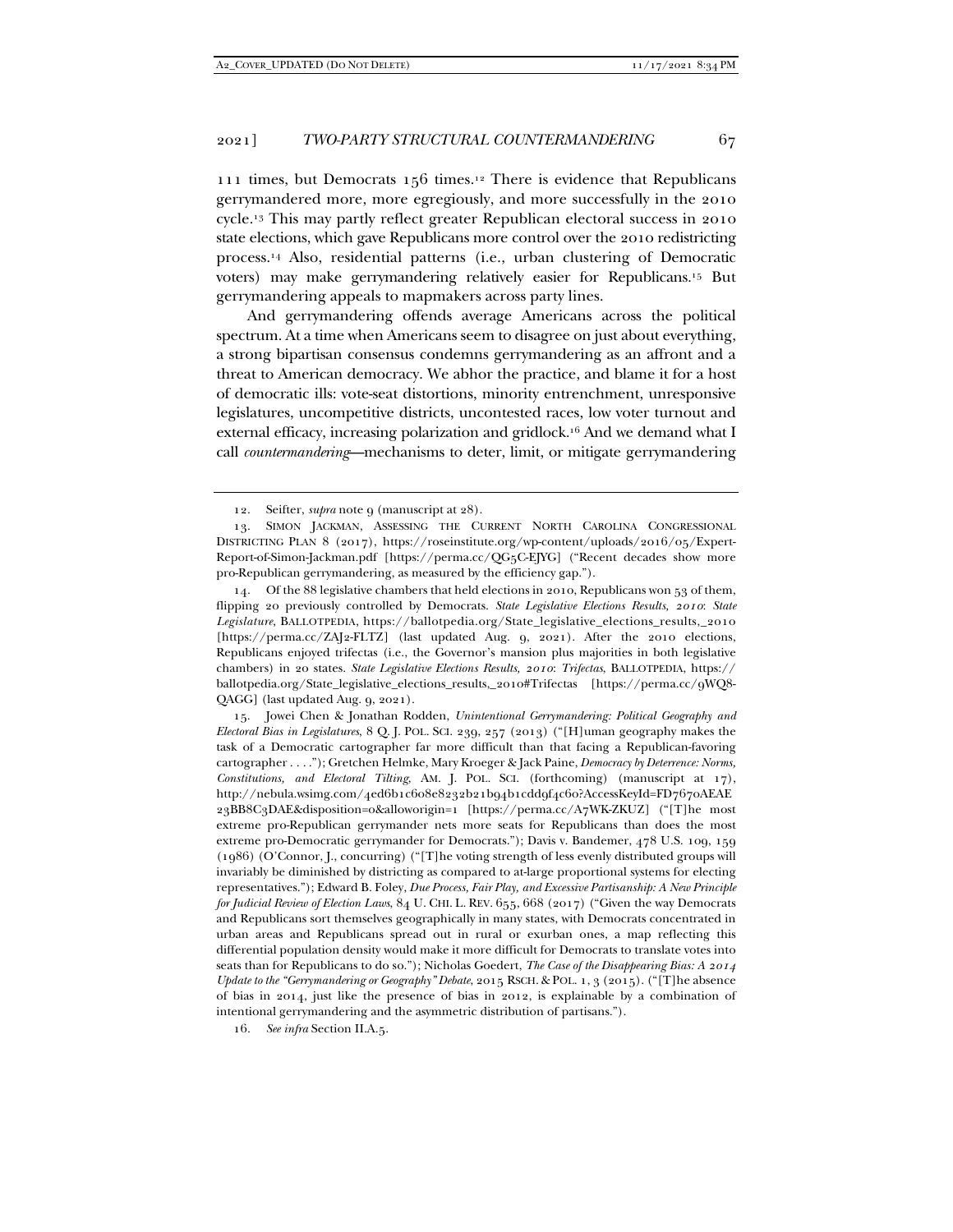and these associated pathologies. Hence the disappointment when partisan gerrymandering repeatedly fractured the Court, first in *Bandemer* in 1986, then in *Vieth* in 2004, and then again in *LULAC* in 2006.17 And hence the excitement when in fall 2016 a federal panel struck down Wisconsin's Assembly map as a partisan gerrymander.<sup>18</sup> It was the first time a partisan gerrymandering claim had ever succeeded in federal court—but not the last. Soon more federal courts found more partisan gerrymanders, and hopes swelled for a landmark countermandering ruling that would end the age of partisan gerrymandering just as the Warren Court had ended the age of malapportionment.

The Court dashed those hopes in the summer of 2019, with a 5-4 ruling declaring that partisan gerrymandering claims present a nonjusticiable political question.19 A supermajority of Americans favored federal judicial countermandering,20 but the *Rucho* majority declined the invitation. Writing for the majority, Chief Justice Roberts conceded that partisan gerrymandering is antidemocratic, but insisted that federal judicial countermandering is incompatible with the limited role of the federal courts.<sup>21</sup> And so, the Supreme Court slammed shut the federal courthouse door it had left ajar 33 years prior.<sup>22</sup>

But Chief Justice Roberts assured Americans that their demands for countermandering need not "echo into a void."23 Instead, he suggested other countermandering fora: state courts guided by state constitutional and statutory provisions with no federal analogue; and independent mapmaking bodies established by direct democracy or congressional mandate.<sup>24</sup> Reformers are heeding this advice. Sixteen states now have constitutional or

 <sup>17.</sup> *See generally Davis*, 478 U.S. 109 (holding that plaintiffs did not prove a violation of the Equal Protection Clause); Vieth v. Jubelirer, 541 U.S. 267 (2004) (upholding a District Court's decision to dismiss a gerrymandering claim); League of United Latin Am. Citizens v. Perry, 548 U.S. 399 (2006) (dividing the Court on a partisan gerrymandering claim).

 <sup>18.</sup> Whitford v. Gill, 218 F. Supp. 3d 837, 843 (W.D. Wis. 2016), *vacated*, 138 S. Ct. 1916 (2018).

 <sup>19.</sup> Rucho v. Common Cause, 139 S. Ct. 2484, 2506–08 (2019).

 <sup>20.</sup> Kylee Groft, *The Results are In: Most Americans Want Limits on Gerrymandering*, CAMPAIGN LEGAL CTR. (Sept. 11, 2017), https://campaignlegal.org/update/results-are-most-americanswant-limits-gerrymandering [https://perma.cc/X2AU-N4XL]; *Bipartisan Poll Shows Strong Support for Redistricting Reform*, CAMPAIGN LEGAL CTR. (Jan. 28, 2019), https://campaignlegal.org /update/bipartisan-poll-shows-strong-support-redistricting-reform [https://perma.cc/59Y8-HD3N].

 <sup>21.</sup> *Rucho*, 139 S. Ct. at 2506–07 ("Excessive partisanship in districting leads to results that reasonably seem unjust. But the fact that such gerrymandering is 'incompatible with democratic principles,' does not mean that the solution lies with the federal judiciary. We conclude that partisan gerrymandering claims present political questions beyond the reach of the federal courts." (quoting Ariz. State Legislature v. Ariz. Indep. Redistricting Comm'n, 135 S. Ct. 2652,  $2658 (2015)$ .

 <sup>22.</sup> *See Davis*, 478 U.S. at 118–25, *abrogated by Rucho*, 139 S. Ct. 2484 (2019).

 <sup>23.</sup> *Rucho*, 139 S. Ct. at 2507.

 <sup>24.</sup> *Id.* at 2507–08.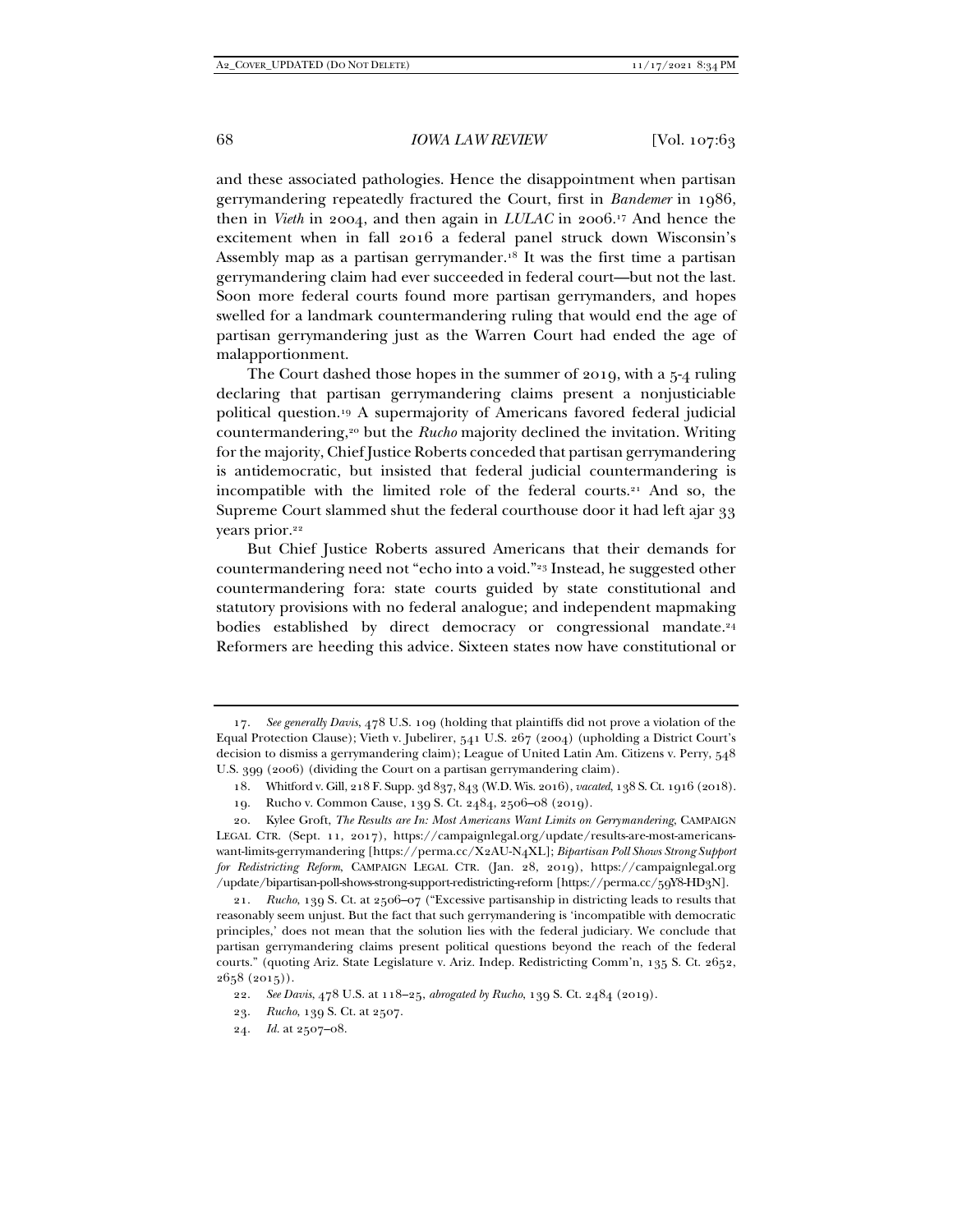statutory provisions that prohibit partisan gerrymandering;<sup>25</sup> and 15 states rely primarily on a commission to draw electoral maps for congressional and/or state legislative elections.<sup>26</sup> Three states embraced these reforms in 2018;27 and one in 2020.28 The Census Bureau released new population figures in April, and the 2020 redistricting cycle is now kicking into high gear, and the forces of gerrymandering and countermandering will compete once again, armed with another decade of technological advances.29

But I fear we underestimate what we're up against, and overestimate the prospects for successful reform, because we fundamentally misapprehend the problem. We conceptualize gerrymandering, and design countermandering strategies, in terms that are narrowly *performative* rather than *structural*. The very term *gerrymander* forever casts Massachusetts Governor Elbridge Gerry as the personal embodiment of the hated practice,30 and frames the problem as abuse of the electoral system—dirty tricks and political sabotage by partisans

 27. The states are Michigan, Colorado, and Missouri. *Creation of Redistricting Commissions*, *supra* note 26. Michigan did so by citizens' initiative. *Id.*

 28. Virginia became the 15th state to adopt an independent redistricting commission. *See Creation of Redistricting Commissions*, *supra* note 26.

 29. *Rucho*, 139 S. Ct. at 2513 (Kagan, J., dissenting) ("And gerrymanders will only get worse (or depending on your perspective, better) as time goes on—as data becomes ever more finegrained and data analysis techniques continue to improve. What was possible with paper and pen—or even with Windows 95—doesn't hold a candle (or an LED bulb?) to what will become possible with developments like machine learning."); Vieth v. Jubelirer, 541 U.S. 267, 312–13 (2004) (Kennedy, J., concurring) ("Technology is both a threat and a promise. On the one hand, if courts refuse to entertain any claims of partisan gerrymandering, the temptation to use partisan favoritism in districting in an unconstitutional manner will grow. On the other hand, these new technologies may produce new methods of analysis that make more evident the precise nature of the burdens gerrymanders impose on the representational rights of voters and parties.").

 30. Reformers strategically use this personalization. One campaign has created a parody social media presence for the late Elbridge Gerry: @GovGerry's twitter bio reads: "I was a Founding Father, governor & vice president. But today people only remember me for 'Gerrymandering.' Not cool. Let's #EndGerrymandering!" Elbridge Gerry (@GovGerry), TWITTER, https://twitter.com/GovGerry [https://perma.cc/BA2S-56U9] (last updated Aug. 9, 2021). Another is the "F\*ck Gerry(mandering) Fund," launched by Crooked Media to raise money for redistricting initiatives. Lucy Diavolo, *The Team Behind* Pod Save America *Launches the F\*ck Gerry(mandering) Fund*, TEENVOGUE (May 17, 2019), https://www.teenvogue.com/story/ pod-save-america-crooked-media-fuck-gerrymandering-fund [https://perma.cc/V9BG-5BBL].

 <sup>25.</sup> The states are Arizona, California, Colorado, Delaware, Florida, Hawaii, Iowa, Michigan, Minnesota, Montana, Ohio, Nebraska, New York, Oregon, Utah, and Washington. *See Redistricting Criteria*, NAT'L CONF. STATE LEGISLATURES (July 16, 2021), https://www.ncsl.org/research/ redistricting/redistricting-criteria.aspx [https://perma.cc/QLW3-6BL6].

 <sup>26.</sup> The states are Alaska, Arizona, Arkansas, California, Colorado, Hawaii, Idaho, Michigan, Missouri, Montana, New Jersey, Ohio, Pennsylvania, Virginia, Washington. *Creation of Redistricting Commissions*, NAT'L CONF. STATE LEGISLATURES (June 14, 2021), https://www.ncsl.org/ research/redistricting/creation-of-redistricting-commissions.aspx#\_ftn1 [https://perma.cc/B7 A3-MVXC]. Other states use advisory or backup commissions. *See Redistricting Commissions: State Legislative Plans*, NAT'L CONF. STATE LEGISLATURES (July 12, 2021), https://www.ncsl.org/ research/redistricting/2009-redistricting-commissions-table.aspx [https://perma.cc/8MP7-5WEY].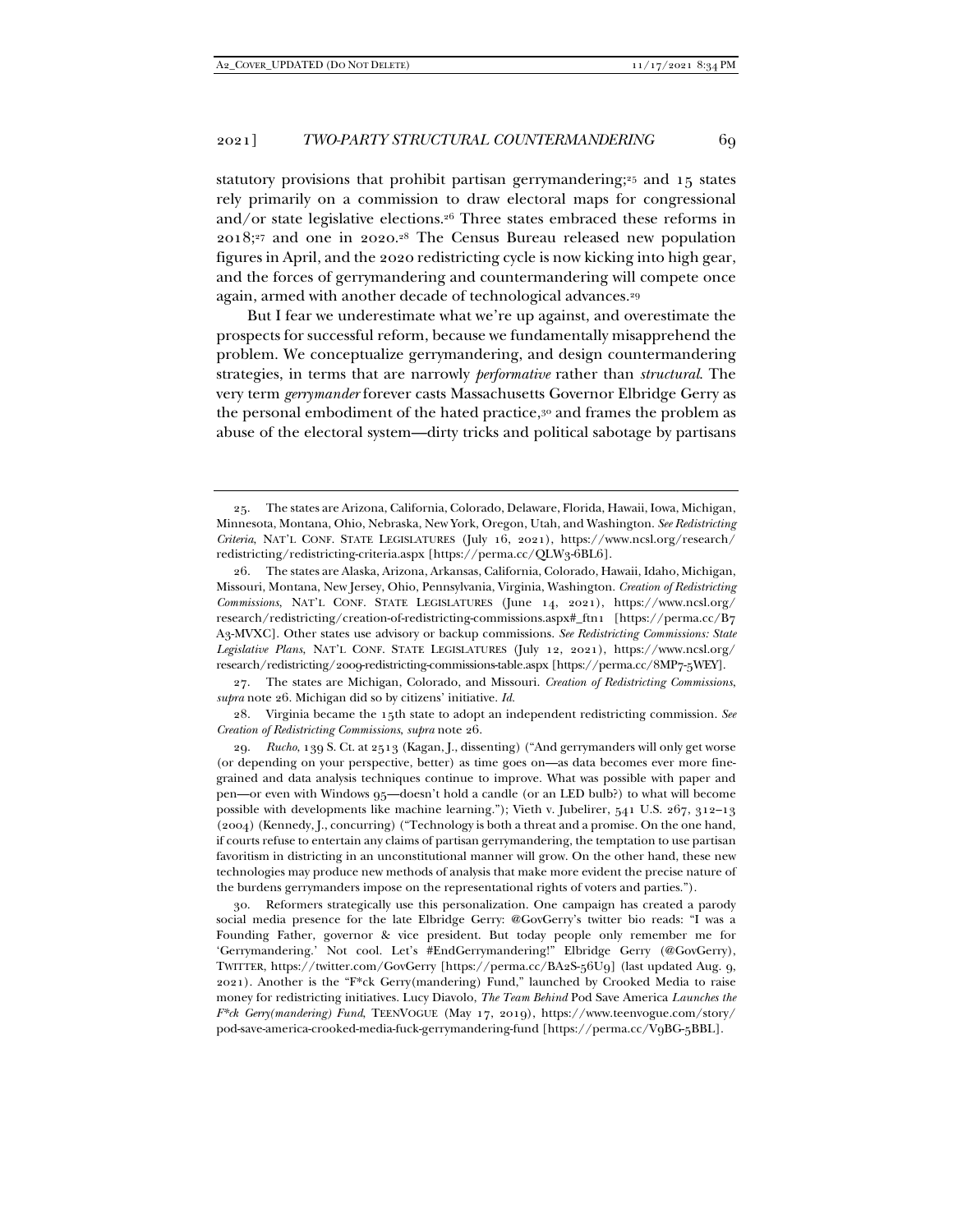with a zero-sum, scorched-earth approach to electoral democracy.<sup>31</sup> This performative framing focuses on the partisan mapmaker rather than the underlying electoral system that invites gerrymandering and produces pathologies. The problem is how partisans discharge the mapmaking function, wielding the districting pen like a weapon.

And the only thing that stops a bad guy with a pen is a good guy with a pen. So the reform movement invests its efforts in two primary strategies: *judicial countermandering*, which seeks to empower courts with adequate legal standards to identify, invalidate, and remedy gerrymanders; and *institutional countermandering*, which seeks to transfer mapmaker power to an institutional body that will eschew gerrymandering and draw fair maps. Judicial countermandering disarms the partisan mapmaker, so she cannot wield the pen as a political weapon. Institutional countermandering gives the pen to an independent body designed to use it responsibly.

In this Article, I challenge this performative framing with a structural account that attributes present pathologies not just to partisan players, but to the game itself. Every state in the nation elects state and federal legislators using a common approach I refer to as the American Electoral Schema ("AES"): geographically partitioning the state into (usually single-seat) districts, and awarding each district seat to the individual candidate most preferred by the most district voters. (I use the word *schema* to describe a family of electoral systems that share a common bundle of identical or similar structural components that operate in combination to produce similar effects.) Under the structural logic of AES, a party's success depends not only on its popularity, i.e., its statewide vote share, but also its efficiency, i.e., how it translates votes into seats. And efficiency depends critically on how the party's supporters are distributed geographically across electoral districts. So an electoral map can interact with the underlying political geography to distort the overall vote-seat relationship.

This structural feature of AES is an open invitation to intentional partisan gerrymandering. For reasons I explain in Part I, judicial and institutional countermandering may constrain intentional partisan gerrymandering to some extent, perhaps avoiding the most egregious gerrymanders, but only at great cost, and they are unlikely to entirely extirpate partisan manipulation from the mapmaking process.

And precisely because judicial and institutional countermandering strategies focus on the performative gerrymandering of partisan mapmakers, there's only so much they can do about unintentional gerrymandering. AES is structurally vulnerable to distorted vote-seat relationships, not only when partisan mapmakers wield the districting pen, but also when political

 <sup>31.</sup> *See generally* DAVID DALEY, RATF\*\*KED: THE TRUE STORY BEHIND THE SECRET PLAN TO STEAL AMERICA'S DEMOCRACY (2016) (explaining how politicians used tricks and redistricting to return to power).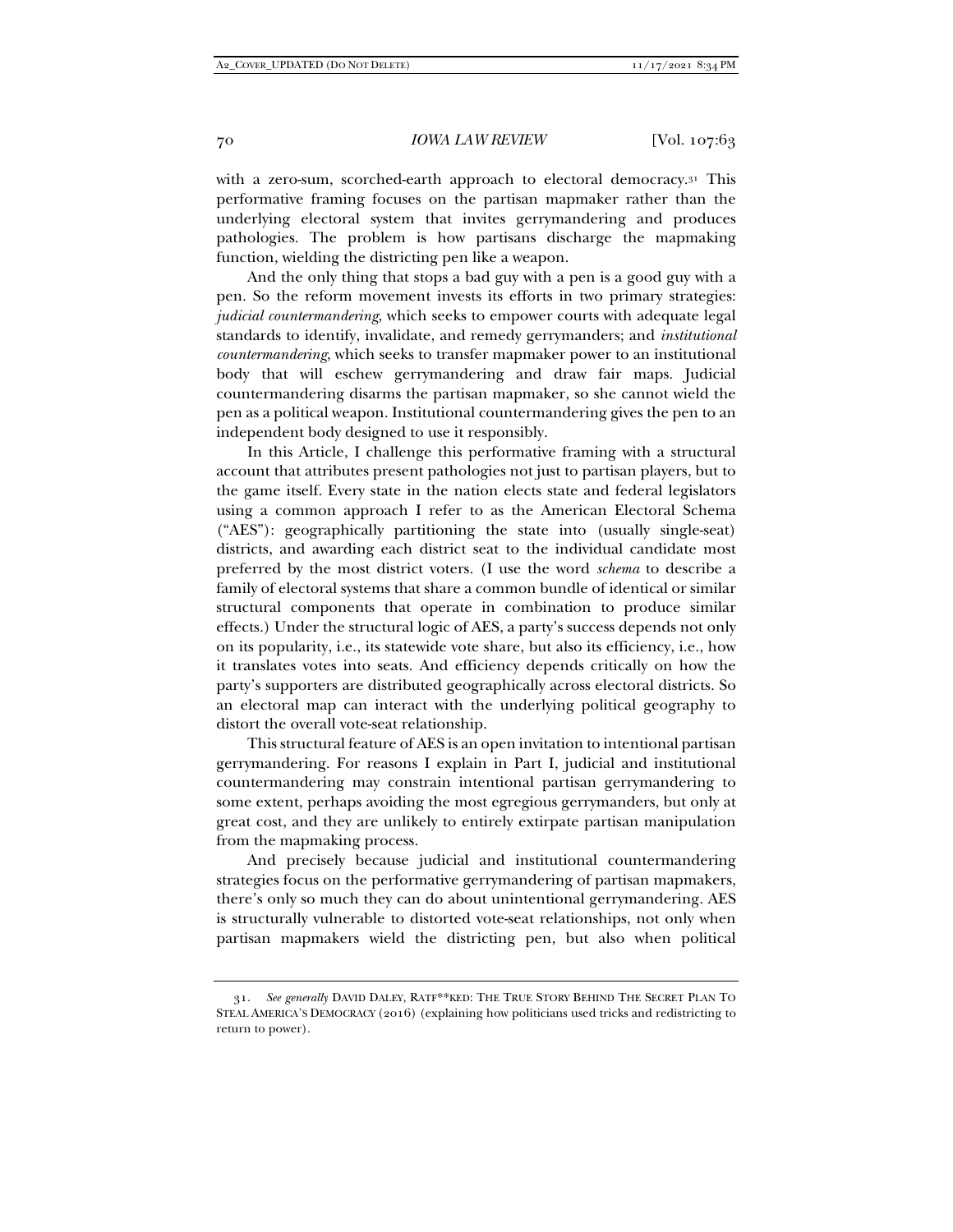geography conspires with ostensibly neutral districting criteria to produce unintentional gerrymandering. A politics-blind computer algorithm, guided by traditional criteria like contiguity, compactness, and preservation of local political boundaries, may unintentionally pack and crack, simply because Democrats cluster in cities, while Republicans disperse themselves in more sparsely populated rural areas.32

The problem is the game, not just the players. And the only viable solution is to fundamentally change the game through a strategy of structural countermandering, replacing AES with an alternative electoral system less vulnerable to these pathologies—a system that better serves contemporary American democracy.

But structural countermandering faces its own challenge: feasibility. It is not enough to identify some theoretical electoral system that works better on paper. Any serious effort at structural countermandering must address what Dean Gerken calls the "here to there" problem of electoral reform,33 and address "what ought to be the central question in election reform but is not: how to get change passed in this country."34

 Most proposals for more proportional electoral systems fail the "here to there" test because they depart too radically from AES. Americans hate gerrymandering and the associated pathologies that AES produces, but they like the personal, geographic representation it facilitates: every person across the state has an individual representative who resides in, and is accountable to, a territorial community of neighbors who share common values and interests. And AES produces something else: two-party, legislative majoritarianism, where virtually every federal and state legislator is either a Republican or a Democrat, and each legislative chamber is generally controlled by a single-party majority. In stark contrast, systems of proportional representation tend to produce multiparty democracy, where significant seat share goes to three or more parties, who must form a multi-party governing coalition. The relative merits of these alternative systems are the subject of a robust academic debate which this Article makes no effort to resolve. But this Article takes seriously a two-party hypothesis: that party elites invested in the status quo will successfully defeat any proposal for an alternative electoral system that poses an immediate threat to the two-party system. At least for the near-term, American bipartyism may be entrenched, an exogenous constraint on any electoral system reform.

But we can eliminate gerrymandering while preserving a two-party system. This Article proposes an electoral schema to do precisely that. I call

 <sup>32.</sup> *See generally* Chen & Rodden, *supra* note 15 (showing "substantial bias can . . . emerge from patterns of human geography").

 <sup>33.</sup> *See* Heather K. Gerken, *Getting from Here to There in Election Reform*, 34 OKLA. CITY U. L. REV. 33, 33 (2009); Heather K. Gerken, *Getting from Here to There in Redistricting Reform*, 5 DUKE J. CONST. L. & PUB. POL'Y 1, 3 (2010).

 <sup>34.</sup> Gerken, *Getting from Here to There in Election Reform*, *supra* note 33, at 33.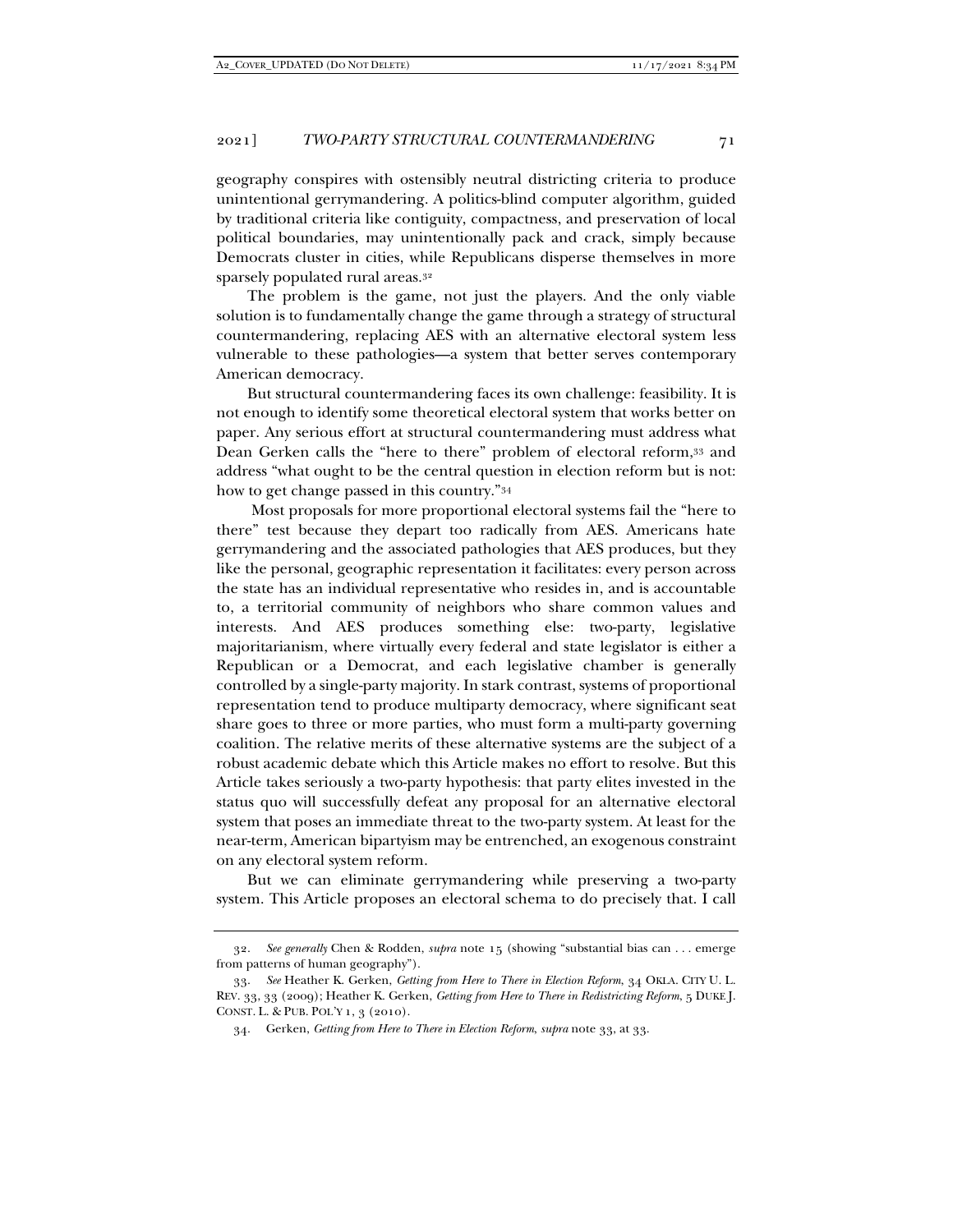this proposed schema Mixed-Member Top-Two Proportional ("MM2"), because it operates much like the traditional Mixed-Member Proportional ("MMP") system used successfully for decades in Germany and New Zealand, but replaces the broader form of proportionality used in MMP with a narrower form of two-party proportionality. Like MMP, MM2 preserves personal, geographic representation by selecting most legislators through single-seat districts; and it implements structural countermandering by allocating additional seats to political parties to compensate for any vote-seat distortion these districted elections produce. But whereas MMP allocates these seats to achieve vote-seat proportionality for *every* party, MM2 allocates these seats to achieve vote-seat proportionality *only for the top two parties*.

The Article proceeds in two parts. Part I presents the premise that we need two-party structural countermandering. It describes how our electoral schema, unlike many in Europe and elsewhere, inevitably invites gerrymandering and associated pathologies; it explains why we need *structural* rather than merely *performative* countermandering to combat these pathologies; and it argues that, as a matter of feasibility, such structural countermandering must preserve the two-party system.

Part II presents the proposal for reform, explaining how MM2 can achieve two-party structural countermandering. Using a concrete example based on the actual results of the 2018 Wisconsin Assembly, it demonstrates how even the simplest version of MM2 could have neutralized one of the decade's most egregious partisan gerrymanders, eliminating the vote-seat inversion while promoting responsiveness, competitiveness, and voter turnout. It then delves into the details of MM2 and advances a specific version of MM2 characterized by several related design choices.

#### II. THE PREMISE: WHY WE NEED TWO-PARTY STRUCTURAL COUNTERMANDERING

#### *A. WHY WE NEED COUNTERMANDERING*

This Section explains the need for countermandering. It describes the nearly uniform American approach for electing legislators at both the state and federal levels, and it contrasts this approach to one that would produce proportional representation. It then discusses three important consequences of the American system: personal, geographic representation, which is desirable; two-party legislative majoritarianism, which is normatively contested; and gerrymandering and associated anti-democratic harms, which are obviously pernicious, and which demand serious efforts at reform.

#### 1. The American Electoral Schema

The states use remarkably similar methods to elect state and federal legislators. This common approach goes by several names, including First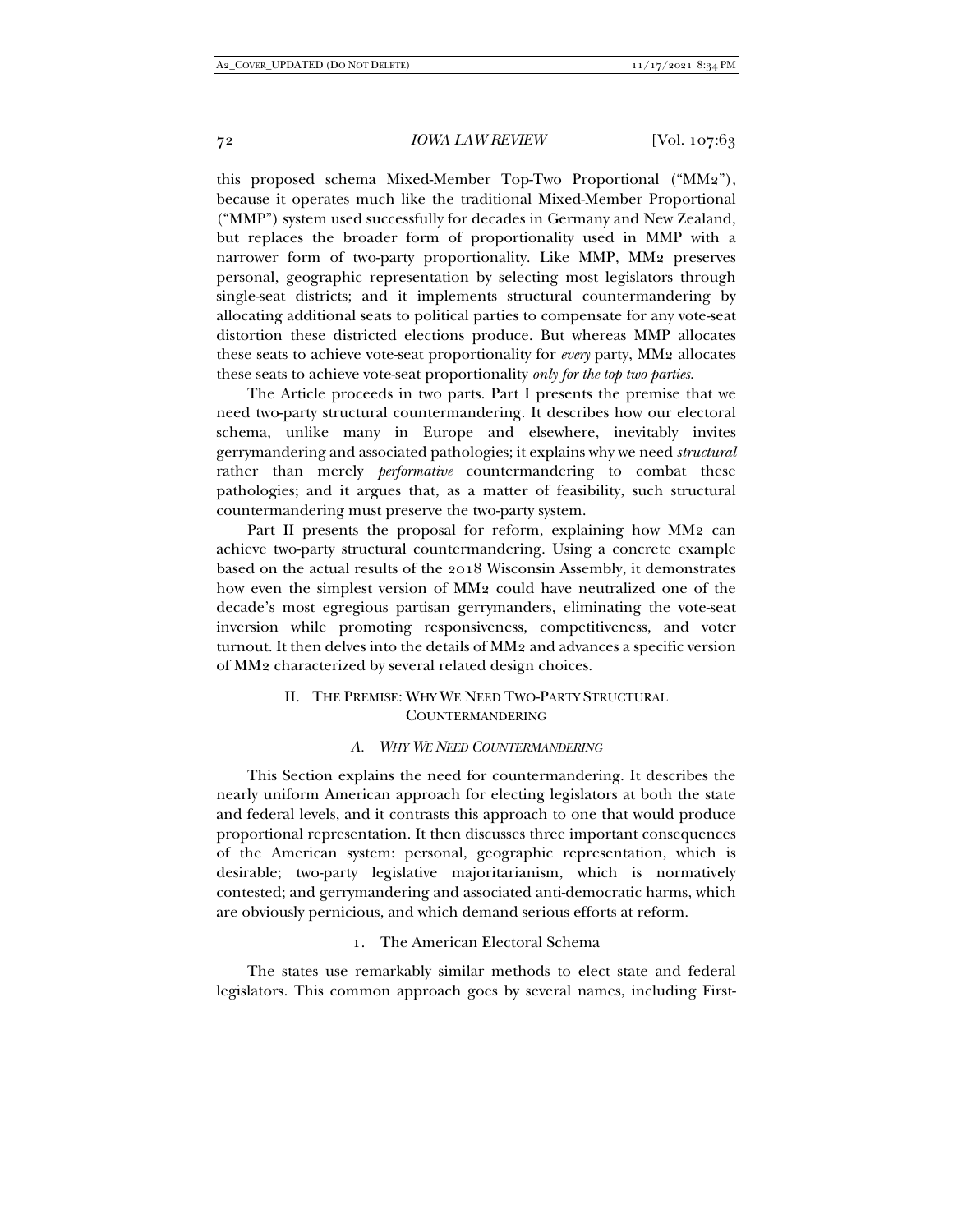Past-The-Post ("FPTP"), Winner-Takes-All, and Single-Member Plurality.35 In this Article, I will use the term American Electoral Schema ("AES").

Consider a legislative body with  $n$  seats. AES combines the following elements:

- (1) *Geographic electoral districting*. The schema geographically partitions the state into electoral districts, assigns seats to districts, and elects district representatives through district elections with district residency requirements for both candidates and voters.
- (2) *Low district magnitude*. The number of representatives elected from a district is low, usually one. Political scientists often use the term district magnitude, denoted  $M$ , to describe the number of representatives assigned to a single electoral district.36
- (3) Under AES,  $M = 1$  and the electoral map simply consists of *n* singlemember districts.
- (4) *Nominal choice*. Voters choose people, not parties. Ballot notation may indicate party nomination or party affiliation, and voters may vote based on party, but the choice is formally structed in terms of individual candidates rather than political parties.
- (5) *Categorical choice*. Voters select the single candidate they most prefer, rather than ranking all candidates. This makes voting easier for voters and administrators but limits the information a ballot provides about a voter's overall preferences.
- (6) *Plurality election formula*. The single-member district awards its seat to the candidate with more votes than any other single candidate, even if less than other candidates combined.37

Every state use AES when electing state and federal legislators, with limited intra-schema variation. In the first five decades following the founding, states used a variety of methods to elect representatives to the U.S. House,38 but Congress has required electoral districts since 1842 and singleseat electoral districts since 1967.39 Each state gets two U.S. senators with

 <sup>35.</sup> *See, e.g.*, Denis K. Kadima, *Choosing an Electoral System: Alternatives for the Post-War Democratic Republic of Congo*, 2 J. AFRICAN ELECTIONS 33, 36 (2006) ("The SMP is also known as 'first-past-the-post', 'winner-takes-all', 'simple majority' or 'relative majority'.").

 <sup>36.</sup> *See, e.g.*, Kenneth Benoit, *District Magnitude, Electoral Formula, and the Number of Parties*, 39 EUR. J. POL. RSCH. 203, 203 (2001).

 <sup>37.</sup> Richard H. Pildes & G. Michael Parsons, *The Legality of Ranked-Choice Voting*, 109 CALIF. L. REV. (forthcoming Oct. 2021) (manuscript at 114–15), https://papers.ssrn.com/sol3/ papers.cfm?abstract\_id=3563257 [https://perma.cc/5QMH-JXHU].

 <sup>38.</sup> Stephen Calabrese, *Multimember District Congressional Elections*, 25 LEGIS. STUD. Q. 611, 612 (2000) (distinguishing between four methods: "(1) Single-Member District Elections"; "(2) General-Ticket Elections"; "(3) Plural-District Elections"; and "(4) At-Large Elections").

 <sup>39. 2</sup> U.S.C. § 2c (2018). When a state is apportioned only one representative, the entire state serves as a single-member district. The states that received one representative in the 2010 apportionment are: Alaska, Delaware, Montana, North Dakota, South Dakota, Vermont, and Wyoming. *2010 Census Apportionment Results*, at tbl. 1, U.S. CENSUS BUREAU (Dec. 2010), https:// www.census.gov/data/tables/2010/dec/2010-apportionment-data.html [https://perma.cc/JDG2-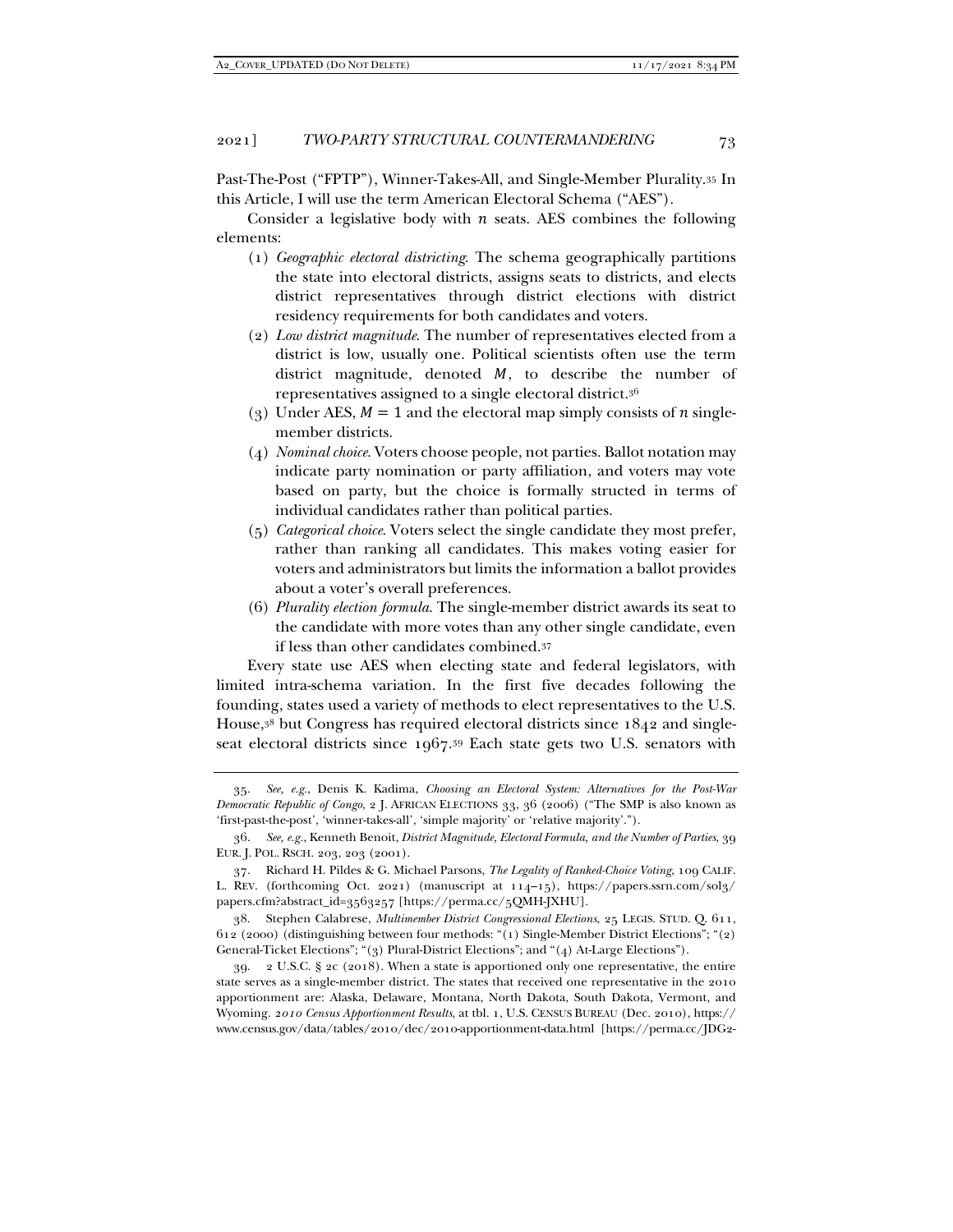staggered terms, so the entire state serves as a single electoral district.40 Forty states rely exclusively on single-seat districts for each legislative chamber, and forty-eight states rely exclusively on single-seat districts at least for the upper chamber; of the ten states that use multi-seat districts for at least one legislative chambers, six use two-member districts, one uses three-member districts, and three use varying district magnitudes.<sup>41</sup> Of the  $7,383$  seats in the 50 state legislatures, 6,301 (85.3 percent) are elected from single-seat districts.42 With two exceptions, every state uses categorical, nominal choice when electing federal and state legislators.43 Georgia and Louisiana hold a subsequent toptwo run-off election if no candidate wins a majority in the general election, but every other state applies the plurality election formula to the general election for federal and state legislators.44 In sum, subject to limited intraschema variation, AES has achieved monolithic use in contemporary

41. In Vermont the House uses  $M \in (1,2)$ ; the Senate uses  $M \in (1,6)$ . VT. CONST. ch. II, § 13; *Id.* ch. II, § 18; VT. STAT. ANN. tit. 17, § 1881 (2021). In West Virginia the House uses  $M \in$  $(1,5)$ ; the Senate uses  $M = 2$ . W. VA. CONST. art VI, § 4; *Id.* art. VI, § 8; W. VA. CODE § 1-2-2 (2011). In New Hampshire the House uses  $M \in (1,11)$ ; the Senate uses  $M = 1$ . N.H. CONST. pt. II, art. 9; *Id.* pt. II, art. 26; N.H. REV. STAT. ANN. §  $662:5$  (2012). In Maryland the House uses  $M = 3$ ; the Senate uses  $M = 1$ . MD. CONST. art. III, § 3. In Arizona, Idaho, New Jersey, North Dakota, South Dakota, and Washington the House uses  $M = 2$ ; the Senate uses  $M = 1$ . ARIZ. CONST. art. IV, pt. 2, § 1; N.J. CONST. art. IV, § 2; N.D. CONST. art. IV, § 2; IDAHO CONST. art. III, § 5; S.D. CONST. art. III, § 5; WASH. CONST. art II, §43; WASH REV. CODE ANN. § 44.05.090 (2019).

 42. *See State Legislative Chambers That Use Multi-Member Districts*, BALLOTPEDIA, https:// ballotpedia.org/State\_legislative\_chambers\_that\_use\_multi-member\_districts [https://perma.cc/DR 64-WPRT] (last updated Aug. 10, 2021).

 43. Maine and Alaska have recently adopted ranked choice voting, which I discuss in greater detail *infra* Section II.C*.*

 44. *See Runoff Election*, BALLOTPEDIA, https://ballotpedia.org/Runoff\_election [https:// perma.cc/73Y4-2A8S] (last updated Aug. 10, 2021). Different voting rules are possible with multi-member districts: (1) under bloc MMP each voter gets one vote for each open seat, she can only vote once for a particular candidate, and she must use all her votes; (2) under bloc with partial abstention ("BPA") MMD each voter gets one vote for each open seat, she can only vote once for a particular candidate, and she chooses whether or not to use all her votes; (3) under staggered MMD, two legislators represent a single district but elections take place in different years; and (4) in post MMD, each seat is assigned a numbered post and candidates run for a specific post. For lower chamber elections, each of the ten states that use MMDs use BPA, post, or a combination of the two; for upper chamber elections, the two states that use MMDs use bloc or staggered. For lower chambers: Arizona, New Hampshire, New Jersey, North Dakota, Vermont, and West Virginia use BPA; Idaho and Washington use post; and Maryland and South Dakota use a combination of BPA and post. For upper chambers: Vermont uses bloc and West Virginia uses staggered. *See State Legislative Chambers That Use Multi-Member Districts*, *supra* note 42.

SLVJ]. The Elections Clause gives states primary authority, but Congress ultimate authority, to regulate "[t]he Times, Place, and Manner of" federal legislative elections. U.S. CONST. art. I, § 4. For a helpful summary of historical changes in federal statutory requirements for House elections, see Micah Altman, *Traditional Districting Principles: Judicial Myths vs. Reality*, 22 SOC. SCI. HIST. 159, 167 tbl. 2 (1998).

 <sup>40.</sup> The original Federal Constitution provided for appointment of U.S. senators by state legislatures. But state legislatures increasingly made these appointments on the basis of a state preference election, and the Seventeenth Amendment, ratified in 1913, mandated direct election of U.S. senators. U.S. CONST. art. I, § 3, *amended by* U.S. CONST. amend. XVII.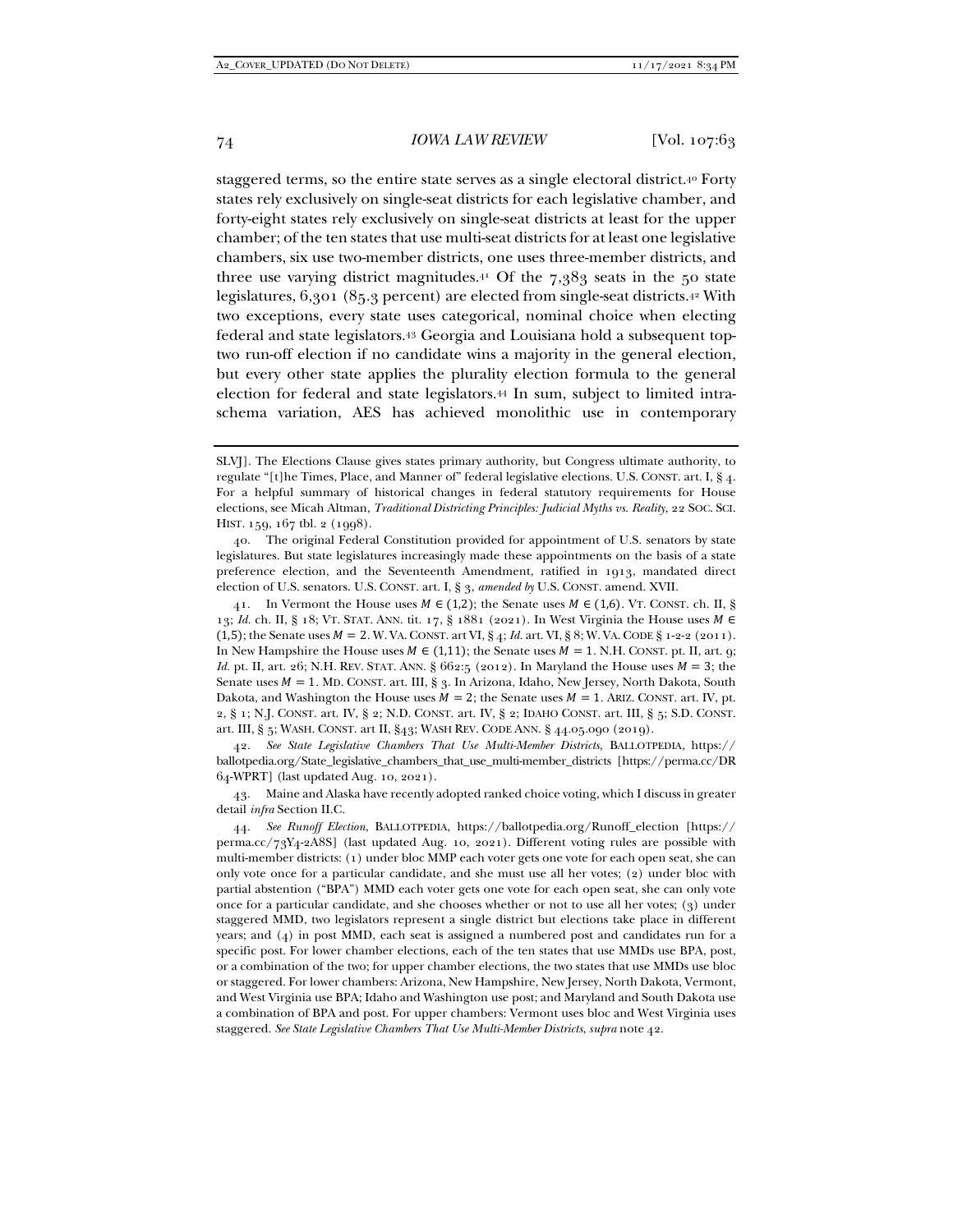American elections for federal and state legislators.45

#### 2. A Stylized Foil Schema

Despite this striking uniformity, AES is not the only way to choose legislators. I discuss more alternatives in Section II.C, *infra*, but for now I briefly present a stylized schema of list proportional representation as a conceptual foil to AES. Here is a starkly different way a state could choose legislators:

- (1) *District magnitude*  $M = n$ . Treat the entire state as a single multimember electoral district.
- (2) *No geographic electoral districting.* With a single district, there are no electoral boundaries to draw.
- (3) *List choice*. Voters choose parties, not people.
- (4) *Categorical choice.* In the simplest, categorical-choice version, the voter selects the single party she most prefers.
- (5) *Proportional electoral formula*. Award seats to parties in proportion to their vote share,46 using some specified method of seat allocation.47

Compare AES to list proportional representation: AES geographically

 46. Once the system determines how many seats each party gets, each party must determine which members get its seats. There are many ways to do this, but the simplest is a so-called closedlist system where each party predetermines a ranked list of members, and the party's seats are allocated to members according to that list until all the party's seats are filled. *See, e.g.*, Dominik Hangartner, Nelson A. Ruiz & Janne Tukiainen, *Open or Closed? How List Type Affects Electoral Performance, Candidate Selection, and Campaign Effort* 2 (VATT Inst. for Econ. Rsch., Working Paper No. 120, 2019), https://papers.ssrn.com/sol3/papers.cfm?abstract\_id=3418767 [https://perma.cc/ 4HBD-BH54].

 47. Generally, it may not be possible to achieve perfect vote-seat proportionality for every party because there are a finite number of seats which must be allocated in integer, rather than fractional, form. For this reason, it is necessary to choose an allocation method that approximates proportionality for every party. There are multiple allocation methods to choose from, including "highest average" methods (like D'Hondt and Sainte-Lagu) and "largest remainder" methods (like Hare and Droop), and a robust literature comparing these alternatives. *See, e.g.*, Michael Gallagher, *Comparing Proportional Representation Electoral Systems: Quotas, Thresholds, Paradoxes and Majorities*, 22 BRITISH J. POL. SCI. 469, 470 (1992); Juraj Medzihorsky, *Rethinking the D'Hondt Method*, 1 POL. RSCH. EXCH. 1, 1–2 (2019); FRIEDRICH PUKELSHEIM, PROPORTIONAL REPRESENTATION: APPORTIONMENT METHODS AND THEIR APPLICATIONS 71–103 (2017). Note that Congress uses such an allocation method when dividing 435 seats among 50 states proportional to state population. *Computing Apportionment*, U.S. CENSUS BUREAU (Mar. 1, 2021), https:// www.census.gov/topics/public-sector/congressional-apportionment/about/computing.html [https:// perma.cc/F2MV-2UL8].

 <sup>45.</sup> As I discuss in Section II.B, *infra*, while all states draw electoral maps, states vary significantly in who draws the map, by what process, and according to what substantive criteria. Another area of significant intra-schema interstate variation is ballot access rules. Generally, states run primary elections using the same electoral schema, but there are important differences in terms of who participates. *See Ballot Access for Major and Minor Party Candidates*, BALLOTPEDIA, https://ballotpedia.org/Ballot\_access\_for\_major\_and\_minor\_party\_candidates [https://perma.cc/ AU6N-8YZT] (last updated Aug. 10, 2021); *State Primary Election Types*, NAT'L CONF. STATE LEGISLATURES (Jan. 5, 2021), https://www.ncsl.org/research/elections-and-campaigns/primarytypes.aspx [https://perma.cc/R987-7F92].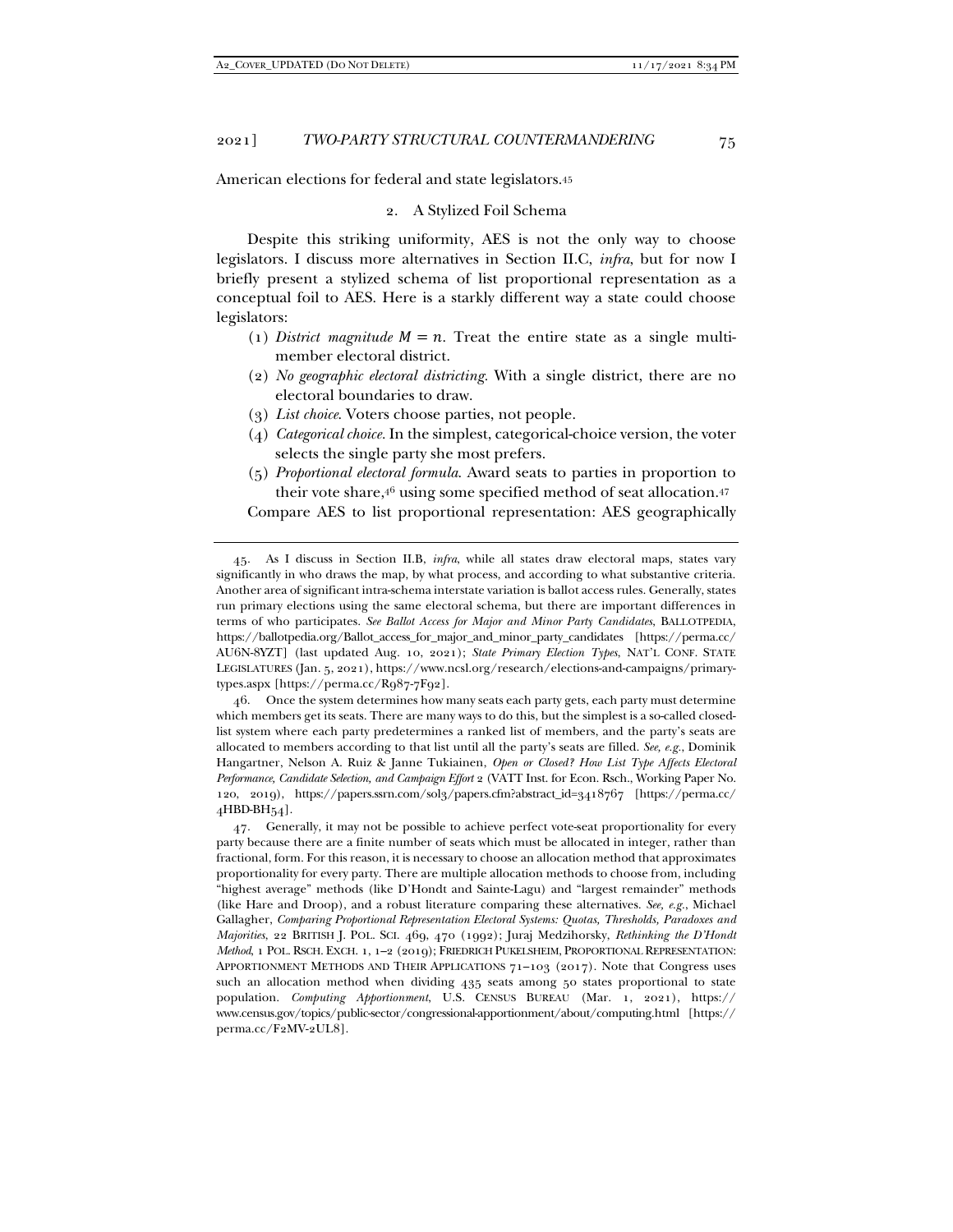partitions the state into multiple single-member districts while list proportional representation uses the entire state as one large multi-member district; AES asks voters to choose people, not parties, while list proportional representation asks voters to choose parties, not people; AES uses a plurality formula to award each district's seat while list proportional representation uses a proportional formula to award all the seats in the legislative body.

Just as AES uses distinctive structural components, so too does it produce distinctive outcomes. The next three subsections explore three that will feature prominently in my argument: personal, geographic representation; two-party legislative majoritarianism; and the pathologies associated with gerrymandering.

#### 3. Personal, Geographic Representation

One upside to AES is personal, geographic representation: every person across the state has an individual representative who resides in, and is accountable to, a territorial community united by shared values and interests. In contrast, list proportional representation has no local representatives because it does not use geographic electoral districting.

Political science and election law scholarship recognizes the value of personal, geographic representation.48 James Madison considered "[i]t . . . a sound and important principle that the representative ought to be acquainted with the interests and circumstances of his constituents."49 This representative-constituent link remains significant today. The constituent can direct her grievances, policy preferences, and requests for government services to a single local representative, rather than some far-away party bureaucracy.50 The representative is well positioned to ascertain and advocate for the interests of her constituents.<sup>51</sup> By channeling politics into "a placebased set of representational relationships," personal, geographic representation "invites neighbors to engage one another in a debate about shared values,

49. THE FEDERALIST NO. 56, at 379 (James Madison) (Benjamin Fletcher Wright ed., 1961).

 50. David Niven, Benjamin Plener Cover & Michael Solimine, *Are Individuals Harmed by Gerrymandering? Examining Access to Congressional District Offices*, 102 SOC. SCI. Q. 29, 40–43 (2021).

 <sup>48.</sup> Benjamin Plener Cover & David Niven, *Geographic Gerrymandering*, 15 HARV. L & POL'Y REV. (forthcoming 2021) (on file with author); Nicholas O. Stephanopoulos, *Redistricting and the Territorial Community*, 160 U. PA. L. REV. 1379, 1390–97 (2012); James A. Gardner, *What is "Fair" Partisan Representation, and How Can It Be Constitutionalized? The Case for a Return to Fixed Election Districts*, 90 MARQ. L. REV. 555, 576–82 (2007); Hilary Pearse, *Geographic Representation and Electoral Reform*, 28 CANADIAN PARLIAMENTARY REV. 26, 28 (2005); Josep M. Colomer, *Personal and Party Representation*, *in* PERSONAL REPRESENTATION: THE NEGLECTED DIMENSION OF ELECTORAL SYSTEMS 1–20 (Josep M. Colomer ed., 2011).

 <sup>51.</sup> Stephanopoulos, *supra* note 48, at 1392–93 (under "theory of communal representation," when electoral districts align with meaningful territorial communities, "[v]oters should be less confused and more politically engaged" and "it should be relatively straight-forward for elected officials to identify and advance their districts' interests.").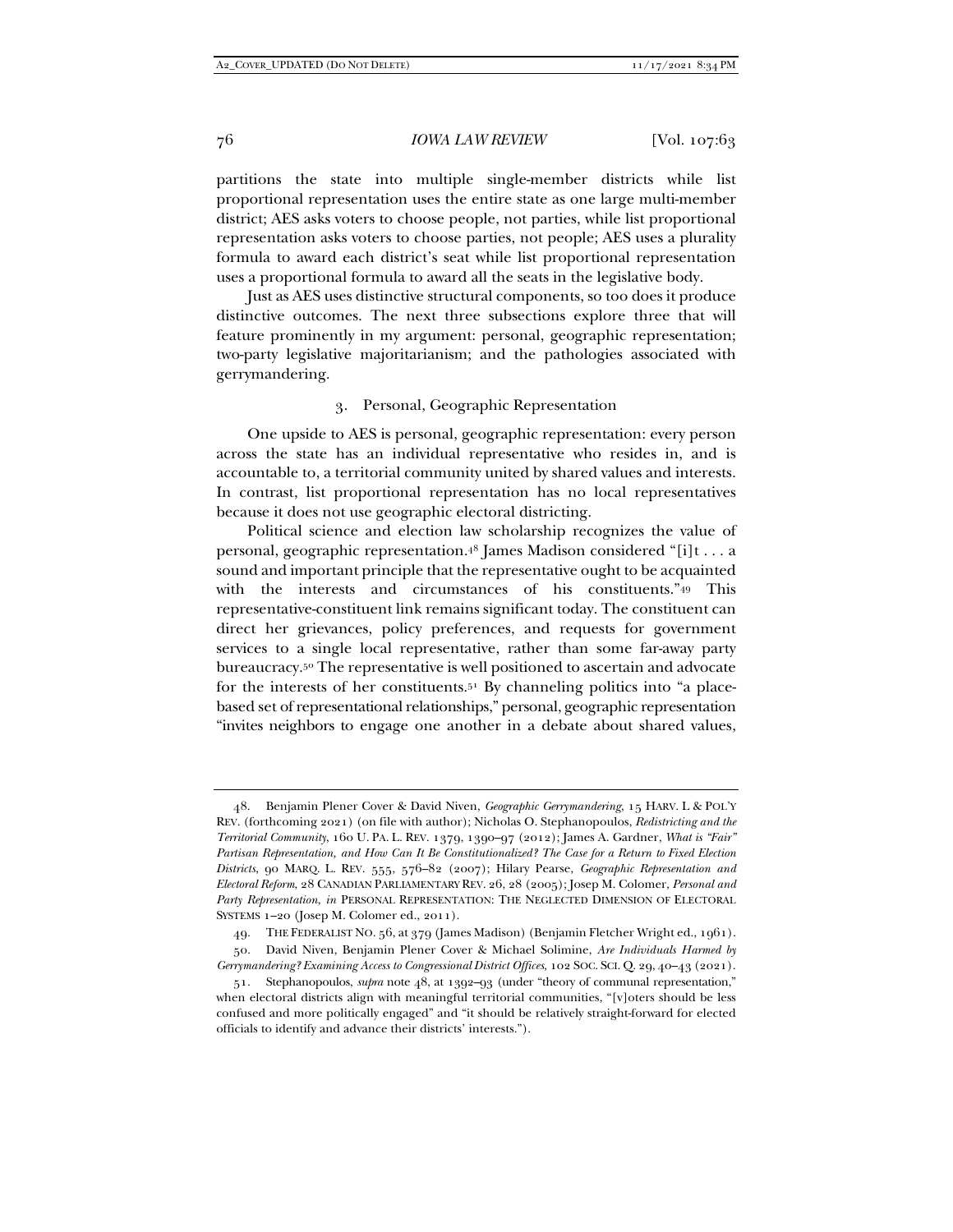interests, and issues."52

The value that voters accord to personal, geographic representation is suggested by the so-called personal vote, "that portion of a candidate's electoral support which originates in his or her personal qualities, qualifications, activities, and record."53 It is also suggested by the work of a district representative, which goes beyond the business of law-making and includes communicating with local constituents, providing casework services to individual constituents, and securing public resource allocations to her district.54

#### 4. Two-Party Legislative Majoritarianism

A more contested feature of AES is two-party legislative majoritarianism.55 According to Duverger's Law, named after the French sociologist Maurice Duverger, an electoral system like AES "favour[s] the two-party system"<sup>56</sup> while a system like list "proportional representation favour[s] multi-partism."57 The electoral system influences the party system through a mechanical effect and a psychological effect.58 The mechanical effect refers to the way AES translates votes into seats, and electoral parties (parties that run candidates) into legislative parties (parties that win seats). To win a seat under AES, a party needs a base of supporters sufficiently numerous and geographically compact to constitute a plurality in a single-seat district. The psychological effect refers to the way voters, candidates, and parties strategically modify their behavior

 <sup>52.</sup> Cover & Niven, *supra* note 48*; see also* Matthew J. Parlow, *Civil Republicanism, Public Choice Theory, and Neighborhood Councils: A New Model for Civic Engagement*, 79 U. COLO. L. REV. 137, 154 (2008) ("Community stakeholders are given the opportunity to confront one another . . . and transform themselves, their preferences, their intentions, and the community by searching for commonly held values, generating those public values, and agreeing upon the common good.").

 <sup>53.</sup> BRUCE CAIN, JOHN FEREJOHN & MORRIS FIORINA, THE PERSONAL VOTE: CONSTITUENCY SERVICE AND ELECTORAL INDEPENDENCE 9 (1987); *see also* Tom W. Rice & Alisa A. Macht, *Friends and Neighbors Voting in Statewide General Elections*, 31 AM. J. POL. SCI. 448, 448 (1987) ("Gubernatorial and senatorial general election candidates from 46 states over the 1976 to 1982 period were examined and results indicate the average candidate polled 3.66 percentage points more of the general election vote in his or her 'home county' than another candidate from the same party but different county could have expected to garner.").

 <sup>54.</sup> Mark C. Ellickson & Donald E. Whistler, *Explaining State Legislators' Casework and Public Resource Allocations*, 54 POL. RSCH. Q. 553, 560–61 (2001).

 <sup>55.</sup> Samuel Issacharoff & Richard H. Pildes, *Politics as Markets: Partisan Lockups of the Democratic Process*, 50 STAN. L. REV. 643, 680 (1998) ("The FPTP system virtually ensures continuing two-party dominance.").

 <sup>56.</sup> MAURICE DUVERGER, POLITICAL PARTIES: THEIR ORGANIZATION AND ACTIVITY IN THE MODERN STATE 217 (Barbara North & Robert North trans., Science ed. 1963) (1954) (emphasis omitted).

 <sup>57.</sup> *Id.* at 239 (emphasis omitted).

 <sup>58.</sup> *See generally* William Roberts Clark & Matt Golder, *Rehabilitating Duverger's Theory: Testing the Mechanical and Strategic Modifying Effects of Electoral Laws*, 39 COMPAR. POL. STUD. 679 (2006) (reviewing Duverger's theory to find that social forces impact the number of political parties a country will have).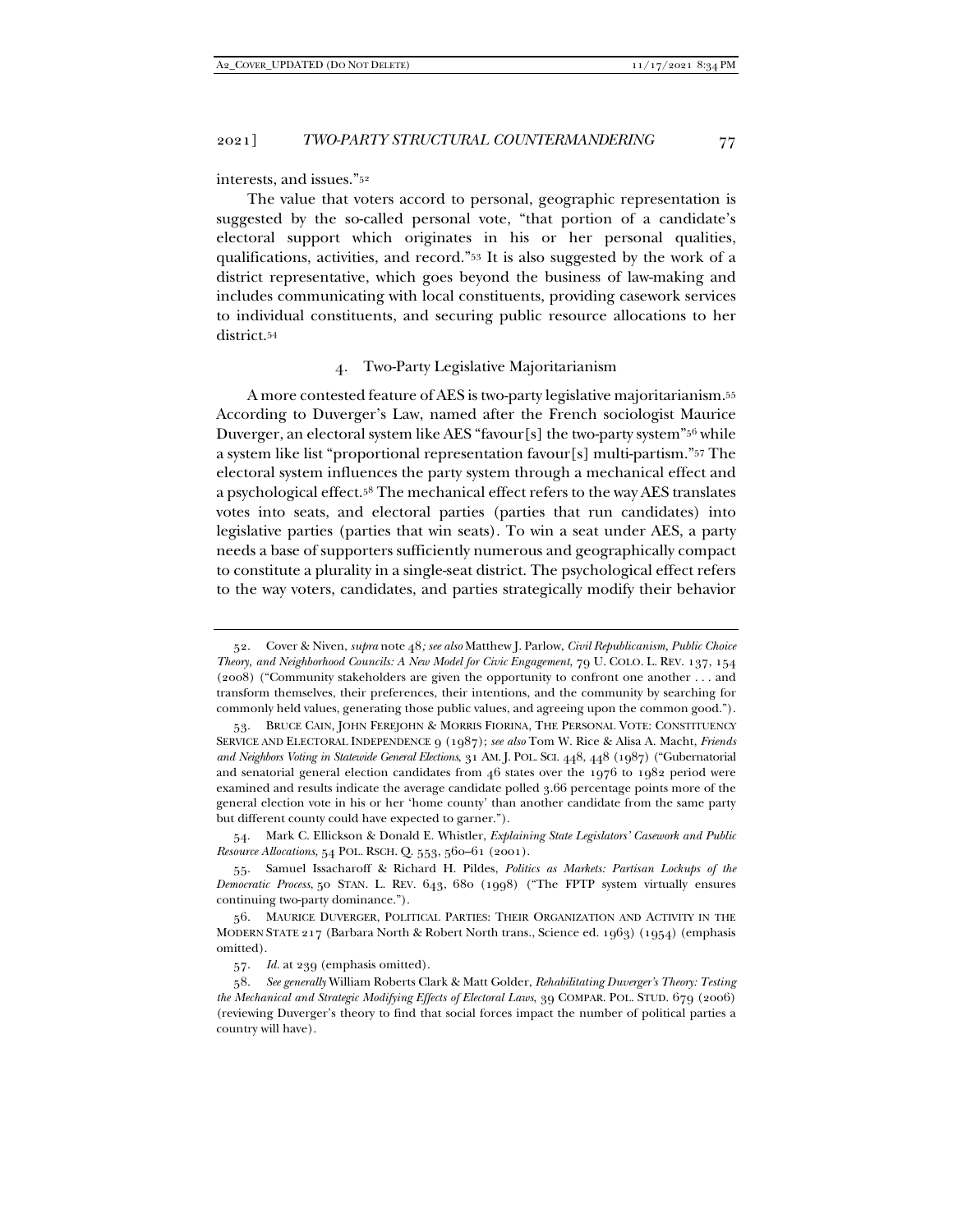to account for the mechanical effect. Under AES, third party candidates are often viewed as "spoilers": if you vote for the third-party candidate you like the most, you may end up with the major party candidate you like the least.59

The United States does indeed have a strong two-party system, where virtually every federal and state legislator is either a Republican or a Democrat. This yields legislative majoritarianism, where the legislature is generally controlled by a single-party majority rather than a multi-party coalition. Every federal legislator is either a Republican or a Democratic, except for two U.S. senators, Bernie Sanders of Vermont and Angus King of Maine, who are independents but caucus with the Democrats.<sup>60</sup> According to Ballotpedia, "[a]s of July 30, 2021, 32 state representatives in 10 states identify[] as independents or" members of a third party, $61$  whereas  $5,366$  state representatives identify as either Democrats or Republicans; "seven state senators in five states identify[] as independent or" members of a third party, whereas 1,957 senators identify as either Democrats or Republicans.<sup>62</sup>

In stark contrast, systems of proportional representation tend to produce multiparty democracy, where significant seat share goes to three or more parties, which must then form a multi-party governing coalition.<sup>63</sup> Since 2017,

 60. *Party Division*, U.S. SENATE, https://www.senate.gov/history/partydiv.htm [https:// perma.cc/U2HG-NZQ6] (last updated Aug. 10, 2021); *Party Breakdown*, U.S. HOUSE REPRESENTATIVES PRESS GALLERY, https://pressgallery.house.gov/member-data/party-breakdown [https://perma.cc/NGE6-EYKH] (last updated Aug. 10, 2021).

 61. *Partisan Composition of State Legislatures*, BALLOTPEDIA, https://ballotpedia.org/ Partisan\_composition\_of\_state\_legislatures [https://perma.cc/SW76-FP6G] (last updated Aug. 10, 2021). Specifically, state lower chambers have 11 third party members: the Vermont house has 7 members of the Vermont Progressive Party, Maine and Wyoming each have one Libertarian, New York has a single house member from the Independence Party and Maine has one member of the Independent for Maine Party. *Id.* State lower chambers have 20 independents: Vermont has 5; Maine and Alaska each have 3; Louisiana has 3; Mississippi has 2; California, Massachusetts, New Mexico, and Wyoming each have 1. *Id.* Alaska has one nonpartisan member. *Id.*

 62. *Id.* The only upper chamber with third-party members is the Vermont senate, which has two members of the Vermont Progressive Party. *Id.* The Minnesota senate has two independents, while the Arkansas senate, the Oregon senate, and the Pennsylvania senate each have one independent. *Id.*

 63. Lanny W. Martin & Georg Vanberg, *Parties and Policymaking in Multiparty Governments: The Legislative Median, Ministerial Autonomy, and the Coalition Compromise*, 58 AM. J. POL. SCI. 979, 980 (2014) ("Coalition governments, which are the norm in parliamentary systems operating under proportional representation electoral rules, must confront a wrinkle in policymaking that is absent under single-party government: Policy is made jointly by parties that are separately accountable at election time." (emphasis omitted)); Dimiter Toshkov, Lars Mäder & Anne Rasmussen, *Party Government and Policy Responsiveness. Evidence from Three Parliamentary Democracies*, 40 J. PUB. POL'Y 329, 335 (2020) ("While single-party majority cabinets are common in the UK,

 <sup>59.</sup> Perhaps the most famous American example occurred in 2000, when George W. Bush won Florida—and the presidency—by 537 votes, while 97,488 Floridians voted for Ralph Nader. *See* Michael C. Herron & Jeffrey B. Lewis, *Did Ralph Nader Spoil Al Gore's Presidential Bid?: A Ballot-Level Study of Green and Reform Party Voters in the 2000 Presidential Election*, 2 Q.J. POL. SCI. 205, 206 (2007). In the 2016 presidential election, Jill Stein (Green Party) and Gary Johnson (Libertarian) played similar roles in some swing states. Pildes & Parsons, *supra* note 37 (manuscript at 116).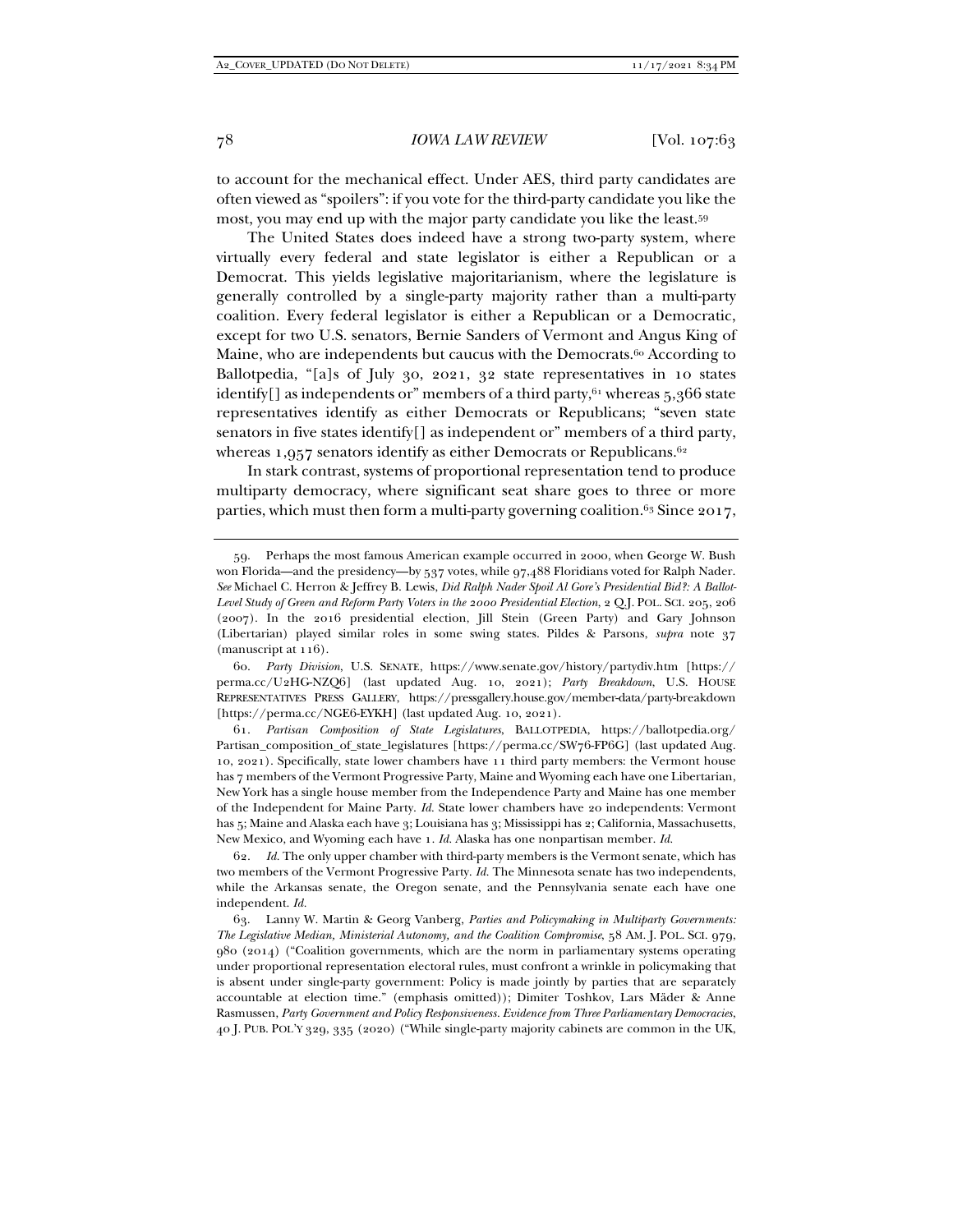the Dutch government has been a coalition of four parties.64 Eleven parties currently hold seats in the Israeli Knesset.65

There is no consensus on the desirability of this two-party, majoritarian system. Advocates of proportional, multiparty democracy make a strong case.66 But defenders of majoritarian, biparty democracy parry with a strong rejoinder, arguing that proportional, multiparty democracy may produce weak and unstable governing coalitions vulnerable to snap elections and extremist parties.67 I will return to this debate in Section II.C, *infra*.

#### 5. Pathologies

There is one feature of AES that few would dare to defend: its vulnerability to gerrymandering and associated pathologies, including voteseat distortions, minority entrenchment, unresponsive legislatures, uncompetitive districts, uncontested races, low voter turnout and external efficacy, and increasing polarization and gridlock. The fundamental cause of all these pathologies is not the partisan mapmaker, but rather AES itself, which facilitates both intentional and unintentional gerrymandering, and more generally ill serves contemporary American democracy.

Under AES, electoral fortunes turn discontinuously on whether a candidate's support exceeds a threshold: With below-threshold support, the candidate loses and each vote she gets is lost; with above-threshold support,

multiparty coalitions are typical in Germany and in Denmark, where one also observes the phenomenon of multi-party minority coalition cabinets." (emphasis omitted)).

 <sup>64.</sup> *A Guide to Dutch Political Parties*, EXPATICA (June 9, 2021), https://www.expatica.com/ nl/living/gov-law-admin/dutch-political-parties-108098 [https://perma.cc/3358-KVPM].

 <sup>65.</sup> *Government: Political Parties in Israel*, ISR. SCI. & TECH. DIRECTORY, https://www.science. co.il/gov/Parties.php [https://perma.cc/C6VE-T5D4] (last updated Aug. 10, 2021).

 <sup>66.</sup> LEE DRUTMAN, BREAKING THE TWO-PARTY DOOM LOOP: THE CASE FOR MULTIPARTY DEMOCRACY IN AMERICA 206–39 (2020); Christopher Ingraham, *How to Fix Democracy: Move Beyond the Two-Party System, Experts Say*, WASH. POST (Mar. 1, 2021, 3:14 PM), https://www.washington post.com/business/2021/03/01/break-up-two-party-system [https://perma.cc/X65M-ND54]; Santucci, *supra* note 8, at 35–36; Richard L. Hasen, *Entrenching the Duopoly: Why the Supreme Court Should Not Allow the States to Protect the Democrats and Republicans from Political Competition*, 1997 SUP. CT. REV. 331, 333–35.

 <sup>67.</sup> Rivka Weill, *On the Nexus of Eternity Clauses, Proportional Representation, and Banned Political Parties*, 16 ELECTION L.J. 237, 240 (2017) ("[PR] elections encourage extremist—and even secessionist—political parties to compete against weak and unstable governments, and foster them with political and economic resources to advance their agendas."); Barry Eichengreen & David Leblang, *Exchange Rates and Cohesion: Historical Perspectives and Political-Economy Considerations*, 41 J. COMMON MKT. STUD. 797, 805 (2003) ("Proportional representation (PR) may lead to fragmented party systems and unstable governing coalitions."); André Blais & Marc André Bodet, *Does Proportional Representation Foster Closer Congruence Between Citizens and Policy Makers?*, 39 COMPAR. POL. STUD. 1243, 1246 (2006) ("[In PR systems], extremist parties can more easily win votes ... [because] parties or voters may fail to coordinate[] and these coordination failures may allow an extremist government to form."); PIPPA NORRIS, RADICAL RIGHT: VOTERS AND PARTIES IN THE ELECTORAL MARKET 114 (2005) ("[D]espite having roughly the same share of the vote, radical right parties were more than twice as successful in gaining seats under PR as under majoritarian elections." (emphasis omitted)).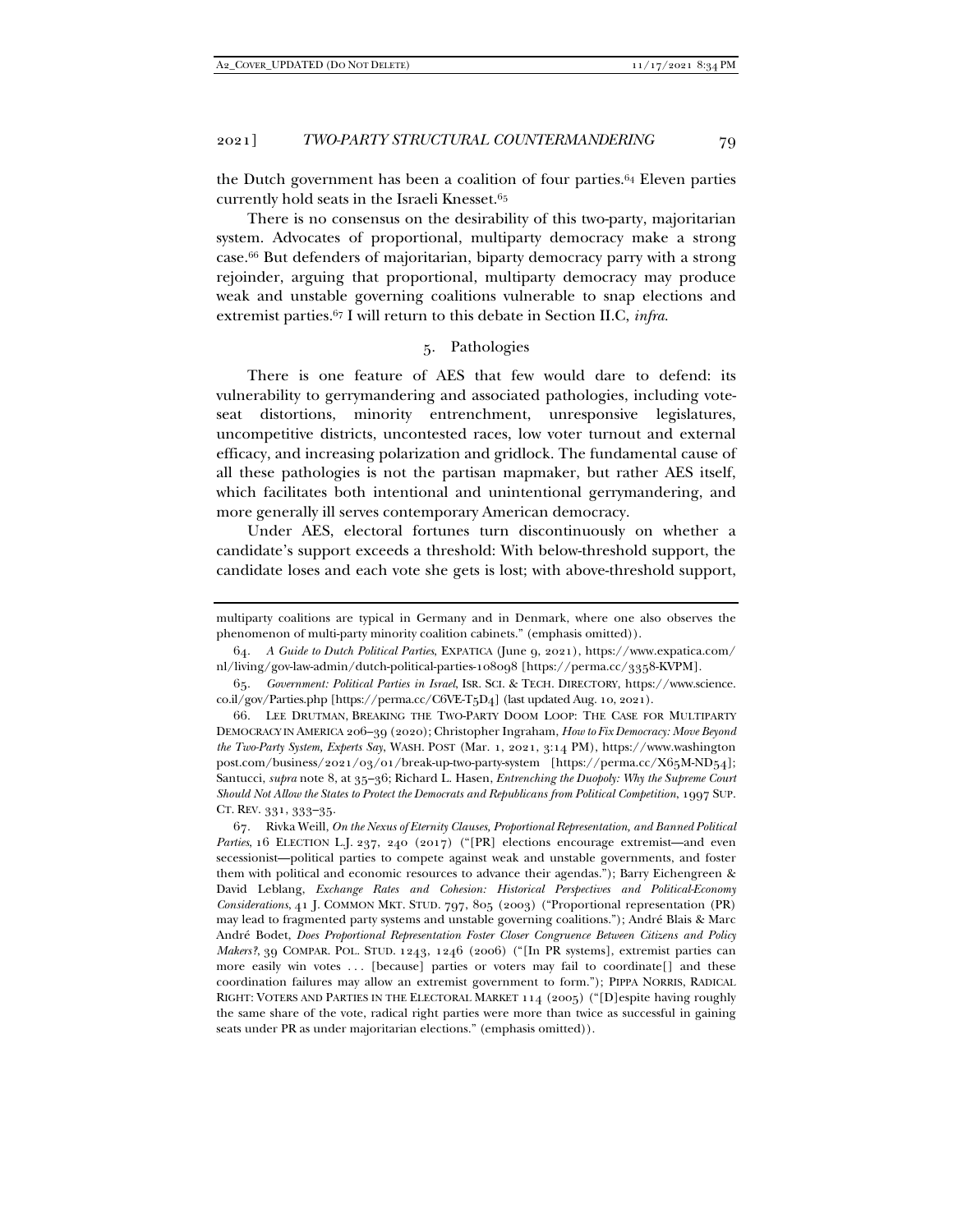the candidate wins, but each vote she gets beyond the threshold is surplus; and half of all votes cast are lost or surplus, wasted in the sense that they have no impact on the outcome.68 For this reason, a party's success depends not only on its popularity, i.e., its statewide vote share, but also its efficiency, i.e., how it translates votes into seats. And efficiency depends critically on how the party's supporters are distributed geographically across electoral districts. So an electoral map can interact with the underlying political geography to distort the overall vote-seat relationship. By strategically manipulating electoral boundaries, i.e., packing and cracking, the partisan mapmaker can actually invert the vote-seat relationship, conferring a majority of seats on the party with a minority of votes. Another form of vote-seat inversion, which I call *majority dominance*, occurs when a party earns supermajority seat-share without supermajority vote-share.<sup>69</sup>

This power to invert the vote-seat relationship is awesome—in the biblical sense—and power corrupts. But AES is structurally vulnerable to distorted vote-seat relationships, not only when partisan mapmakers wield the districting pen, but also when political geography conspires with ostensibly neutral districting criteria to produce unintentional gerrymandering. A politics-blind computer algorithm, guided by traditional criteria like contiguity, compactness, and preservation of local political boundaries, may unintentionally pack and crack, simply because Democrats cluster in cities, while Republicans disperse themselves in more sparsely populated rural areas.

And vote-seat distortion is just the final product, the snapshot at the end of the electoral process. Just as important are the dynamics of the general election cycle, as incumbents, challengers, parties, donors, and voters make strategic choices based on anticipated electoral results. Some key aspects of these dynamics include: (1) *vote-seat responsiveness*;7° (2) *district competitiveness*;7<sub>1</sub>

 <sup>68.</sup> Benjamin Plener Cover, *Quantifying Partisan Gerrymandering: An Evaluation of the Efficiency Gap Proposal*, 70 STAN. L. REV. 1131, 1222–32 (2018).

 <sup>69.</sup> Legislative bodies generally impose supermajority requirements for significant actions, such as overriding a gubernatorial veto, amending the state constitution, passing the budget, raises taxes. These supermajority requirements reflect the principle that a bare majority confers a more limited governing mandate than a substantial majority. Majority dominance subverts this principle by conferring a supermajority on a party that lacks supermajority support.

 <sup>70.</sup> How sensitive are changes in a party's seat-share to changes in that party's vote-share? In other words, if a party boosts its vote share by a given increment, will its seat share increase a lot, a little, or none at all? With high responsiveness, seat share increases a lot; with low responsiveness, seat share increases a little; with no responsiveness, seat share doesn't budge. Technically, responsiveness is denoted  $\rho$  and defined as the slope of the vote-seat curve at the point of the electoral outcome, i.e.,  $\rho \equiv \frac{dV}{ds}$ .

<sup>71.</sup> How competitive is each district race, i.e., how uncertain is its outcome? District competitiveness is generally measured by the margin of victory (the vote difference between the top two candidates) and the district is classified as competitive or safe depending on whether that margin falls below or above some specified threshold (like five or ten percent).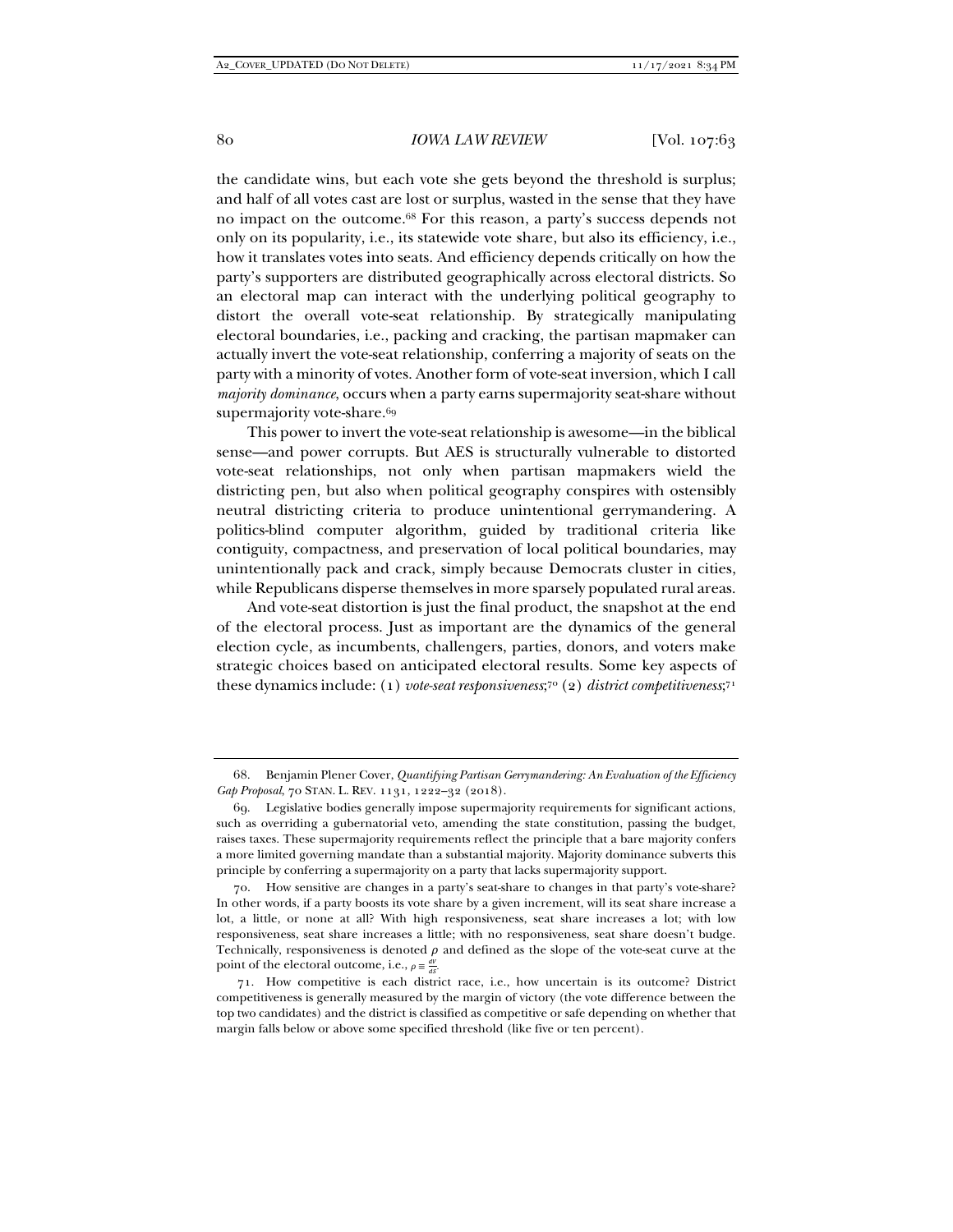(3) *uncontested races*; 72 (4) *incumbency rate*;73 (5) *voter turnout*;74 (6) *external efficacy*.75 These concepts all interrelate. Seat share is responsive to vote share if and only if there are competitive districts with narrow anticipated victory margins that could plausibly flip parties with enough of a vote swing. The least competitive district is obviously an uncontested district, and a district is more likely to be uncontested if prospective challengers think it is uncompetitive. Incumbency rates may be high for good reasons—an incumbent delivers for her constituents and they reward her with another term—or for reasons independent of the electoral map—for example, name recognition or campaign finance rules. But uncontested or uncompetitive district races necessarily give incumbency rates an artificial boost. While competitiveness is negatively correlated with incumbency rate, it is positively correlated with voter turnout and external efficacy, as rational choice theory predicts and the empirical literature confirms.76

The 2018 Wisconsin Assembly election is most infamous for the vote-seat inversion it produced—Republicans won  $63$  of 99 seats with 47 percent of the vote. But the map's pathologies extend beyond this ultimate result to the dynamics that produced it. The 2018 election was a blue wave, featuring a 7.5 percent vote swing from Republicans to Democrats compared to 2016.77 Republicans won the 2016 vote share by 9 points, but lost the 2018 vote share by 7 points.78 This represents a decisive repudiation of the party in power. But that repudiation had virtually no effect, because it managed to flip only one out of 99 seats.79 The Republican supermajority in the Wisconsin Assembly plummeted from 64 out of 99 seats to 63 out of 99 seats. Consider this from the perspective of the party in power: Win the popular vote by 9 points, and you get a filibuster proof supermajority in the legislature, but lose the popular vote by 7 points . . . and you get a filibuster proof supermajority in the legislature. This non-responsiveness subverts elementary principles of democratic theory.

This non-responsiveness was associated with uncompetitive districts. In

<sup>72.</sup> How many districts feature a single candidate running unopposed, or a single majorparty candidate opposed only by independent or third-party candidates with no realistic prospect of winning?

<sup>73.</sup> What percentage of incumbents win reelection?

<sup>74.</sup> What percentage of a district's eligible voters actually participate in the district election?

 <sup>75.</sup> Do people believe that politicians respond to constituents, that elected officials care about average people, that they can meaningfully participate in the democratic process?

 <sup>76.</sup> André Blais & Ignacio Lago, *A General Measure of District Competitiveness*, 28 ELECTORAL STUD. 94, 94 (2009) ("[P]eople are more likely to feel that their vote counts when an election is close, and such feeling fosters turnout.").

 <sup>77.</sup> *Wisconsin State Assembly Elections, 2018*, BALLOTPEDIA [hereinafter BALLOTPEDIA, *Wisconsin State Assembly Elections*], https://ballotpedia.org/Wisconsin\_State\_Assembly\_elections,\_2018 [https://perma.cc/45DS-U3SL] (last updated Aug. 10, 2021); Schmidt, *supra* note 7.

 <sup>78.</sup> BALLOTPEDIA, *Wisconsin State Assembly Elections*, *supra* note 77.

 <sup>79.</sup> *Id.*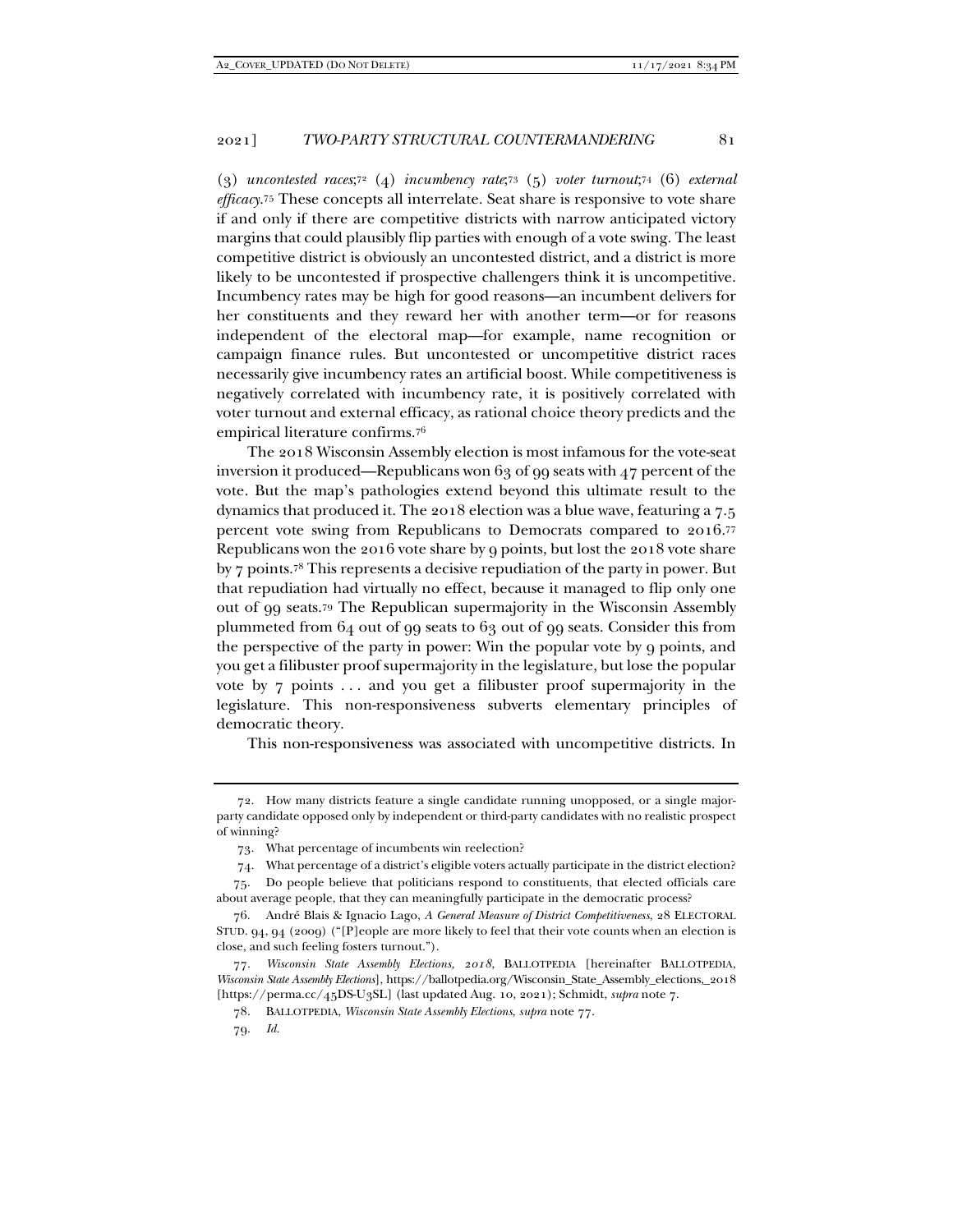the 2018 Assembly election, the average margin of victory in a district race was  $28.1$  percent.<sup>80</sup> Of the 99 district races, only 11 had a margin of victory under 10 percent.<sup>81</sup> The other 88 races weren't even close.<sup>82</sup> Indeed, in 33 races (precisely one third of all races) the winner ran unopposed, because nobody else even tried to compete.83 Under AES, your vote really matters if and only if it helps your preferred candidate win your district. Otherwise, your vote is wasted. So if the outcome of the district race is a foregone conclusion —and it often is—why bother voting? Or running? Safe districts yield a vicious circle of voter apathy and party atrophy because the only way to achieve statewide representation under AES is to win a district race.84

While the Wisconsin Assembly was impervious to the blue wave of 2018, Democratic candidates won elections for governor and attorney general. But consider how the Wisconsin legislature responded behind the electoral shield of partisan gerrymandering.

[T]he outgoing Republican-controlled legislature enacted, and the lame-duck Republican governor signed, legislation that deprived the governor of control over significant public programs and transferred from the attorney general to the legislature authority to withdraw from various kinds of litigation. The legislation was apparently intended in great measure to cripple the ability of the incoming Democrats to deliver on their campaign pledges—the very basis, presumably, of their election to office—thereby subverting the only reason to hold elections in the first place.85

AES is vulnerable not just to intentional partisan gerrymandering, but to a set of pathologies, associated with both intentional and unintentional gerrymandering, so severe that countermandering is imperative.

 85. James A. Gardner, *Illiberalism and Authoritarianism in the American States*, 70 AM. U. L. REV. 829, 883 (2021) (citations omitted); *see also* Carolyn Shapiro, *Democracy, Federalism, and the Guarantee Clause*, 62 ARIZ. L. REV. 183, 187 (2020) (pointing out that similar conduct occurred in Michigan and North Carolina).

 <sup>80.</sup> *Id.*

 <sup>81.</sup> *Id.*

 <sup>82.</sup> *Id.*

 <sup>83.</sup> *Id.*

 <sup>84.</sup> *See generally* Nicholas O. Stephanopoulos & Christopher Warshaw, *The Impact of Partisan Gerrymandering on Political Parties*, 45 LEGIS. STUD. Q. 609 (2020) (presenting empirical evidence of partisan gerrymandering's adverse effects: candidates are less likely to contest districts; those that do are weaker; donors are less willing to give money; and ordinary voters are less likely to support the disfavored party); Gill v. Whitford, 138 S. Ct. 1916, 1938 (2018) (Kagan, J., concurring) ("Members of the 'disfavored party' in the State, deprived of their natural political strength by a partisan gerrymander, may face difficulties fundraising, registering voters, attracting volunteers, generating support from independents, and recruiting candidates to run for office . . . ." (citations omitted)).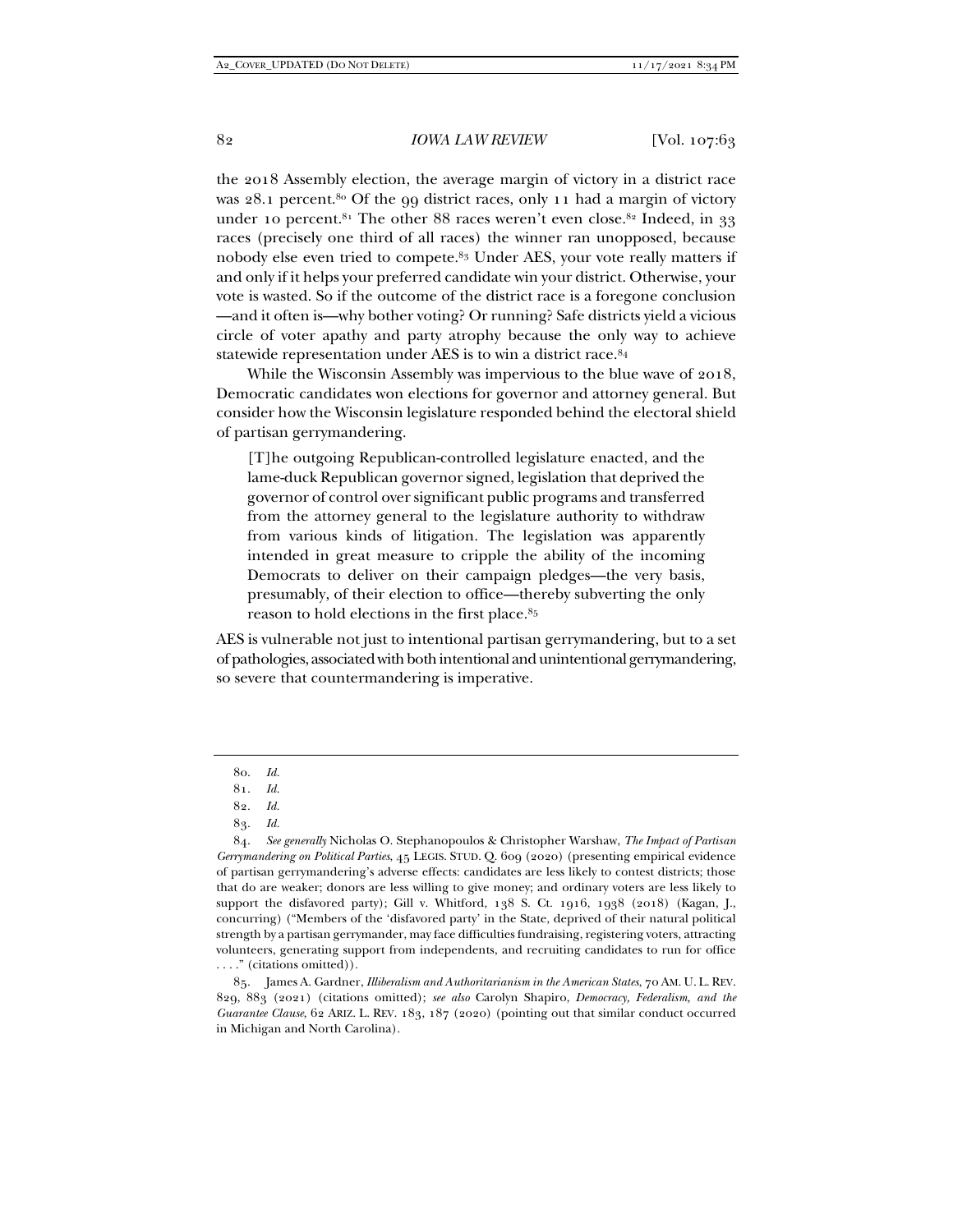#### *B. WHY WE NEED STRUCTURAL COUNTERMANDERING*

The pathologies just described are well known, but they are often attributed specifically to intentional partisan gerrymandering rather than to AES itself. Under this performative framing, it is implicitly assumed that these pathologies could be adequately constrained if only electoral boundaries were drawn by the right mapmaker or subject to judicial scrutiny under the right legal standard. In this section, I challenge this theory of constraint. I argue that structural countermandering is the only viable strategy because of the inherent limits of judicial and institutional countermandering under AES.

The U.S. Supreme Court recently dealt a significant blow to the judicial countermandering strategy when it declared that partisan gerrymandering claims present a non-justiciable political question that federal courts cannot adjudicate.86 I think *Rucho* was wrongly decided, and I have argued elsewhere that it should be read narrowly to foreclose only "allocative" claims of partisan gerrymandering that frame liability and remedy in terms of the vote-seat relationship, leaving open "non-allocative" claims like those predicated on an electoral map's unfair geographic impact.87 But the Court is unlikely to revisit or distinguish *Rucho* in the near-term, so the federal courts cannot constrain partisan gerrymandering directly.88 And even if the *Rucho* majority was mistaken about the authority and competence of the federal courts to adjudicate claims of partisan gerrymandering, it identified legitimate prudential concerns implicated whenever any court rules on such claims.<sup>89</sup>

While *Rucho* closed the federal courthouse door, the state courts remain open, and some have more specific state constitutional provisions to guide adjudication of partisan gerrymandering claims.90 But even if state judges

 89. *Rucho*, 139 S. Ct. at 2515–16 (Kagan, J., dissenting) ("I'll give the majority this one —and important—thing: It identifies some dangers everyone should want to avoid. Judges should not be apportioning political power based on their own vision of electoral fairness, whether proportional representation or any other. And judges should not be striking down maps left, right, and center, on the view that every smidgen of politics is a smidgen too much. Respect for state legislative processes—and restraint in the exercise of judicial authority—counsels intervention in only egregious cases.").

 90. Common Cause v. Lewis, No. 18 CVS 014001, 2019 WL 4569584, at \*108–12 (N.C. Super. Ct. Sept. 3, 2019); *see also* League of Women Voters of Pa. v. Commonwealth, 178 A.3d 737, 803, 814–21 (Pa. 2018) (striking down Pennsylvania's congressional map for violating guarantees in Pennsylvania Constitution Article I, Section 5 that "[e]lections shall be free and equal; and no power . . . shall at any time interfere to prevent the free exercise of the right of

 <sup>86.</sup> Rucho v. Common Cause, 139 S. Ct. 2484, 2498–508 (2019).

 <sup>87.</sup> Benjamin Plener Cover, Rucho *for Minimalists*, 71 MERCER L. REV. 695, 704–18 (2020); Cover & Niven, *supra* note 48.

 <sup>88.</sup> A partisan gerrymander could still be challenged in federal court based on claims of minority vote dilution, malapportionment, or racial gerrymandering, but not based on claims of partisan gerrymandering. *See, e.g.*, Perez v. Abbott, 250 F. Supp. 3d 123, 143–80 (W.D. Tex. 2017) (minority vote dilution); Davis v. Abbott, 781 F.3d 207, 215–18 (5th Cir. 2015) (malapportionment); Ala. Legis. Black Caucus v. Alabama, 135 S. Ct. 1257, 1268–74 (2015) (racial gerrymandering).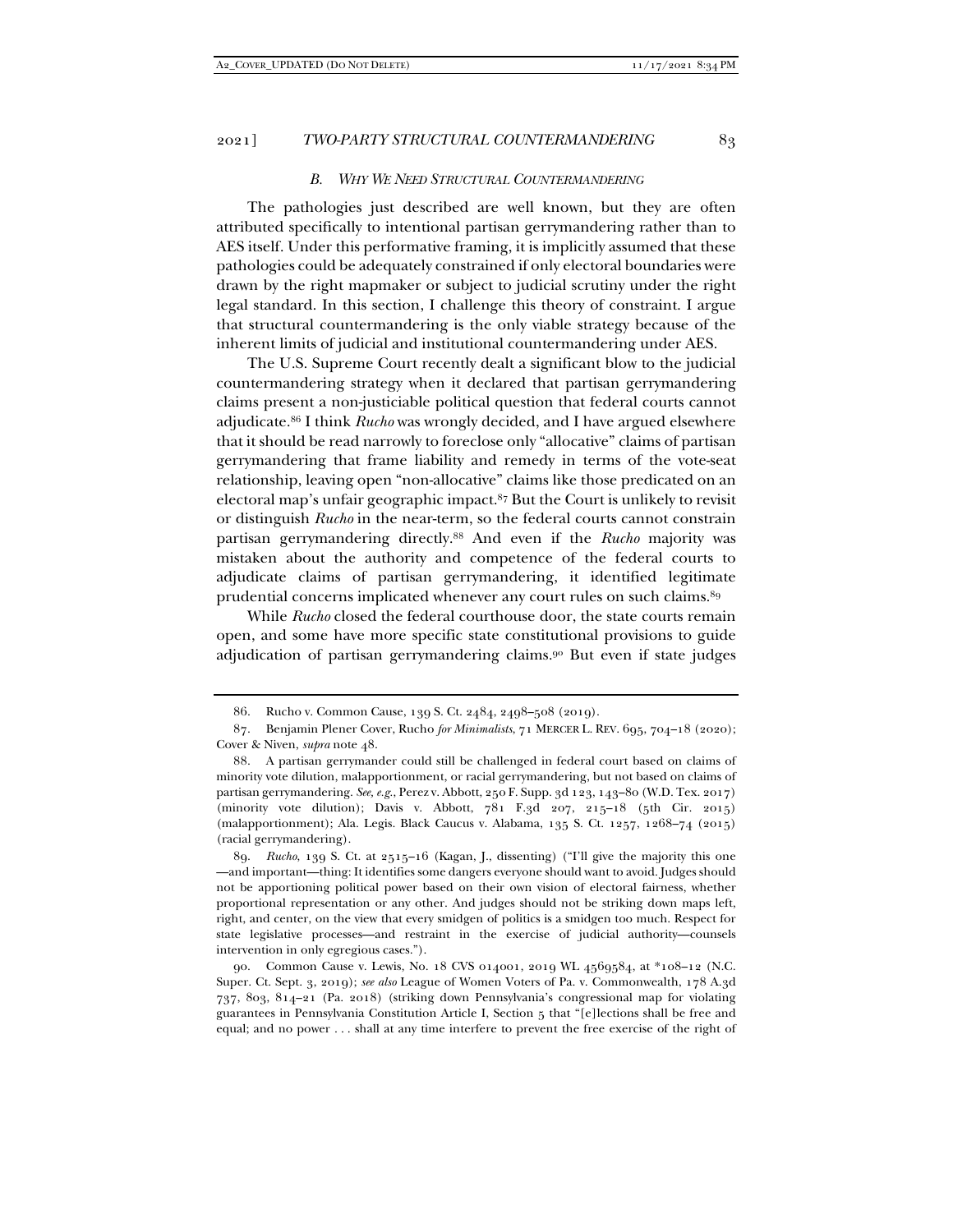have more to work with textually, they face similar challenges prudentially and doctrinally. Assuming that such claims are framed in terms of vote-seat relationships, they still ask state courts to reallocate power between the two political parties. This raises the concerns identified by the *Rucho* majority: Embroiling judges in high-stakes political contests and perceptions of judicial bias.91 And state judges may not have the life tenure, salary protections, and insulation from political pressures that federal judges enjoy.

Litigation is slow and expensive. Gerrymandering litigation is always a moving target because electoral maps have limited shelf life. The state must draw a new map every ten years to ensure population equality based on the most recent census data.92 With elections every two years, a map is good for five elections—at most, because states may engage in mid-cycle redistricting, a practice the Supreme Court has explicitly approved.93

Perhaps redistricting commissions can eschew what AES invites, if states can establish these bodies and endow them with the requisite independence, competence, resources, composition, procedures, and substantive criteria. But partisans don't pass the pen willingly. They resist. They try to keep the redistricting initiative off the ballot, and if that fails, they mobilize against its passage.94 If it passes, they try to obstruct, or coopt, the commission, through appointment and removal of commissioners, or by starving the commission of resources, or through lawsuits that challenge the commission or its maps.95

suffrage" (quoting PA. CONST. art. 1, § 5)); League of Women Voters of Fla. v. Detzner, 172 So. 3d 363, 375, 401–13 (Fla. 2015) (striking down Florida's congressional map for violating the state's "Free Districts Amendment," which provides that no districting plan "shall be drawn with the intent to favor or disfavor a political party," (quoting FLA. CONST. art. III,  $\S 20(a))$ ).

 <sup>91.</sup> *Rucho*, 139 S. Ct. at 2507 ("The expansion of judicial authority would not be into just any area of controversy, but into one of the most intensely partisan aspects of American political life."); *id.* at 2498–99 ("With uncertain limits, intervening courts ... would risk assuming political, not legal, responsibility for a process that often produces ill will and distrust.'" (quoting Vieth v. Jubelirer, 541 U.S. 267, 307 (2003) (Kennedy, J., concurring))).

 <sup>92.</sup> Justin Levitt & Michael P. McDonald, *Taking the "Re" Out of Redistricting: State Constitutional Provisions on Redistricting Timing*, 95 GEO. L.J. 1247, 1247 (2007) ("Supreme Court rulings of the 1960s required legislative districts to be of equal population, and thus redistricting became a decennial obligation for the states following the release of new federal census population data.").

 <sup>93.</sup> League of United Lat. Am. Citizens v. Perry, 548 U.S. 399, 415 (2006) ("With respect to a mid-decade redistricting to change [congressional] districts drawn earlier in conformance with a decennial census, the Constitution  $\dots$  state[s] no explicit prohibition."); *id.* at 457 (Stevens, J., concurring in part and dissenting in part) ("[T]he Constitution places no *per se* ban on mid-cycle redistricting . . . ." ).

 <sup>94.</sup> Stephanopoulos, *supra* note 8, at 338.

 <sup>95.</sup> Matt Vasilogambros, *The Tumultuous Life of an Independent Redistricting Commissioner*, PEW (Nov. 26, 2019), https://www.pewtrusts.org/en/research-and-analysis/blogs/stateline/2019/ 11/26/the-tumultuous-life-of-an-independent-redistricting-commissioner [https://perma.cc/ W64W-WH8Q]**;** Andrew C. Maxfield, Comment, *Litigating the Line Drawers: Why Courts Should Apply Anderson-Burdick to Redistricting Commissions*, 87 U. CHI. L. REV. 1845, 1847 (2020); Harris v. Ariz. Indep. Redistricting Comm'n, 136 S. Ct. 1301, 1305–06 (2016).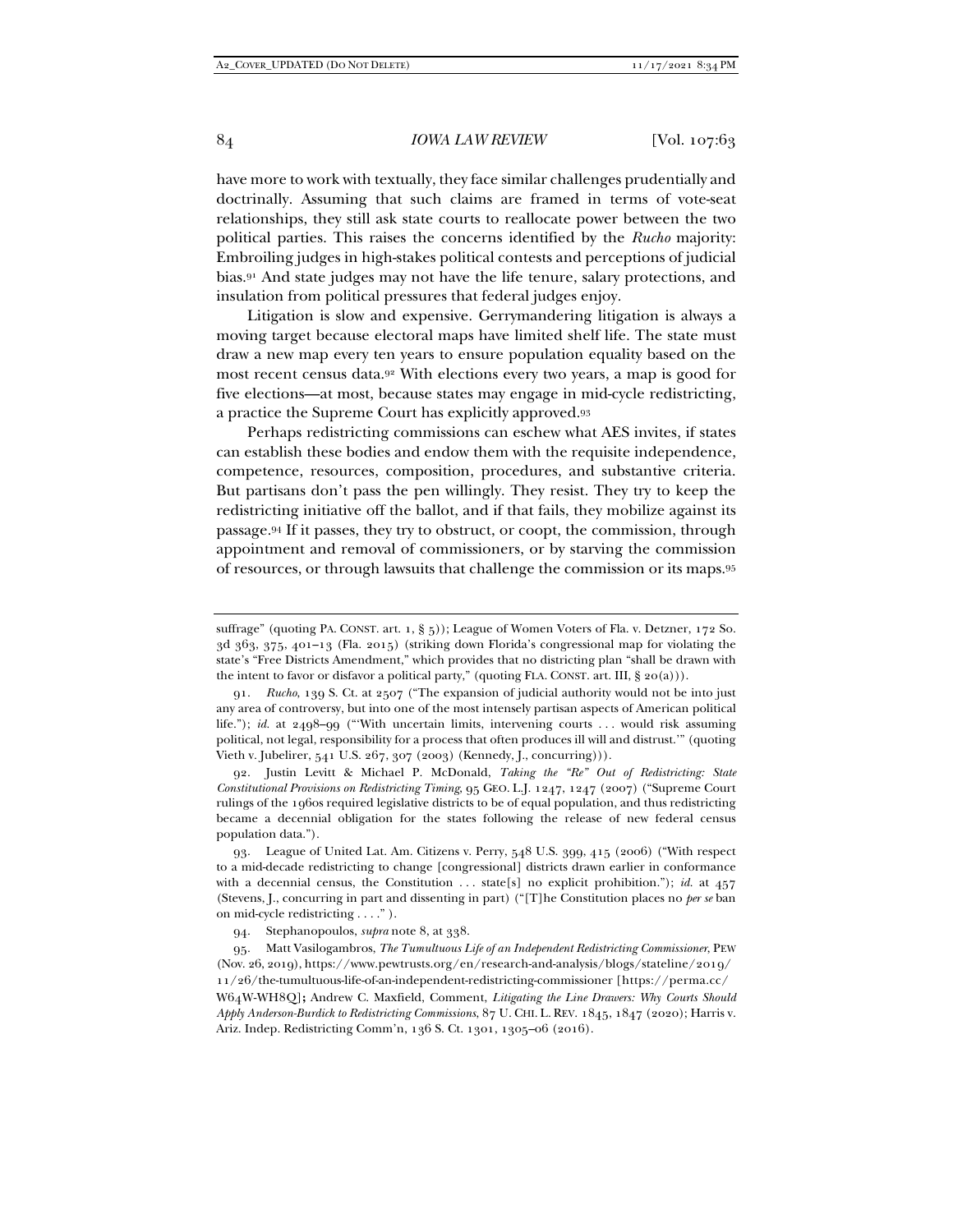And then they try to get another initiative on the ballot, this one repealing, or capturing, the commission.96

And if redistricting commissions are to keep drawing congressional maps, the Court itself must eschew a strong independent state legislature theory of the Elections Clause, which provides that "[t]he Times, Places, and Manner of . . . [federal] [e]lections . . . shall be prescribed in each [s]tate by the [l]egislature thereof."97 When Arizonans first established an independent redistricting commission, the Arizona state legislature insisted that the Elections Clause grants it alone the power to draw congressional maps. The Court ultimately rejected that argument, but in a 5-4 decision with a strident dissent authored by Chief Justice Roberts, who accused the majority of "gerrymander[ing] the Constitution" with an atextual reading of the Elections Clause.98 Now that Justices Kavanaugh and Barrett have replaced Justices Kennedy and Ginsberg, some fear (or hope) that the Court will reverse that decision and return the power to draw congressional maps to state legislatures.99

Judicial and institutional countermandering may constrain intentional partisan gerrymandering to some extent, perhaps avoiding the most egregious gerrymanders, but only at great cost. And even if they could entirely extirpate partisan manipulation from the mapmaking process, they cannot end unintentional gerrymandering. AES is structurally vulnerable to distorted vote-seat relationships, not only when partisan mapmakers wield the districting pen, but also when political geography conspires with ostensibly neutral districting criteria to produce unintentional gerrymandering. Massachusetts has not sent a single Republican to the House of Representatives since 1994, even though Republican candidates regularly win about 30 percent of votes cast in the nine Massachusetts congressional districts. A recent analysis concluded:

[T]he underperformance of Republicans in Massachusetts is not attributable to gerrymandering, nor to the failure of Republicans to field House candidates, but is a structural mathematical feature of the actual distribution of votes observable . . . . Republican votes clear 30%, but are distributed so uniformly that they are locked out of the possibility of representation. Though there are more ways of

 <sup>96.</sup> Rudi Keller, *Voters Repeal Clean Missouri Redistricting Plan They Enacted in 2018*, COLUMBIA DAILY TRIB. (Nov. 4, 2020, 4:05 PM), https://www.columbiatribune.com/story/news/politics/ elections/2020/11/04/voters-repeal-clean-missouri-redistricting-plan-they-enacted2018/61638 58002 [https://perma.cc/UFU2-5WZ6].

 <sup>97.</sup> U.S. CONST. art. I, § 4.

 <sup>98.</sup> Ariz. State Legis. v. Ariz. Indep. Redistricting Comm'n, 576 U.S. 787, 826 (2015) (Roberts, C.J., dissenting).

 <sup>99.</sup> *See* Michael T. Morley, *The Independent State Legislature Doctrine, Federal Elections, and State Constitutions*, 55 GA. L. REV. 1, 90–93 (2020); Nicholas Stephanopoulos, *The Anti-Carolene Court*, 2019 SUP. CT. REV. 111, 152–53.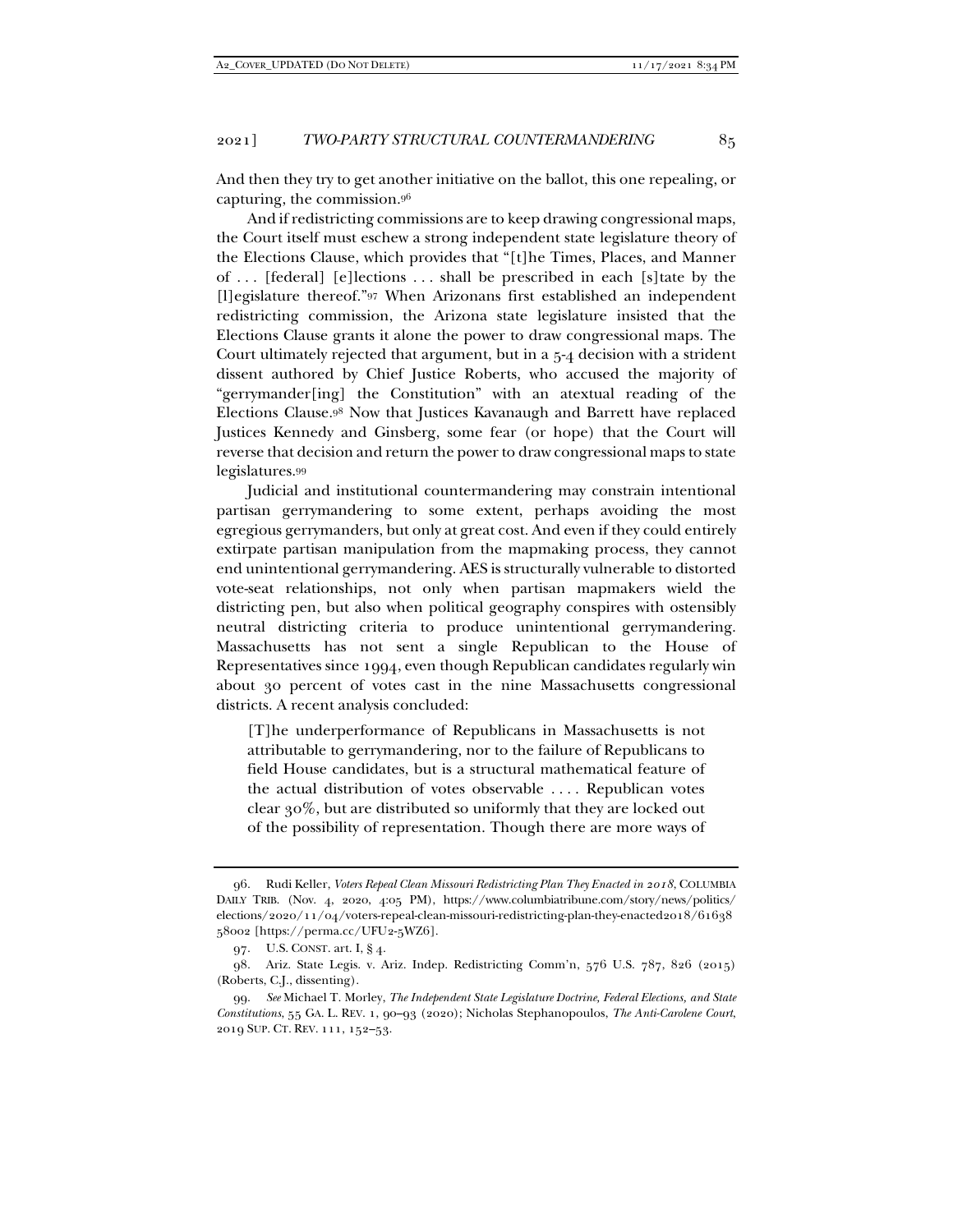building a valid districting plan than there are particles in the galaxy, every single one of them would produce a 9–0 Democratic delegation.100

As Justice Scalia put it in the *Vieth* plurality opinion:

[W]e would find it impossible to ensure that [the majority] party wins a majority of seats—unless we radically revise the States' traditional structure for elections. In any winner-take-all district system, there can be no guarantee, no matter how the district lines are drawn, that a majority of party votes statewide will produce a majority of seats for that party.101

Recall that Seifter recently found 267 cases between 1968 and 2016 where a party captured a state legislative chamber with minority vote share.<sup>102</sup> Performative countermandering could have prevented each of these reversals only if intentional partisan gerrymandering producer each one, and only if performative countermandering could have prevented each such instance of intentional partisan gerrymandering.

More generally, AES itself produces the pathologies that a performative theory attributes to bad actors. Intentional gerrymandering may exacerbate them, but they can happen even without intentional gerrymandering. There is robust debate about what role intentional gerrymandering plays exactly, but there are strong indications that these pathologies are at least partially attributable to the system itself.103

Even if judicial or institutional countermandering succeeds in preventing both intentional and unintentional vote-seat distortions, the results may be a bipartisan gerrymander that carves up the state into the desired number of

 <sup>100.</sup> Moon Duchin et al., *Locating the Representational Baseline: Republicans in Massachusetts*, 18 ELECTION L.J. 388, 388 (2019).

 <sup>101.</sup> Vieth v. Jubelirer, 541 U.S. 267, 289 (2004).

 <sup>102.</sup> Seifter, *supra* note 9 (manuscript at 26–32). This statistic refers only to minority-majority vote-seat inversions, where a party wins a majority of seats with a strict minority (i.e., not even a plurality) of votes. But support for third party or independent candidates could produce a plurality-majority vote-seat inversion, where a party wins a majority of seats with a plurality, but not a majority, of votes. Over the same period, plurality-majority vote-seat inversion has occurred 68 times, 35 for state upper chambers and 33 for state lower chambers. Thus, vote-seat inversion of either the minority-majority or plurality-majority variety has occurred 335 times, at least once in 40 states, 181 for state upper chambers and 154 for state lower chambers. *Id.*

 <sup>103.</sup> *See, e.g.*, Peter Selb, *A Deeper Look at the Proportionality-Turnout Nexus*, 42 COMPAR. POL. STUD. 527, 527 (2009) ("Evidence that turnout is higher under proportional representation (PR) than in majoritarian elections is overwhelming . . . it is argued that majoritarian electoral systems tend to produce safe seats and that voters have little incentive to turn out there. Thus, uneven turnout over electoral districts due to variable intensities of local competition is made responsible for the lower overall turnout. . . . This article scrutinizes the relationship between electoral rules, competition, and turnout with district-level data from 31 national elections. Results from a heteroscedastic model indicate that lower net turnout in majoritarian systems is indeed a consequence of uneven turnout over districts due to variable levels of local competitiveness.").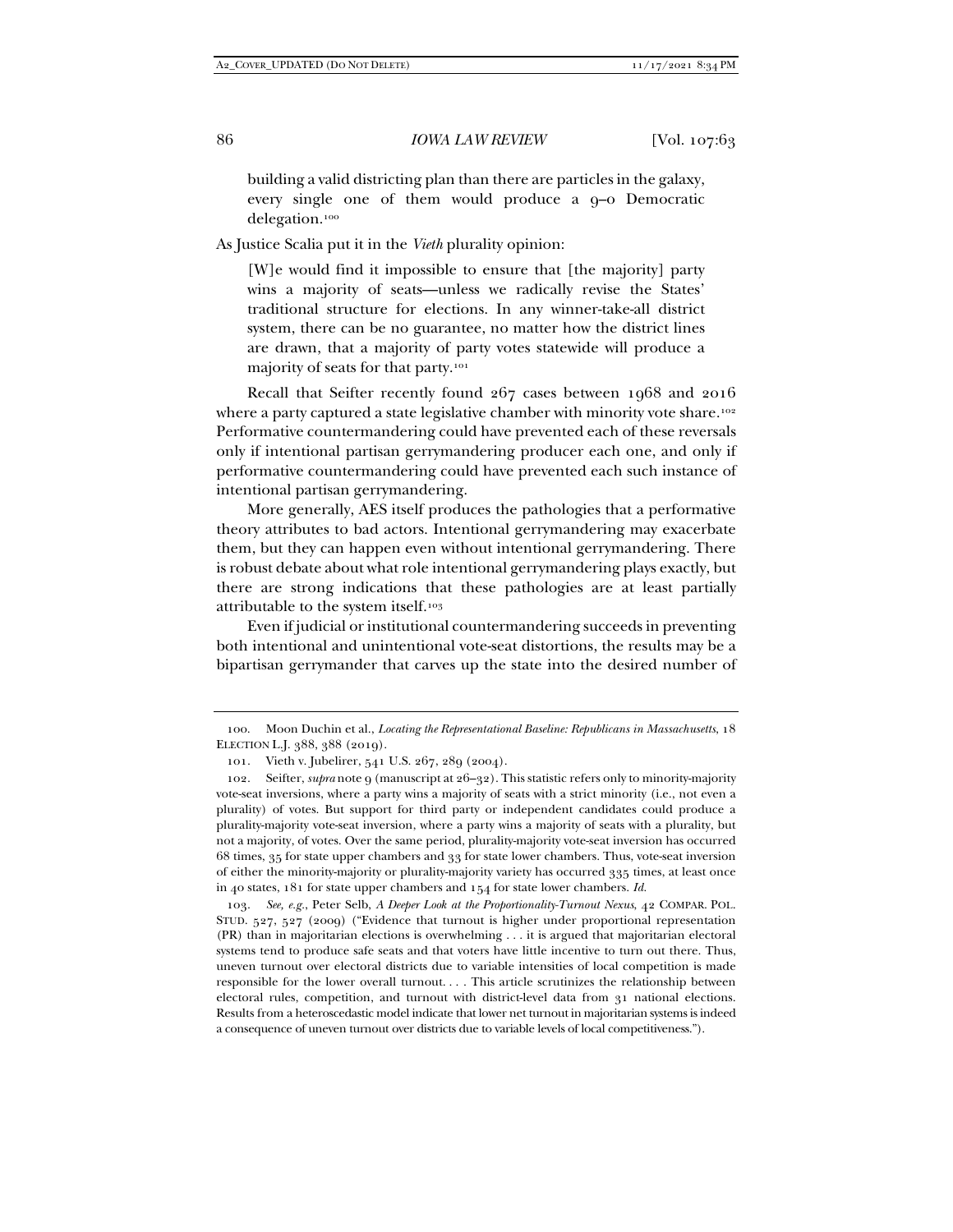safe red and safe blue districts, sacrificing principles of geographic representation to produce partisan fairness. Such bipartisan gerrymanders diminish responsiveness by creating many uncompetitive districts, and thereby producing many races that are uncontested, only lightly contested, or otherwise a foregone conclusion. And when the electoral map pre-ordains the outcome, participation in the general election may seem pointless, the vain ritual of a faux democracy. The result is low voter turnout and reduced external efficacy. The action naturally shifts from the general election to the primary election, so the ideology of the district representative shifts from that of the median general election voter to that of the median primary election voter.104 The result may be a legislature more ideologically polarized than the electorate.

Performative countermandering could affirmatively demand fair partisan outcomes, rather than just the absence of discriminatory partisan intent.105 But to achieve partisan fairness, mapmakers may have to subordinate other important districting goals, like capturing communities of interest or drawing competitive districts. AES itself produces the pathologies often attributed exclusively to intentional partisan gerrymandering. If we can overcome all the barriers to successful judicial and institutional countermandering, we may curb the worst vote-seat distortions, but only at great cost, and the other pathologies will persist, if not worsen.

#### *C. WHY WE NEED TWO-PARTY STRUCTURAL COUNTERMANDERING*

The prior Section argued that structural countermandering presents the only viable response to gerrymandering because AES will confound any nonstructural countermandering strategy. This section argues that the only viable way to achieve structural countermandering is to preserve the two-party system, because the two-party system will resist any reform that threatens it.

Note that I make a predictive claim about the two-party system's entrenchment, not a normative claim about its superiority. My personal view is that there are strong arguments for and against the two-party system, and the question merits vigorous debate.106 But in this Article, I make no attempt

 <sup>104.</sup> Jonathan S. Gould, *The Law of Legislative Representation*, 107 VA. L. REV. 765, 795 (2021) ("The need to win primaries leads legislative candidates to position themselves closer to more extreme primary voters, rather than to more moderate general-election voters. The result is that Republican legislators are well to their median constituent's right and Democratic legislators are well to their median constituent's left."footnotes omitted); David W. Brady, Hahrie Han & Jeremy C. Pope, *Primary Elections and Candidate Ideology: Out of Step With the Primary Electorate?*, 32 LEGIS. STUD. Q. 79, 82 (2007); Richard H. Pildes, *Why the Center Does Not Hold: The Causes of Hyperpolarized Democracy in America*, 99 CALIF. L. REV. 273, 308 (2011).

 <sup>105.</sup> John F. Nagle & Alec Ramsay, *On Measuring Two-Party Partisan Bias in Unbalanced States*, 20 ELECTION L.J. 116, 117 (2021) ("If there is such systemic bias, there may still be plans that are outliers in the ensemble that are nonetheless fair, and we believe a redistricting commission should adopt such a plan rather than an average plan.").

 <sup>106.</sup> See *supra* Section II.A.4.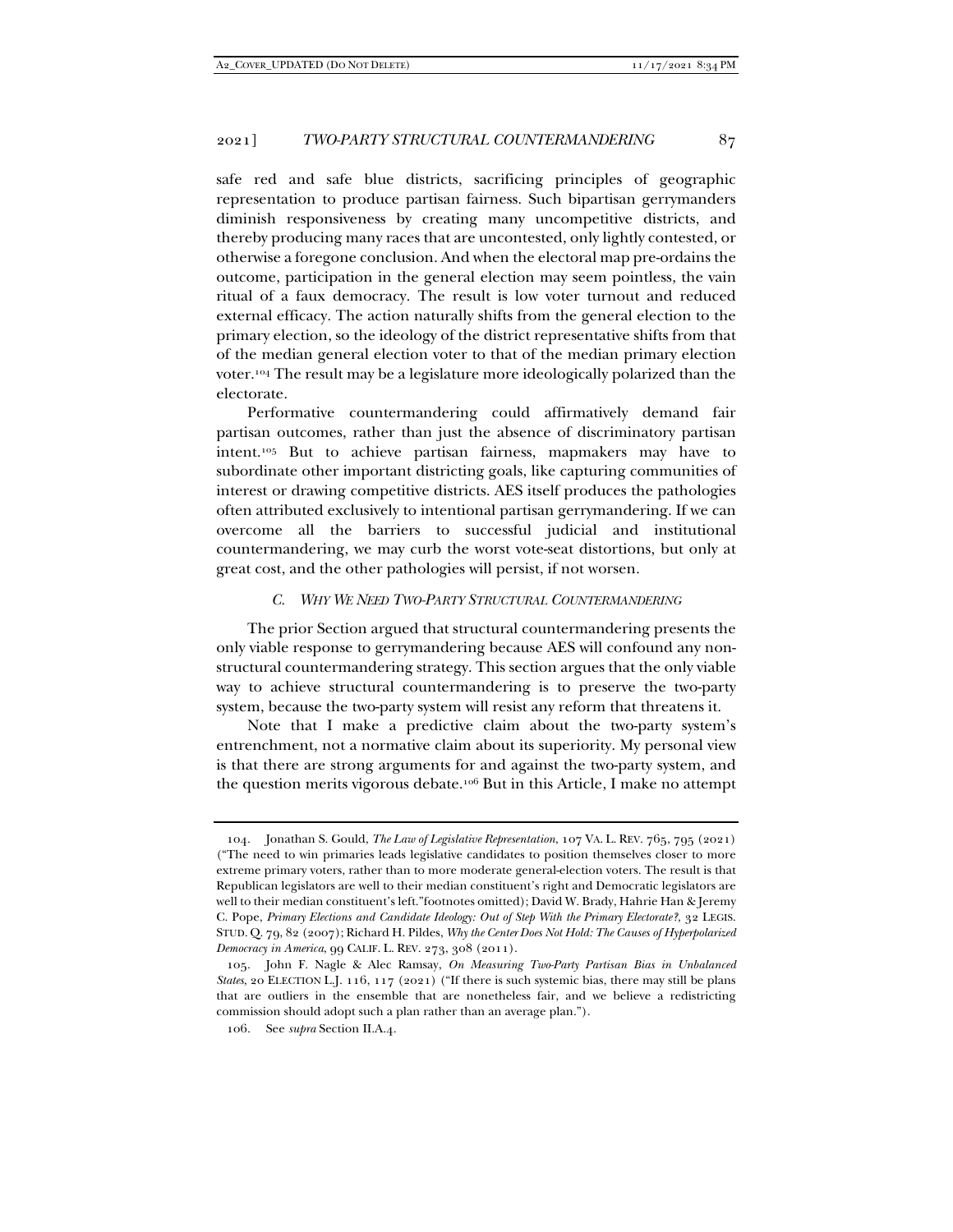to resolve this debate. I only argue that any reform effort that threatens the two-party system will face steep, and possibly insurmountable, resistance. One may not like the two-party system, and for good reason. But the two-party system likes the two-party system quite a bit. It is hard to take on the two-party system, especially when there is no consensus against it. Serious efforts to address gerrymandering must take this reality into account.

For example, the Dutch list proportional representation system is logically immune from gerrymandering because there are no electoral boundaries to manipulate. Theoretically, the United States could eliminate gerrymandering entirely by simply replacing the prevailing electoral system with the Dutch system, much like the Dutch did themselves after World War I. But as a practical matter, this is a non-starter. This intuition can be translated into a more general hypothesis: the two-party system will defeat any proposal for an alternative electoral schema that immediately threatens the two-party system. This hypothesis consists of a few related claims:

- (1) Most proposals to reform AES would shift the United States from a two-party system with legislative majoritarianism to a multiparty system with inter-party governing coalitions, or at least people so predict; and
- (2) Whatever its benefits, multiparty governing coalitions would involve drawbacks—fringe parties, extremists, unstable coalitions, snap elections, gridlock, lack of accountability, and so forth, or at least people so predict; and
- (3) Given (1) and (2), party elites empowered by the status quo will perceive these proposals as a threat to the status quo that empowers them, no matter what's best for the polity, or what effects these proposals would actually have; and
- (4) Given (1) and (2), party elites can effectively attack and successfully defeat these proposals.

One alternative schema that has garnered considerable attention and support is one based on multi-member districts, with three to five representatives per district, and seat allocation based on a single-transferrable vote. This is a multi-seat version of the sort of ranked-choice voting ("RCV") approach that has enjoyed so much success recently in the single-seat context. The national advocacy group FairVote has endorsed this approach. Representative Don Beyer (D-VA) introduced a bill, called the Fair Representation Act ("FRA"), to adopt this system for congressional elections.107 Recently, legal scholar Paul Diller has proposed mini-FRAs for state legislatures.108

Another option is the Open List Proportional Representation variation

 <sup>107.</sup> Fair Representation Act, H.R. 4000, 116th Cong. (2019).

 <sup>108.</sup> Paul Diller, *Making State Democracy More Representative* (draft manuscript on file with author).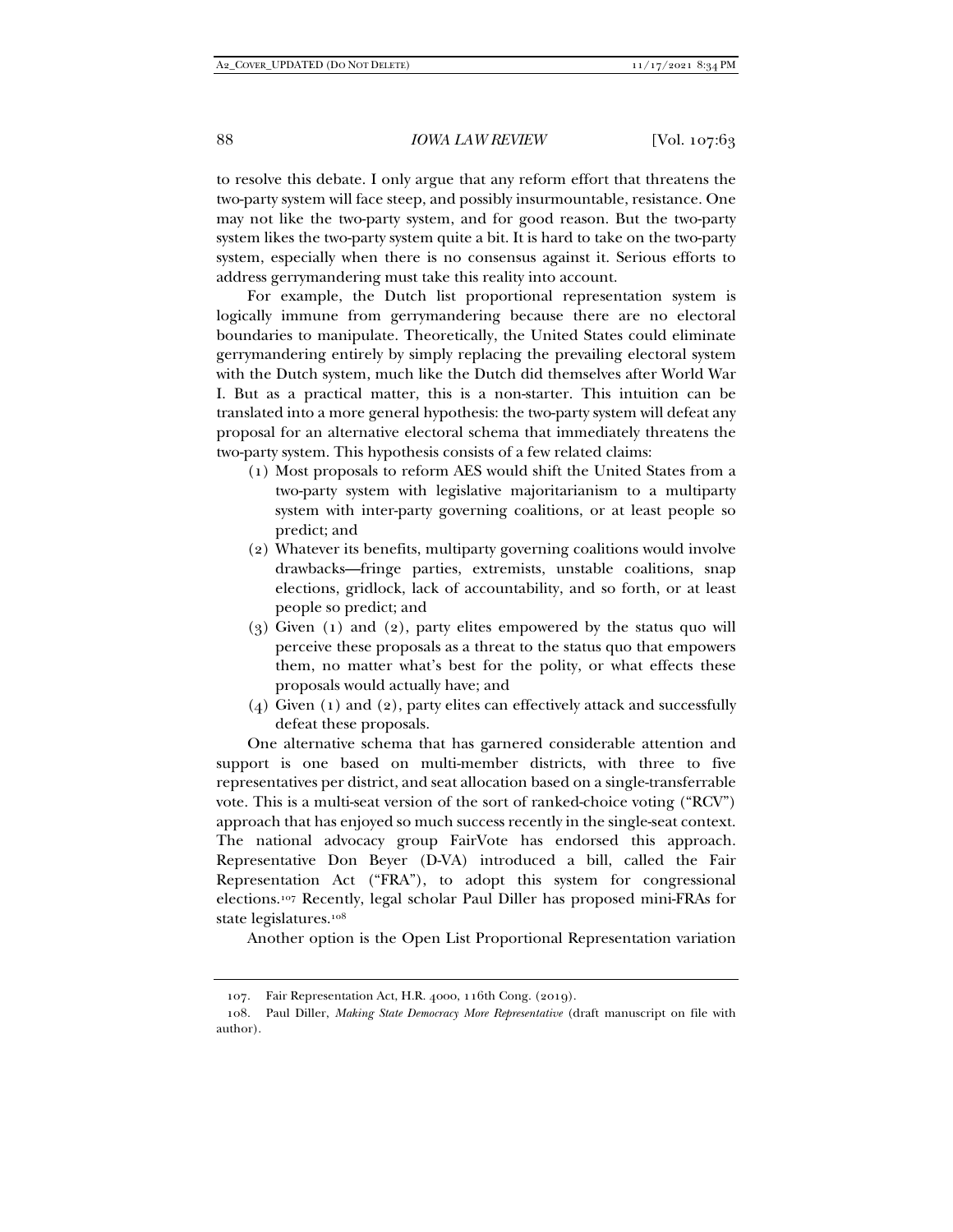endorsed by political scientists Jack Santucci and Matthew Shugart for the U.S. House.109 Like the FRA, Open List Proportional Representation would use multi-member districts with three to five members per district. But voters would choose a single candidate, rather than ranking all candidates. That vote would be treated as a vote both for the candidate and for her party. Seats would be allocated to parties based on some allocation formula to achieve proportionality. Each party's seats would then go to the most popular candidates affiliated with that party.110 Santucci and Shugart favor Open List Proportional Representation because it is "minimally disruptive" in an administrative sense—just like they now do under AES, each voter would simply pick her favorite candidate and election officials would simply count up the votes and report the totals.111

Another option is the MMP system used successfully for decades in Germany and New Zealand.112 Each country implements its own variation, but the essential features are the same: the legislative body is divided into two tiers: a nominal (i.e., person) tier and a list (i.e., party) tier. Each voter gets two votes, one for each tier. An electoral map partitions the state into single-seat districts for the nominal tier, and each district seat goes to the individual candidate most popular with her district's voters. But MMP allocates the listtier seats statewide to political parties to achieve overall proportionality between the vote share and seat share of each party. MMP is "mixed-member" because it uses different election methods for different members of the legislative body. MMP is "proportional" because list seat allocation compensates for nominal seat allocation to produce overall proportionality for each party. This system retains the personal, geographic representation of the U.S. system but avoids the problem of gerrymandering and associated pathologies. Its success in Germany and New Zealand has understandably impressed academics and reformers worldwide.113 Despite its popularity

 <sup>109.</sup> Jack Santucci, *A Modest and Timely Proposal*, VOTEGUY.COM (Dec. 9, 2020), https:// www.voteguy.com/2020/12/09/a-modest-and-timely-proposal [https://perma.cc/CK7D-WGDM]; Matthew S. Shugart, *Emergency Electoral Reform: OLPR for the US House*, FRUITS & VOTES (Jan. 19, 2021), https://fruitsandvotes.wordpress.com/2021/01/19/emergency-electoral-reform-olpr-forthe-us-house [https://perma.cc/6AD8-JZLN ].

 <sup>110.</sup> For example, assume there are five district seats, and five candidates run from each major party. Suppose Republican candidates collectively earn 60 percent of the votes cast while Democratic candidates collectively earn the remaining 40 percent. The five seats would be allocated among the parties proportional to their relative vote share, so Republicans would get three seats and Democrats would get the other two. The three Republican seats would go to the three Republican candidates who earned the most votes out of all the Republican candidates. The two Democratic seats would go to the two Democratic candidates who earned the most votes out of all the Democratic candidates.

 <sup>111.</sup> Shugart, *supra* note 109; *see* Santucci, *supra* note 109.

 <sup>112.</sup> *See generally* MATTHEW SOBERG SHUGART & MARTIN P. WATTENBERG, MIXED-MEMBER ELECTORAL SYSTEMS: THE BEST OF BOTH WORLDS? (2003) (analyzing major countries that have adopted mixed-member systems).

 <sup>113.</sup> *See generally* Shaun Bowler, David M. Farrell & Robin T. Pettitt, *Expert Opinion on Electoral*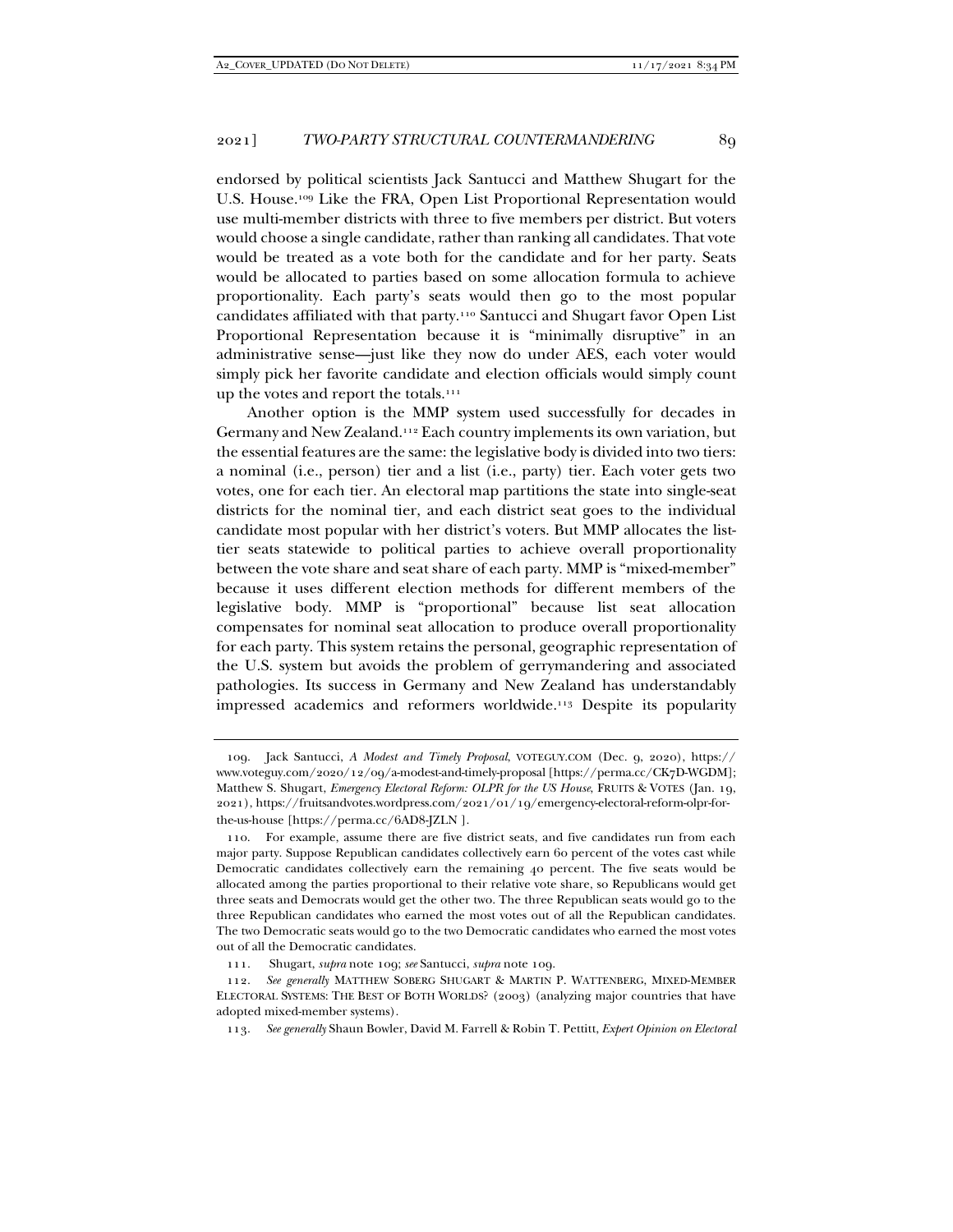elsewhere, MMP has received very little attention in the United States.

The FPA, Open List Proportional Representation, and MMP are all serious proposals that offer compelling advantages over AES. But each one would shift the United States from a two-party system with legislative majoritarianism (i.e., a single party controls a majority of seats in the legislative body) to a multiparty system with inter-party governing coalitions, or at least people so predict.

FairVote published a report assessing the likely impact of the FPA.114 This report noted that increasing district magnitude decreases the threshold vote share needed to win a seat: "the threshold would be just over a third of the vote in two-winner districts, just over a fourth of the vote in three-winner districts, just over a fifth of the vote in four-winner districts, and just over a sixth of the vote in five-winner districts."115 FairVote predicted that this lower threshold would help third party candidates win seats.

[I]n nearly all districts, any faction of voters that make up more than 17 or 25% of the electorate will be able to elect a candidate of their choosing. As less doctrinaire voters are as numerous as partisan Democrats and Republicans in the general election electorate, ranked choice voting would allow them to come together to elect more representatives able to act as bridge builders in districts across the country, and open the door for independent and third party candidates that may better represent their views.116

Some favor the FPA in part precisely because they predict it will foster multiparty democracy.<sup>117</sup> FairVote asked 14 political scientists to assess 37 structural reforms based on 16 different criteria.<sup>118</sup> Two of the highest-rated reforms, called RCV-3 and RCV-5, were essentially variations of the FPA with different district magnitudes. FairVote reported, "a consensus that using RCV in three- and five- seat districts would provide serious potential for more third parties . . . to hold traditional major party candidates accountable and potentially win seats."119 Open List Proportional Representation similarly threatens the two-party system, because it also increases district magnitude

*Systems: So Which Electoral System is "Best"?*, 15 J. ELECTIONS, PUB. OP. & PARTIES 3 (2005) (discussing responses to an electoral system survey).

 <sup>114.</sup> *See generally* FAIRVOTE, THE FAIR REPRESENTATION ACT: REMEDYING DYSFUNCTION IN THE U.S. HOUSE OF REPRESENTATIVES (2017) [hereinafter FAIRVOTE, THE FAIR REPRESENTATION ACT], https://fairvote.app.box.com/v/FairRepActReport [https://perma.cc/P93Q-TDHN] (analyzing the Fair Representation Act's impact on competition and partisan fairness).

 <sup>115.</sup> *Id.* at 7.

 <sup>116.</sup> *Id.* at 20.

 <sup>117.</sup> DRUTMAN, *supra* note 66, at 206–39.

 <sup>118.</sup> FAIRVOTE, COMPARATIVE STRUCTURAL REFORM: ASSESSING THE IMPACT OF 37 STRUCTURAL REFORMS 4 (2016), https://fairvote.app.box.com/v/comparative-structural-reform [https:// perma.cc/9ZLB-MDYK].

 <sup>119.</sup> *Id.* at 13.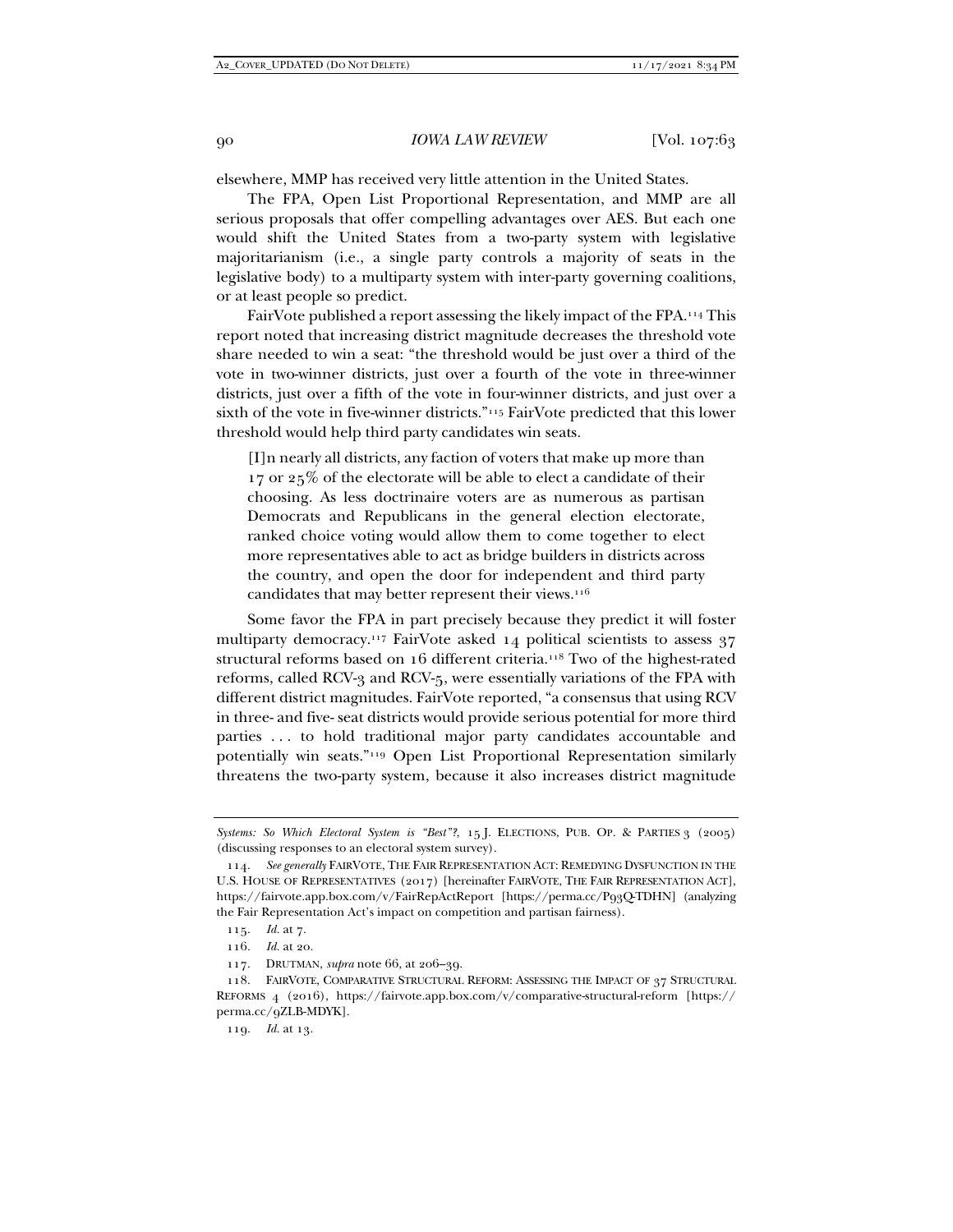and thus decreases the vote share threshold needed to win a seat.120 MMP also promotes multiparty democracy: in New Zealand, five parties win seats; in Germany, six parties win seats.121 To be sure, some think these proposals would have little impact on the two-party system.122 But the question is what party elites will fear, not whether those fears are justified. Even if their fears are overblown, party elites are likely to perceive proposals such as these as threats to the two-party system.

Threatened by these proposals, party elites will likely mobilize against them. They will follow a familiar script, warning voters that any step towards a more proportional multiparty democracy is a slippery slope to the worst possible political dysfunction.123 The script will conflate different electoral systems and offer a simplistic institutional determinism, blaming proportional representation for: the fall of the Weimar Republic and the rise of the Nazi party;<sup>124</sup> Ukraine's failure to stop Crimea's annexation;<sup>125</sup> Israel's recent

 121. *What About "Fringe Parties"?*, FAIR VOTE CAN., https://www.fairvote.ca/factcheck fringeparties [https://perma.cc/5RQR-YW2P] (last updated Aug. 17, 2021).

 122. Santucci, *supra* note 109 ("Get over the allergy to third-party politics. Take a serious look at what states and districts are likely to produce third-party winners. Others may disagree with me, but I suspect gains would be isolated and modest.").

 124. *See generally* F.A. HERMENS, DEMOCRACY OR ANARCHY? A STUDY OF PROPORTIONAL REPRESENTATION (1941) (discussing how the proportional representation helped the Nazi party gain power).

 <sup>120.</sup> Shugart, *supra* note 109 ("Basically, the point is that there are (at least) two 'rights' and two 'lefts' but currently only one party on the right and one on the left. . . . The need for PR is to let the free-market small-d democrats in the currently existing parties act independently of their more extreme wings. This is precisely what PR systems permit–each side's extreme can be its own party rather than a wing of one majority-seeking party, without raising concerns over 'spoilers' that arise under plurality elections. . . . I also am not going to go into the details of how actual coalitions would work under this stylized latent four-party system that PR would allow to break forth." (footnotes omitted)); Ingraham, *supra* note 66 ("But an interesting thing about multimember districts, according to political scientists, is that they could usher in the end of two-party politics. . . . Multi-member districts would, almost by definition, fracture the Democratic and Republican parties.").

 <sup>123.</sup> In some cases, reform opponents may use a literal script. To take but one illustrative example, consider the media campaign of the No BC Proportional Representation Society, the official opponent group for the electoral reform proposal on the 2018 British Columbia referendum ballot. *About Us*, VOTE NO TO PRO REP, https://nobcprorep.ca/about-us [https:// perma.cc/4FBP-CRXH] (last updated Aug. 17, 2021). According to the group's founder, "[t]he most prominent ad showed scenes from Europe talking about the problems of extremism under proportional representation, ending with marching soldiers and the sound of their boots – and it hit a major nerve." Bill Tieleman, *How the No Side Surged From Behind to Defeat Proportional Representation*, VANCOUVER SUN (Feb. 21, 2019), https://vancouversun.com/opinion/op-ed/howthe-no-side-surged-from-behind-to-defeat-proportional-representation [https://perma.cc/VE3U-KW5B]. The ad is available at: Vancouver Sun, *Proportional Representation: Pros and Cons of Reforming B.C.'s Electoral System*, YOUTUBE (Oct. 22, 2018), https://www.youtube.com/watch?v=- Tuh2bJapng [https://perma.cc/JNS8-WQ9R].

 <sup>125.</sup> Serhij Vasylchenko, *The Negative Consequences of Proportional Representation in Ukraine*, 21 DEMOKRATIZATSIYA 425, 447–48 (2013).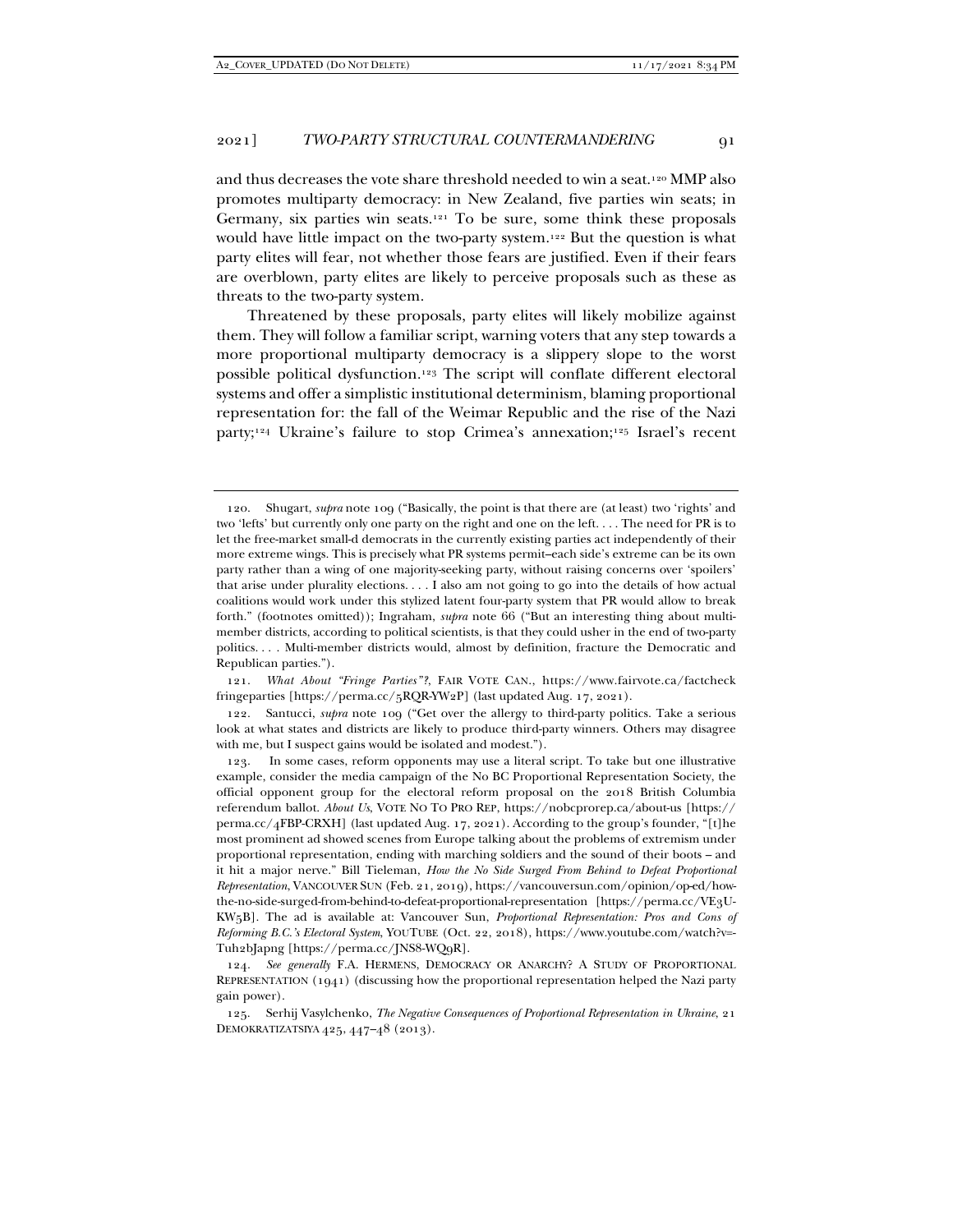parliamentary election, its fourth snap election in two years;126 and other cautionary tales of political dysfunction.127 These attacks may resonate in a political environment that has long evinced a deep hostility to proportional representation.128

For these reasons, I fear these proposals fail the "here to there" test. AES produces intolerable pathologies, but any proposal for an alternative schema will fail if it immediately threatens the two-party system. This dilemma begs the question: is there an electoral schema that avoids gerrymandering and its associated pathologies, but retains both personal, geographic representation and biparty legislative majoritarianism? The next Part proposes an electoral schema designed to do just that.

#### III. THE PROPOSAL: HOW TO ACHIEVE TWO-PARTY STRUCTURAL COUNTERMANDERING

In this Part, I develop a proposal for an electoral schema that addresses gerrymandering structurally within the confines of the two-party system. I call this proposed schema Mixed-Member Top-Two Proportional ("MM2"), because it operates much like the traditional Mixed-Member Proportional ("MMP") described above129 but replaces the broader form of proportionality used in MMP with a narrower form of two-party proportionality.

Like MMP, MM2 preserves personal, geographic representation by

 128. After withering attacks by Senate Republicans, President Bill Clinton withdrew his nomination of Lani Guinier to lead the civil rights division of the Department of Justice, citing her scholarship critiquing the two-party system and advocating proportional representation. *Text of President Clinton's Comments on Withdrawal of Guinier Nomination*, WASH. POST (June 4, 1993), https://www.washingtonpost.com/archive/politics/1993/06/04/text-of-president-clintonscomments-on-withdrawal-of-guinier-nomination/253b93a3-ca1f-4a6b-b164-67a30749b765 [https:// perma.cc/9CFK-FYHL]; *see also* 52 U.S.C. § 10301(b) (2018) ("Provided, That nothing in this section establishes a right to have members of a protected class elected in numbers equal to their proportion in the population." (emphasis omitted))*. See generally* Sanford Levinson, *Gerrymandering and the Brooding Omnipresence of Proportional Representation: Why Won't It Go Away*, 33 UCLA L. REV. 257 (1985) (analyzing the merits and demerits of proportional representation).

129*. See supra* Section II.C.

 <sup>126.</sup> Jeffrey Heller, *Netanyahu Alleges Israeli Election Fraud, Accuses Rival of Duplicity*, REUTERS (June 6, 2021, 8:02 AM), https://www.reuters.com/world/middle-east/israels-netanyahu-allegeselection-fraud-accuses-rival-duplicity-2021-06-06 [https://perma.cc/NY52-RHRU].

 <sup>127.</sup> Quentin L. Quade, *Debate—Proportional Representation: PR and Democratic Statecraft*,2 J. DEMOCRACY  $36$ ,  $36-38$  (1991) ("[T]he obvious and dramatic cases in which PR clearly contributed to governmental weakness and systemic collapse[:] Pre-Mussolini Italy, with its splintered parties and political gridlock, would be a worthy example. France's Fourth Republic (1945-1958), chronically crippled and finally made suicidal by its inability to deal with colonial and domestic problems, would be another. Finally, the Weimar Republic, where coalition was endemic and weakness perpetual, might be the best of all test cases for PR."); Bill Tieleman, *No BC Proportional Representation Society Brings Together Political Opponents to Fight Pro-Rep in BC Fall Referendum*, BLOGSPOT.COM (Jan. 14, 2018, 5:41 PM), https://billtieleman.blogspot.com/ 2018/01/no-bc-proportional-representation.html [https://perma.cc/8CFB-9QQ7] ("We have our work cut out for us to defeat proportional representation and not end up like Italy, Israel, Austria or other countries where the electoral system promotes extremists and damages democracy.").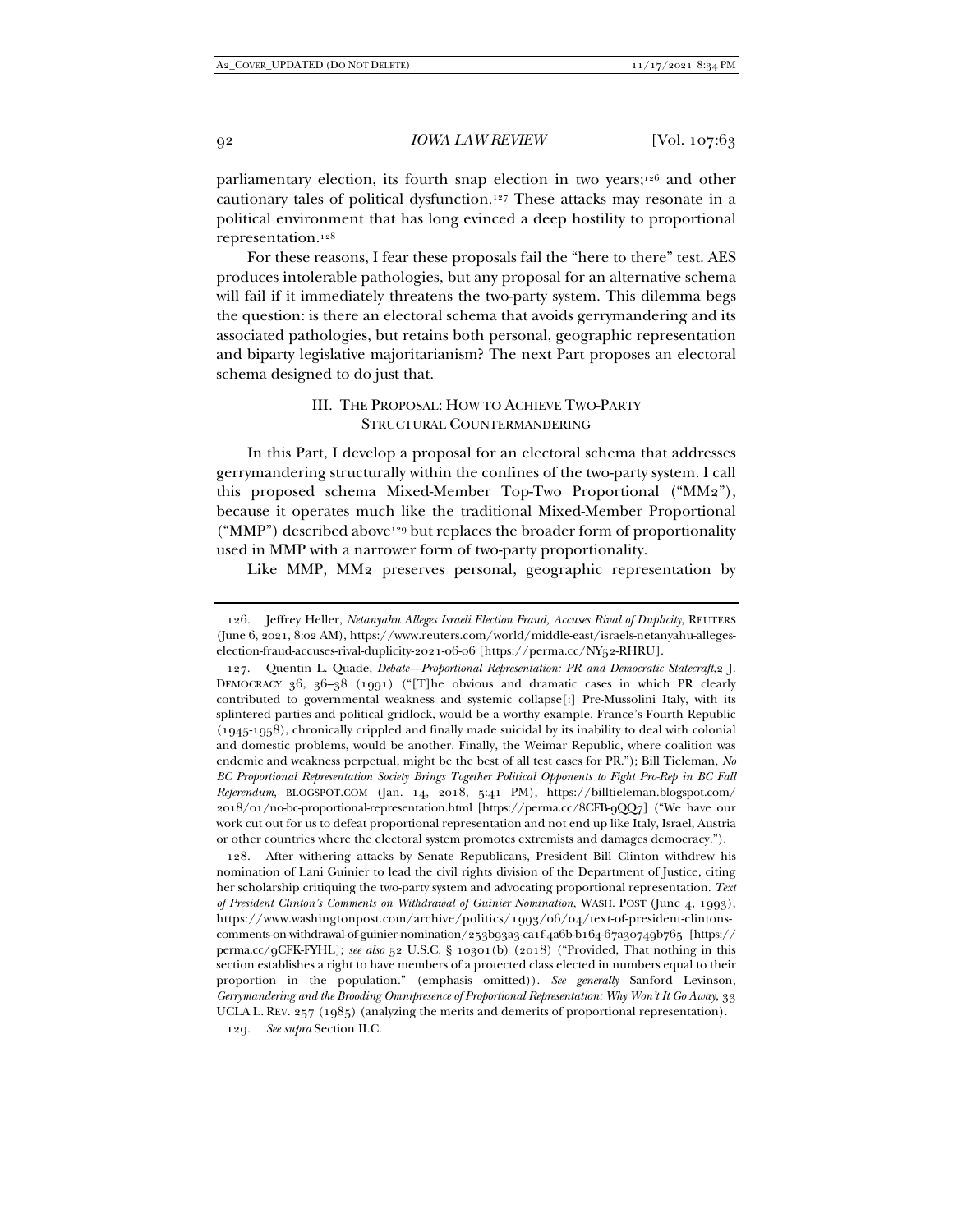selecting most legislators through single-seat districts and it implements structural countermandering by allocating additional seats to political parties to compensate for any vote-seat distortion these districted elections produce. But whereas MMP allocates these seats to achieve vote-seat proportionality for *every* party, MM2 allocates these seats to achieve vote-seat proportionality *only for the top two parties*.

For example, suppose parties A, B, and C respectively win 48 percent, 46 percent, and 6 percent of the statewide popular vote in all single-seat district elections. Under the current schema, given partisan gerrymandering or other factors, party B might win a majority of these districts even though party A candidates earned more votes. Under traditional MMP, additional seats would be allocated to the political parties so that parties A, B, and C respectively win roughly 48 percent, 46 percent, and 6 percent of overall seats. By producing vote-seat proportionality for each party, traditional MMP countermands the effect of partisan gerrymandering, but it produces a three-party legislature with no legislative majority. Under MM2, additional seats would be allocated to the political parties so that parties A and B respectively win seat shares roughly proportional to their relative two-party vote shares. So party A seat share would be 51 *percent* =  $\frac{48}{46+48}$  and party B seat share would be 49 *percent*  $=\frac{46}{46+48}$ . By producing vote-seat proportionality only for the top two parties, MM2 also countermands the effect of partisan gerrymandering, but it produces a two-party legislature with a single-party legislative majority.

Just like AES, MM2 is not a single electoral system but rather an electoral schema, a family of electoral systems that share common motivations, structural components, and effects. The common structural components include: dividing the legislative body into two classes, a nominal class and a list class; partitioning the state into electoral districts, assigning nominal seats to districts, and awarding those seats to the candidates district voters prefer to represent them; and the most important component of all, a structural countermandering principle that automatically allocates list seats to the top two political parties based on their relative popularity.

But there is more than one way to do MM2, and implementation entails important design questions. These questions include: the overall size of the legislative body and the relative size of the two classes; whether the ballot should ask voters only which candidates they prefer to represent their districts, or also which political parties they prefer overall; for each question, whether the voter should select their top choice or rank all the options; and how precisely election administrators should aggregate voter responses to determine election results. Section B canvasses these design questions in detail.

But before Section B's deep dive into design details, Section A presents the case for MM2 using a simplified version to demonstrate its operation and illustrate its primary benefits.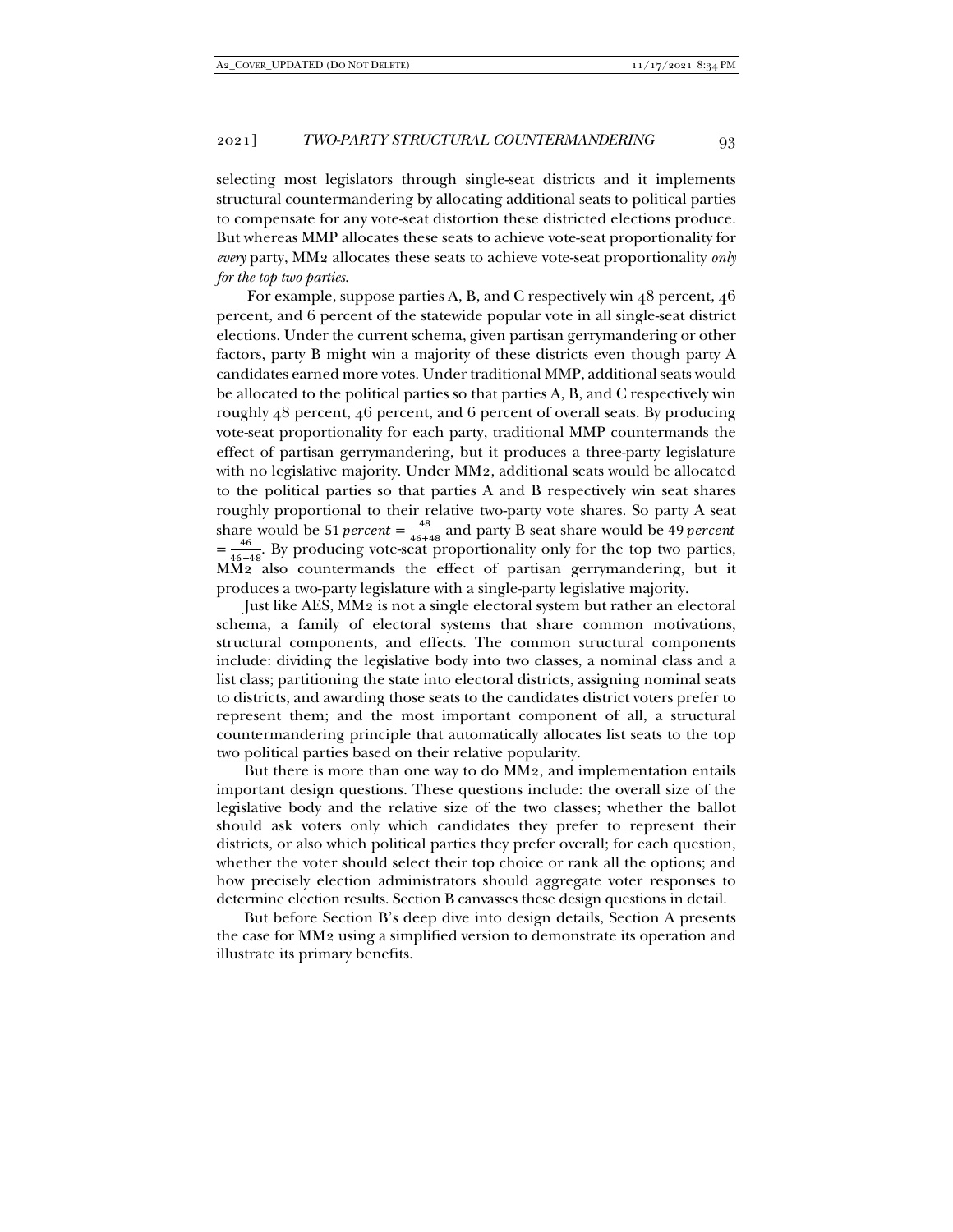#### *A. THE CONCEPT*

#### 1. The Proposal in Brief

To see how MM2 works, let's consider a real-world example. The Wisconsin Assembly has 99 seats, each assigned to a single-seat district. After gaining power in 2010 and passing an egregious partisan gerrymander,<sup>130</sup> Republicans consistently earned disproportionate seat share throughout the 2010 redistricting cycle, twice securing majority seat share with minority vote share:

| Year | Vote Share (R-D)  | <b>Seat Share (R-D)</b> |
|------|-------------------|-------------------------|
| 2012 | $48.6\% - 51.4\%$ | $60.6\% - 39.4\%$       |
| 2014 | $52.0\% - 48.0\%$ | 63.6%-36.4%             |
| 2016 | $54.5\% - 45.5\%$ | $64.6\% - 35.4\%$       |
| 2018 | $47.0\% - 53.0\%$ | 63.6%-36.4%             |
| 2020 | $54.5\% - 45.5\%$ | $61.6\% - 38.4\%$       |

Table 1:131 Wisconsin State Assembly Election Results Vote Share Versus Seat Share Under the Post-2010 Map

The most extreme election occurred in 2018, when Republicans won 63 of 99 seats with just 47 percent of the votes, while Democrats won just 36 of 99 seats with 53 percent of the votes.

Let's consider a simplified analysis of what would have happened in 2018 with MM2. This analysis is simplified in two respects. First, I will use the most stripped-down version of MM2, where each voters gets one vote, and the countermandering principle is implemented in the simplest way. Second, for the purpose of this example, I use the real election data from 2018. Of course, voters, candidates, parties, and other electoral actors (like mapmakers) behave strategically based on the rules of the game; if we change the rules, everyone will change their behavior accordingly. So if Wisconsin had actually adopted MM2 shortly before the 2018 election, we would not expect the same election results. Candidates may have made different decisions about whether and how to run. Voters may have made different decisions about whether and how to vote. Below, I will discuss these possible behavioral changes, and argue that MM<sub>2</sub> would promote desirable behavior.<sup>132</sup> But for the present example I necessarily assume away all these dynamic effects and simply work with real election data from 2018.

With these caveats in mind, consider a counterfactual 2018 Wisconsin Assembly election under MM2. In the real 2018 election, the Wisconsin Assembly has 99 seats and the Wisconsin Assembly map consisted of 99 singleseat districts. Suppose Wisconsin had implemented MM2 by keeping those 99

 <sup>130.</sup> A three-judge federal panel struck down this map as a partisan gerrymander, but the Supreme Court reversed on standing grounds in Gill v. Whitford, 138 S. Ct. 1916, 1934 (2018).

 <sup>131.</sup> Schmidt, *supra* note 7.

 <sup>132.</sup> *See infra* Section III.A.3.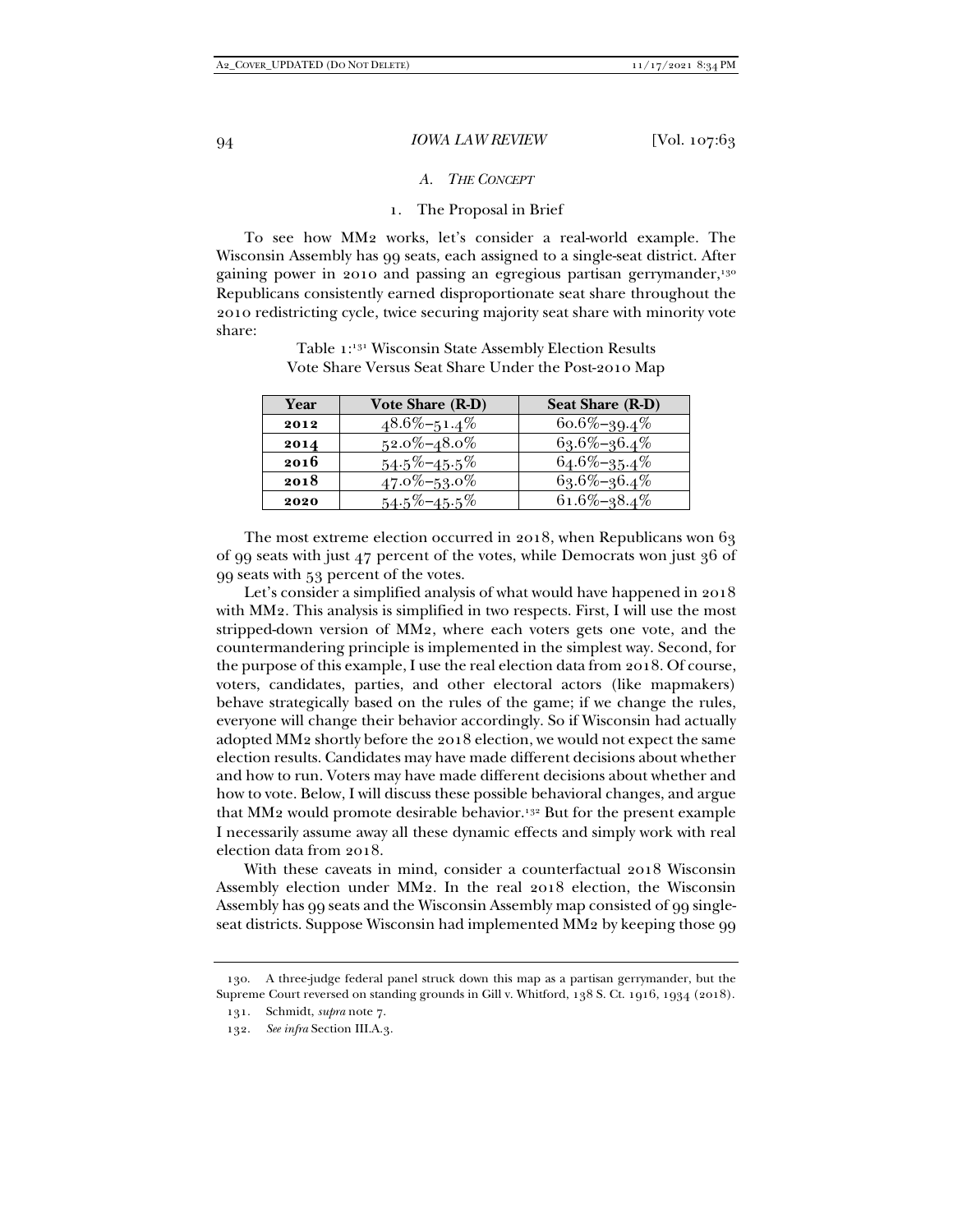seats as nominal seats but adding 40 list seats for a total of 139 seats overall. (Note that an odd number of seats facilitates legislative majoritarianism by excluding the possibility of an even partisan split.) We now have a legislative body with two classes—one nominal, one list.

Since a primary objective of MM2 is to preserve and enhance personal, geographic representation, the nominal class would operate much like the prevailing approach today. A mapmaker partitions the state into single-seat districts guided by geographic criteria designed to establish meaningful placebased relationships between each district representative and the geographic community she represents. Each district chooses its representative through a traditional election with district residency requirements for voters and candidates. As we shall see, countermandering can neutralize gerrymandering independent of the electoral map, so MM2 does not specify who draws the map or how they draw it.133 To keep things simple, let us suppose that in our counterfactual 2018 election, Wisconsin used the same Assembly map actually used in the real 2018 election. And let us assume that all actors behave in this counterfactual 2018 election just as they actually did in the real 2018 election. This means we get precisely the same lopsided results in the districted elections: Republicans win 63 of 99 nominal seats with just  $47$  percent of the votes; Democrats win just 36 of 99 nominal seats with 53 percent of the votes. Partisan gerrymandering produces severe vote-seat distortion in the nominal class.

After election officials determine the results of all the single-seat district elections, the countermandering provision kicks in and automatically allocates list seats to achieve overall biproportionality. Here, the system would automatically neutralize the vote-seat distortion in the nominal class through compensatory allocation of the 40 list seats, awarding 37 list seats to the Democratic party and the remaining 3 list seats to the Republican party. This compensatory allocation would result in 73 seats for the Democrats (36 nominal plus  $37$  list) and 66 seats for the Republicans (63 nominal plus 3 list). Overall, Democrats would have earned 52.5 percent seat share (73 out of 139 seats) with 53 percent vote share, while Republicans would have earned 47.5 percent seat share (66 out of 139 seats) with 47 percent. Thus, with a list class less than half the size of the nominal class, MM2 can achieve near-perfect overall vote-seat bi-proportionality even with one of the most egregious partisan gerrymanders of the 2010 redistricting cycle.

 <sup>133.</sup> If the state decreases the size of the nominal class, it must draw a new electoral map with a smaller number of larger single-seat electoral districts. If the state preserves the size of the nominal class and expands the body, it also preserves the number of single-seat electoral districts. With this latter approach, the state could even adopt MM2 while keeping the same electoral map it used pre-adoption.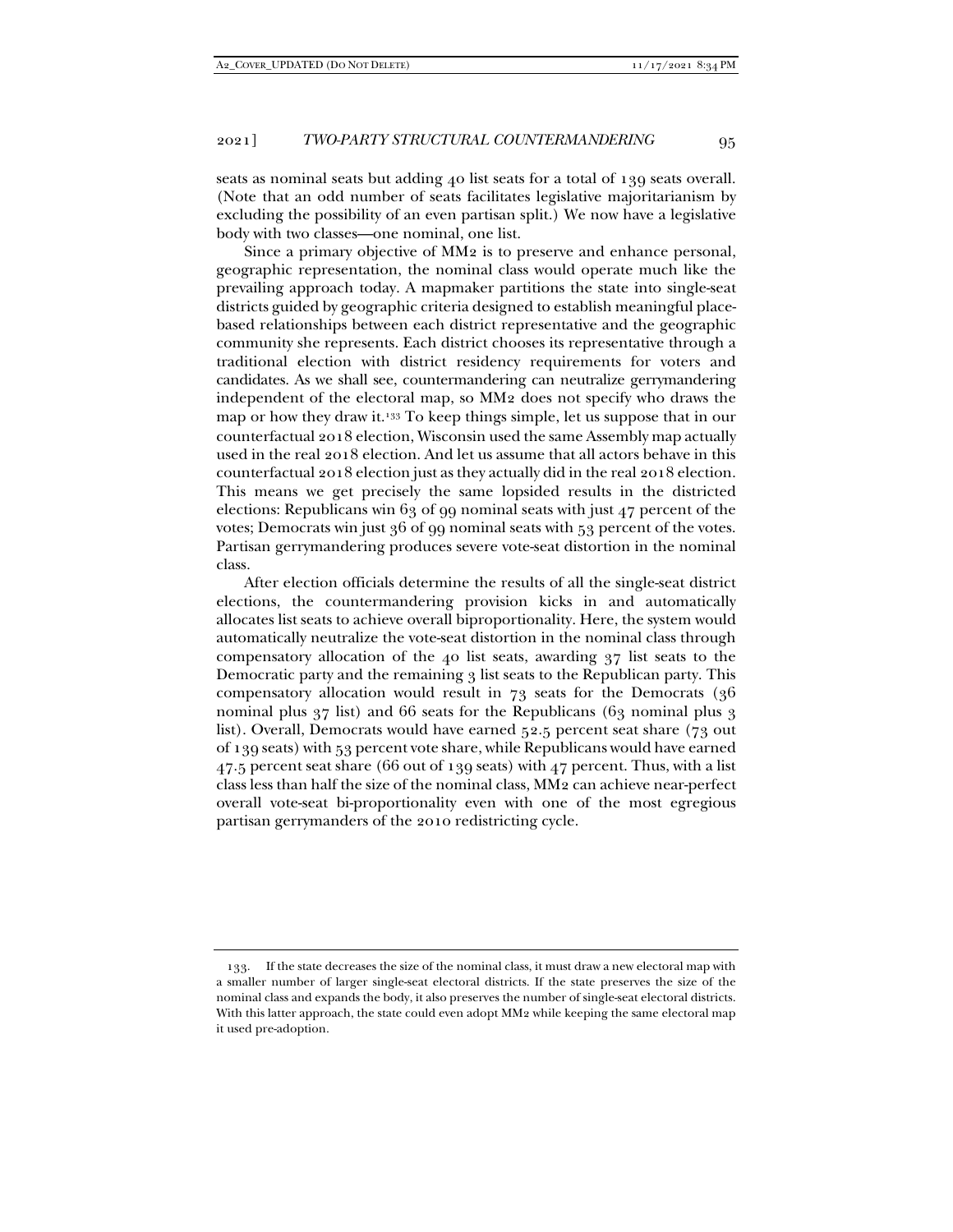|                           | <b>Republicans</b> | <b>Democrats</b> |
|---------------------------|--------------------|------------------|
| <b>Votes</b>              | 1,163,250          | 1,311,750        |
| <b>Vote Share</b>         | $47.0\%$           | $53.0\%$         |
| <b>Nominal Seats</b>      | $63$ of 99         | $36$ of 99       |
| <b>Nominal Seat Share</b> | 63.6%              | $36.4\%$         |
| <b>List Seats</b>         | $30f$ 40           | 37 of 40         |
| <b>List Seat Share</b>    | $9.8\%$            | $90.2\%$         |
| <b>Overall Seats</b>      | 66 of 139          | 73 of 139        |
| <b>Overall Seat Share</b> |                    | $52.5\%$         |

Table 2: Counterfactual 2018 Wisconsin Assembly Election with MM2

#### 2. Legality

Can a state replace AES with MM2? Absolutely. MM2 is the natural response to *Rucho*, and the proposal's legality is the logical implication of *Rucho*. The decision is sometimes characterized as an endorsement of the status quo, of partisan gerrymandering, and of AES. But, on its own terms, *Rucho* endorses state autonomy and judicial restraint, not partisan gerrymandering or the prevailing electoral schema. The *Rucho* majority acknowledged, "[e]xcessive partisanship in districting leads to results that reasonably seem unjust.... [S]uch gerrymandering is 'incompatible with democratic principles.'"134 More generally, a central premise of the *Rucho* decision is that the choice of an electoral system, the definition of political fairness, and the determination of a normative baseline for seat allocation presents "questions that are political, not legal."135

> There are no legal standards discernible in the Constitution for making such judgments, let alone limited and precise standards that are clear, manageable, and politically neutral. Any judicial decision on what is "fair" in this context would be an "unmoored determination" of the sort characteristic of a political question beyond the competence of the federal courts.136

Indeed, the U.S. Constitution neither mandates nor proscribes any electoral schema. For congressional elections, the Election Clause, Article I, Section 4, leaves it to each State to prescribe their "Time, Place, and Manner," subject to congressional regulation.<sup>137</sup> The Constitution says nothing about state elections, except that "[t]he United States shall guarantee to every [s]tate in this Union a Republican Form of Government."<sup>138</sup> According to

 <sup>134.</sup> Rucho v. Common Cause, 139 S. Ct. 2484, 2506 (2019) (quoting Ariz. State Legis. v. Ariz. Indep. Redistricting Comm'n, 576 U.S. 787, 791 (2015)).

 <sup>135.</sup> *Id.* at 2500.

 <sup>136.</sup> *Id.* (citing Zivotofsky v. Clinton, 566 U.S. 189, 196 (2012)).

 <sup>137.</sup> U.S. CONST. art. 1, § 4.

 <sup>138.</sup> *Id.* art. 4, § 4. There is a serious argument that the Republican guarantee *prohibits* AES, with its vulnerability to partisan gerrymandering, and its tendency to invert the relationship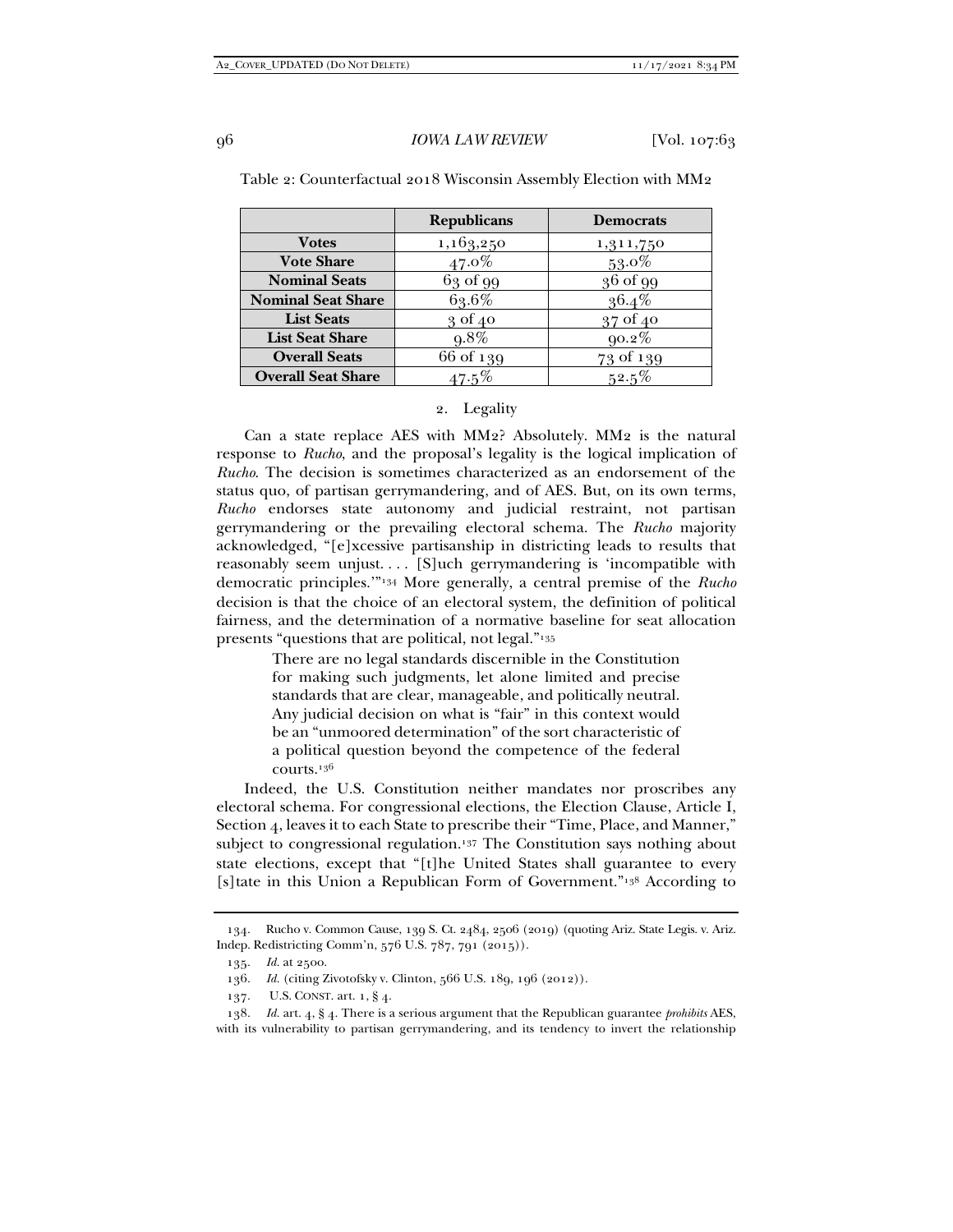*Rucho*, with this limited textual guidance, the federal courts cannot determine fairness and proscribe partisan gerrymandering. But states can. "Our conclusion does not condone excessive partisan gerrymandering. Nor does our conclusion condemn complaints about districting to echo into a void. The States, for example, are actively addressing the issue on a number of fronts."139

And states are not limited to judicial or institutional countermandering. Unlike the federal courts, the states can engage in structural countermandering, mandate biproportionality, establish the "norm" that the top two parties "should enjoy [power] commensurate" with their popularity, and adopt a new "electoral system" based on this norm.140

Of course, all state action is constrained by the First and Fourteenth Amendments, but MM2 accords symmetric treatment to the top two parties. Indeed, MM2 embodies the principle of partisan symmetry that featured so prominently in efforts to establish a federal constitutional standard to adjudicate partisan gerrymandering.141 MM2 accords parties disparate treatment based on their popularity, but this disparate treatment is justified by the state's legitimate interest in preserving bipartyism and legislative majoritarianism. American courts have repeatedly sustained electoral laws that accord disparate treatment based on a party's popularity, such as ballot access rules that distinguish between major and minor parties, as permissible efforts to promote an electoral system that is stable, efficient, and administrable.<sup>142</sup>

Finally, adoption of MM2 would not violate the Voting Rights Act, even though it may affect the number of nominal seats or the size of electoral districts. The Court has held that the size of a governmental body is not subject to a claim of racial vote dilution under Section 2 of the Voting Rights Act because "there is no objective and workable standard for choosing a reasonable benchmark."143

between votes and seats (and between voters and politicians). There is no serious argument that the Republican guarantee *requires* AES.

 <sup>139.</sup> *Rucho*, 139 S. Ct. at 2507; *see also* Voinovich v. Quilter, 507 U.S. 146, 1156 (1993) ("[T]he federal courts may not order the creation of majority-minority districts unless necessary to remedy a violation of federal law. But that does not mean that the State's powers are similarly limited." (citation omitted)).

 <sup>140.</sup> *Rucho*, 139 S. Ct. at 2499 ("Partisan gerrymandering claims rest on an instinct that groups with a certain level of political support should enjoy a commensurate level of political power and influence. . . . But such a claim is based on a 'norm that does not exist' in our electoral system—'statewide elections for representatives along party lines.'" (quoting Davis v. Bandemer, 478 U.S. 109, 159 (1986) (O'Connor, J., concurring))).

 <sup>141.</sup> *See, e.g.*, Bernard Grofman & Gary King, *The Future of Partisan Symmetry as a Judicial Test for Partisan Gerrymandering After* LULAC v. Perry, 6 ELECTION L.J. 2, 3 (2007) (offering a "social science perspective" on partisan gerrymandering).

 <sup>142.</sup> Timmons v. Twin Cities Area New Party, 520 U.S. 351, 369–70 (1997).

 <sup>143.</sup> Holder v. Hall, 512 U.S. 874, 881 (1994); *see* Richard Briffault, *Race and Representation After* Miller v. Johnson, 1995 U. CHI. LEGAL F. 23, 65 ("[T]he Supreme Court has held that the size of an elected body cannot be treated as a standard, practice, or procedure dilutive of voting rights under Section 2."); *see also* Gardner, *supra* note 48, at 590 (expressing doubt "that Section 2 would even apply to a state's choice to adopt a representation system of fixed districts where" the size of the legislature varies each election cycle).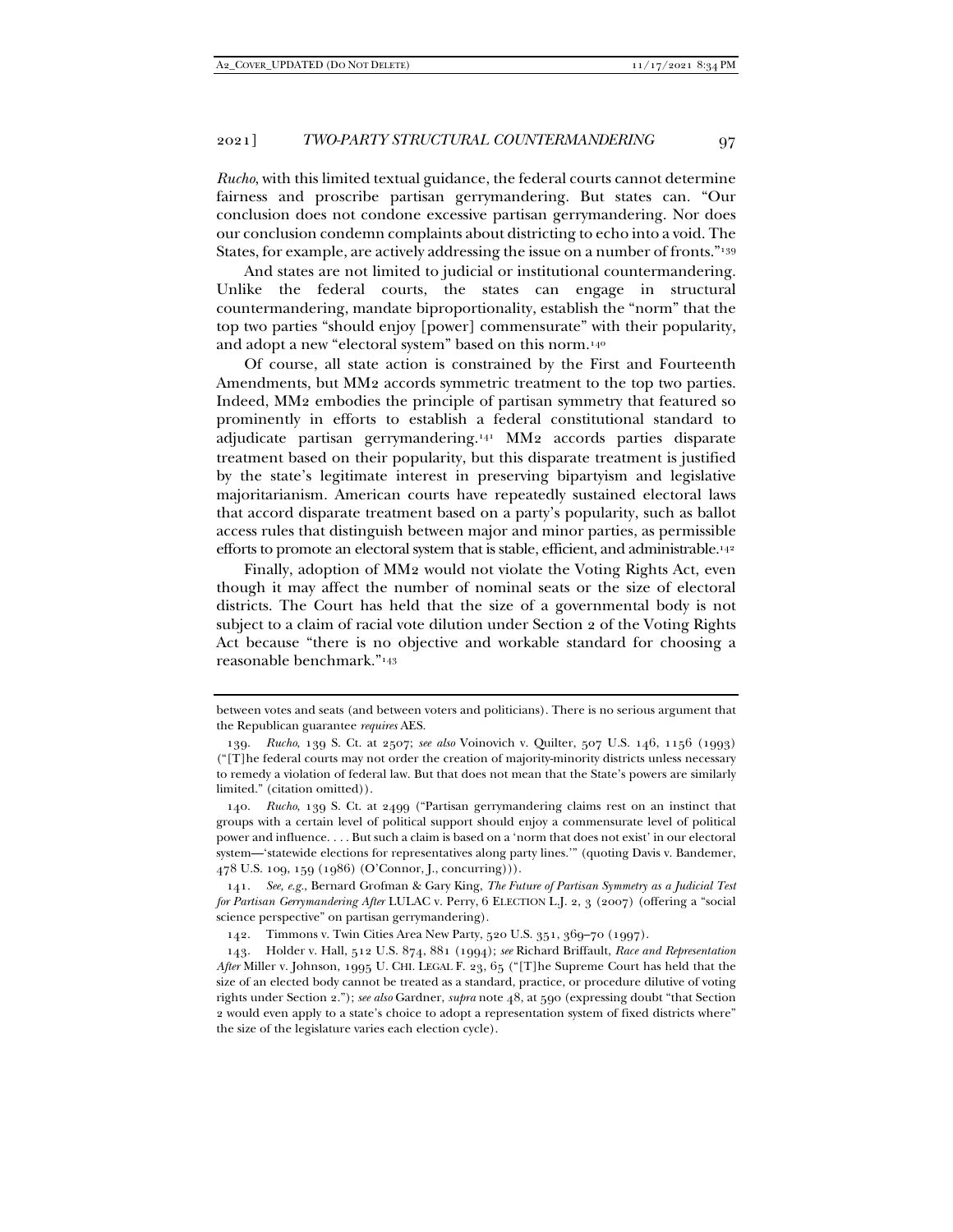#### 3. Benefits

#### *i. Structural Countermandering*

The Wisconsin Assembly map used in 2018 is widely considered an extreme partisan gerrymander, an outlier across states and over time. Litigants spent years in federal court trying to undo it, and successfully persuaded a three-judge panel of its unconstitutionality, but the Supreme Court in *Rucho* foreclosed federal judicial intervention. MM2 could have undone this partisan gerrymander in an instant, without establishing a commission or instituting litigation, not by changing the map, but by countermandering any distortion it produces. Note that the allocation of list seats would happen automatically according to a simple formula codified in state law. The "countermandering" provision would say something like: "*The list seats shall be allocated to the top two parties so as to produce the closest possible correspondence between the statewide vote share and overall seat share of each of the top two parties*." No person or body would exercise discretionary judgment *ex post* regarding the appropriate allocation of list seats. The state's chief election officer would simply apply the provision after all ballot tallies had been certified. And everyone would know *ex ante* how the provision will operate.

This system renders partisan gerrymandering structurally impossible. As long as there are enough list seats to countermand any seats-votes distortion in the nominal seats, the system will produce the desired relationship between vote share and overall seat share. The countermanding effect occurs automatically by the *ex-ante* rules of seat allocation. It requires no litigation and no legal standard for partisan gerrymandering. It does not depend on the good faith of the mapmaker. The mapmaker can try as she pleases: draw the most grotesque districts, pack and crack to your heart's content. You may succeed in distorting the seats-votes relationship for the nominal class. But then the system will allocate list seats accordingly. And the result will be a legislative chamber with a partisan composition that reflects the top two parties' overall popularity in the electorate. The system is simply impervious to gerrymandering. Any attempt to gerrymander would obviously be an exercise in futility.

While the system stops the sort of intentional gerrymandering courts could potentially address, it also countermands the sort of unintentional gerrymandering beyond the reach of any intent-based legal standard. Democrats may cluster in cities, while Republicans spread out in more sparsely populated rural areas.144 The mapmaker may apply geographic districting criteria that tend to produce seats-votes distortions, like compactness or preservation of local political subdivisions.145 If these conditions combine to favor one party in the allocation of nominal seats, the system will automatically favor the other party in the allocation of list seats to achieve overall two-party fairness in the partisan composition of the legislative chamber.

 <sup>144.</sup> Chen & Rodden, *supra* note 15, at 241.

<sup>145</sup>*. Rucho*, 139 S. Ct. at 2500.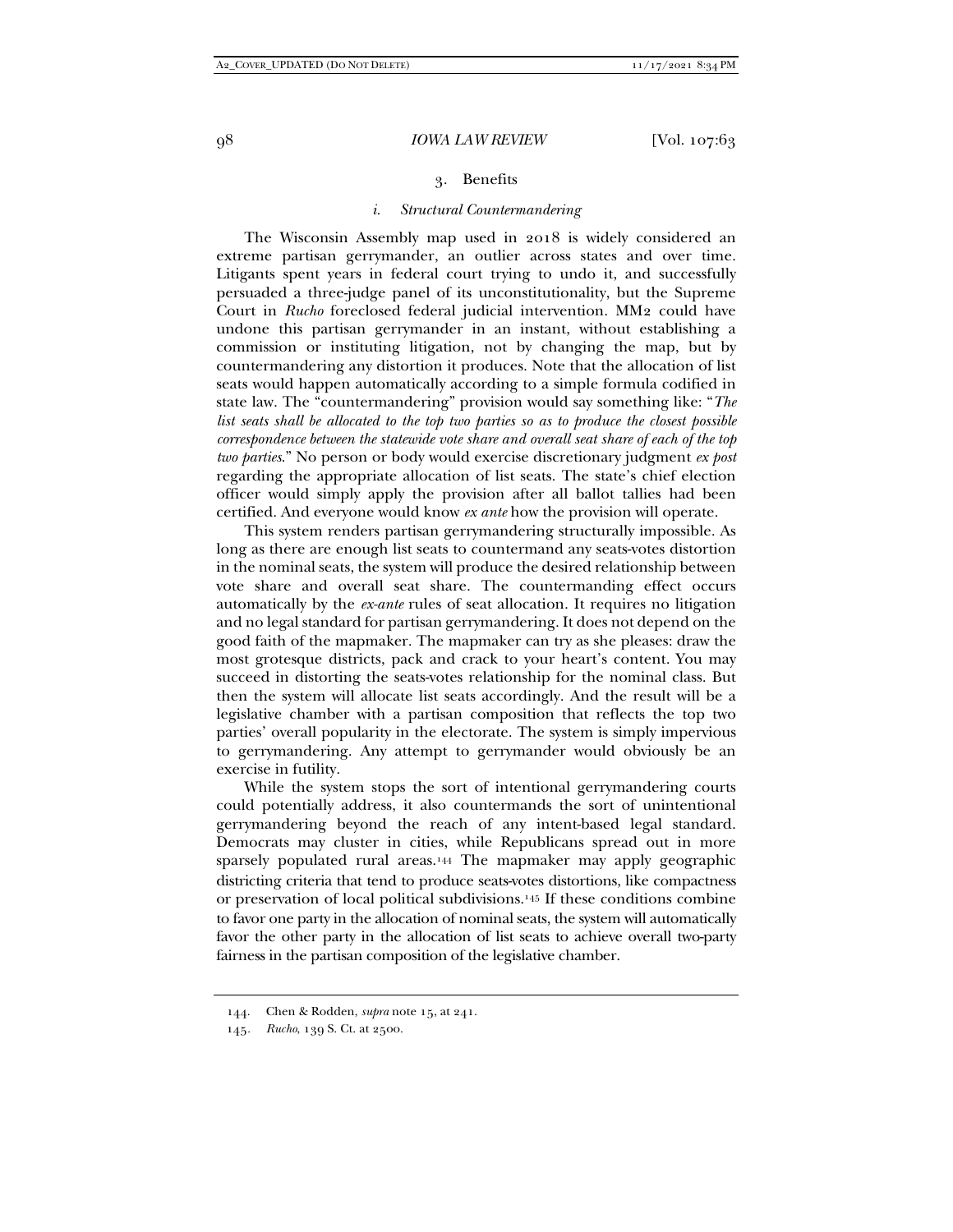The system may do more than eliminate the possibility of intentional or unintentional gerrymandering. It may deter intentional gerrymandering. As discussed *supra*, a partisan gerrymander can favor one party in the allocation of nominal seats, but the system will automatically allocate list seats accordingly to produce a fair overall allocation. For this reason, the partisan mapmaker cannot use gerrymandering techniques to help her party overall. As an initial matter, gerrymandering is politically unpopular and entails some reputational costs. Partisans gerrymander despite these costs because the political benefits outweigh them. But if gerrymandering has no benefits, why entail the reputational costs? Moreover, such techniques may actually hurt her party overall if a list seat is more desirable than a nominal seat. By favoring her party in the allocation of nominal seats, the partisan mapmaker's gerrymandering techniques necessarily disfavor her party in the allocation of list seats. Gerrymandering does not win your party more seats. It just swaps your list seats for nominal seats.

There are good reasons to think that a party would prefer a list seat to a nominal one. By design, a nominal legislator cannot focus exclusively on furthering her party's legislative agenda. She is accountable to a geographic constituency whose interests may sometimes be opposed to, or orthogonal to, her party's legislative agenda. She must perform constituent services. She must dedicate resources (including time and focus) to ascertaining local needs and representing those needs in the capital. In contrast, a list legislator can focus exclusively on her party's legislative agenda. Her mandate comes from the statewide electorate, not a geographic community with particular place-based needs. She does not have to consider how her work impacts her district because she has no district. She has a party platform she was elected to enact, not a local constituency she was elected to represent. For similar reasons, we may expect list legislators to assume leadership roles in the legislative assembly, such as the speaker and majority whip. Given the reputational costs of gerrymandering and the likelihood that list legislators are better situated to lead the party and further its agenda, a partisan mapmaker under this new system has strong incentives to *avoid* partisan gerrymandering.

#### *ii. Enhancing Geographic Representation*

MM2 not only preserves, but actually enhances, personal geographic representation—for at least two reasons, and possibly three. First, without the temptation of partisan gerrymandering, the mapmaker may draw a map that makes more sense geographically and thus better aligns with principles of personal, geographic representation. Second, MM2 enables a division of labor between nominal and list legislators. List legislators, with no local constituency, can focus more on policy, committee work, legislative oversight, gubernatorial nominations, and so forth. Nominal legislators can focus more on the local aspect of their work—constituent services and representing local interests. Third, in the two-vote version of MM2, each voter answers two questions: (1) which candidate do you prefer to represent your district; and (2) which party do you prefer overall? This ballot structure facilitates ticket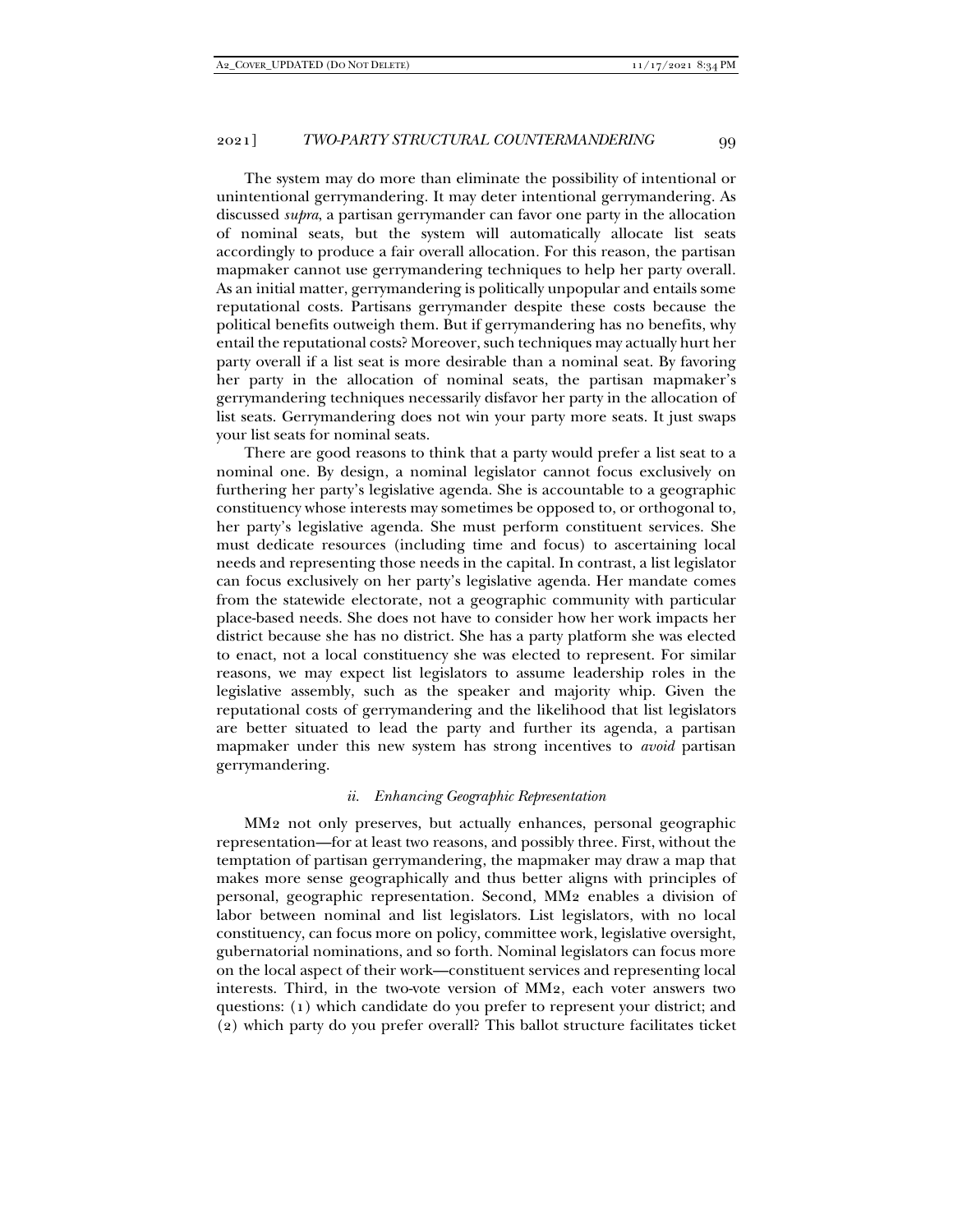splitting by class, i.e., a voter can support one party overall, but support an individual candidate from another party. This means that an individual candidate can win support from voters who might prefer the other party overall. "*You may not agree with me on every issue, but you trust me to represent our community, because I understand local needs and values, and I deliver for my constituents*." This dynamic may further enhance the benefits associated with personal, geographic representation.

#### *iii. General Election Dynamics*

AES aggregates ballots for one purpose: to choose each district's representative. Under this schema, the only way to influence the overall partisan composition of the legislative body is to flip a seat in a competitive district. But most voters live in an uncompetitive district, if the race is contested at all. And everyone knows this when they decide whether to vote, to donate to a campaign, to run for office, or how to allocate a political party's scare resources.

MM2 alters this logic. No matter how it's implemented, MM2 aggregates ballots for two distinct purposes: to choose each district's representative and to allocate list seats. Even if a voter's preferred candidate loses the district election, her ballot is accorded equal weight when determining the relative popularity of the top two parties. If you vote for the Republican, you meaningfully support the Republican party even if a Democrat wins the district. A one-point swing in statewide party support produces a one-point swing in overall seat share, and a 15-point vote swing produces a 15-point seat swing—even if the state is carved up into blue and red districts so safe that a not a single nominal seat flips. This gives a powerful incentive to vote, and to run for district representative, even in the safest district.

The incentive is even stronger when voters are given two votes, one for a representative, one for a party. In the two-vote versions of MM2, a voter can support a party even if she prefers not to support that party's candidate in the district race, or even if that party has no candidate running in the district. And the incentive is strongest when voters can rank their preferences over candidates and parties. In the two-vote, ranked preferences version of MM2, even voters who support third parties, third party candidates, or independent candidates can also express a preference between the top two parties, and that preference will be accorded equal weight in determining the overall partisan composition of the legislative body.

This altered logic may turn a vicious cycle into a virtuous one, synergistically promoting vote-seat responsiveness and district competitiveness, voter turnout and external efficacy, party mobilization and donor investment, strong challengers and robust campaigns. MM2 can promote all these desirable effects even with a highly uncompetitive map.

But MM2 may also promote a more competitive map. As discussed in Section III.A.3.i, structural countermandering renders partisan gerrymandering futile, if not affirmatively counterproductive. While it eliminates the incentives for partisan gerrymandering, it also obviates the need for bipartisan gerrymandering. And while bipartisan gerrymandering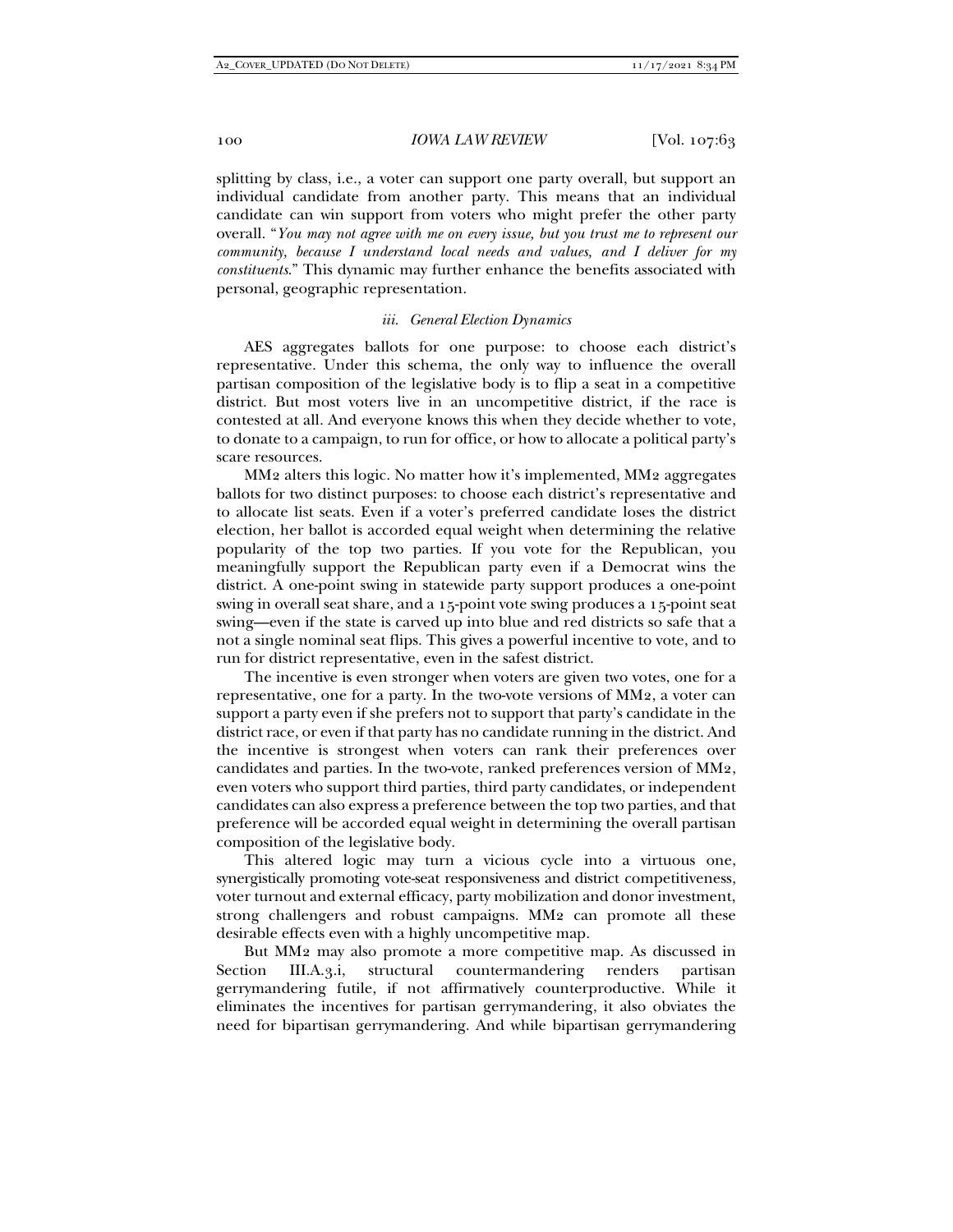can only achieve partisan fairness through safe districts, MM2 can achieve partisan fairness with competitive districts.

Imagine a perfect swing state where each party enjoys half the vote share. Suppose the mapmaker draws perfectly competitive districts such that each district is predicted to result in a tie. Now suppose that one voter in each district switches their party allegiance from the Democrats to the Republicans. The result would be a Republican sweep, where the Republican candidate wins every district by a single vote. With slightly more than 50 percent vote share, the Republican party would win all the seats. This extreme hypothetical reflects a more general trend: competitive maps produce election results that are highly sensitive to small voter swings. For this reason, there is an inherent tension under the traditional system between drawing competitive districts and achieving a certain partisan outcome. Partisan gerrymanders pack opponents into a smaller number of super-safe districts that they win by a landslide, and then crack the remaining opponents into a larger number of moderately safe districts that they lose by a small-but-still-decisive margin.146 Bipartisan gerrymanders carve the state up into an appropriate number of safe blue districts and safe red districts. To maintain partisan fairness over shifts in voter preferences, a mapmaker must strategically vary the competitiveness of districts, and most of them must be uncompetitive.147 In contrast, MM2 can tolerate more competitive districts, because it can countermand any seats-votes distortion that competitiveness may produce. Free from the fear of the huge seat bonus, the mapmaker committed to partisan fairness can confidently draw more competitive districts. The result may be a more competitive map.

#### *iv. Third Parties and Independents*

By construction, MM2 shuts out third parties and protects the two-party system. It may be hard for a proponent of multipartyism to support such a proposal. But there are several reasons to do so. First, third parties are not thriving under the present system.<sup>148</sup> If the choice is the status quo or  $MM<sub>2</sub>$ , why not support the alternative without gerrymandering and its pathologies?

MM2 also affirmatively supports third parties in a meaningful sense, when it uses a single-transferable vote for both tiers and reports the results of each round in the transfer process. This means a voter can express their preferences for a third party or a third-party candidate without the spoiler effect. The election results will reflect how many voters gave their top ranking

 <sup>146.</sup> Samuel Issacharoff & Pamela S. Karlan, *Where to Draw the Line?: Judicial Review of Political Gerrymanders*, 153 U. PA.L.REV. 541, 551 (2004); Eric McGhee, The Role of Partisan Gerrymandering in U.S. Elections 3 (Aug. 25, 2017) (unpublished manuscript), https://papers.ssrn.com/ sol3/papers.cfm?abstract\_id=3341696 [https://perma.cc/R8KY-W8VX] ("The logic of packing and cracking dictates that a party should win its seats by the narrowest acceptable margins to avoid wasting voters that could be used to win another seat elsewhere. But incumbents would naturally prefer to win by broader margins as protection against adverse partisan tides.").

<sup>147</sup>*. See* Cover, *supra* note 68, at 1212–13.

<sup>148</sup>*. See supra* Section II.A.4.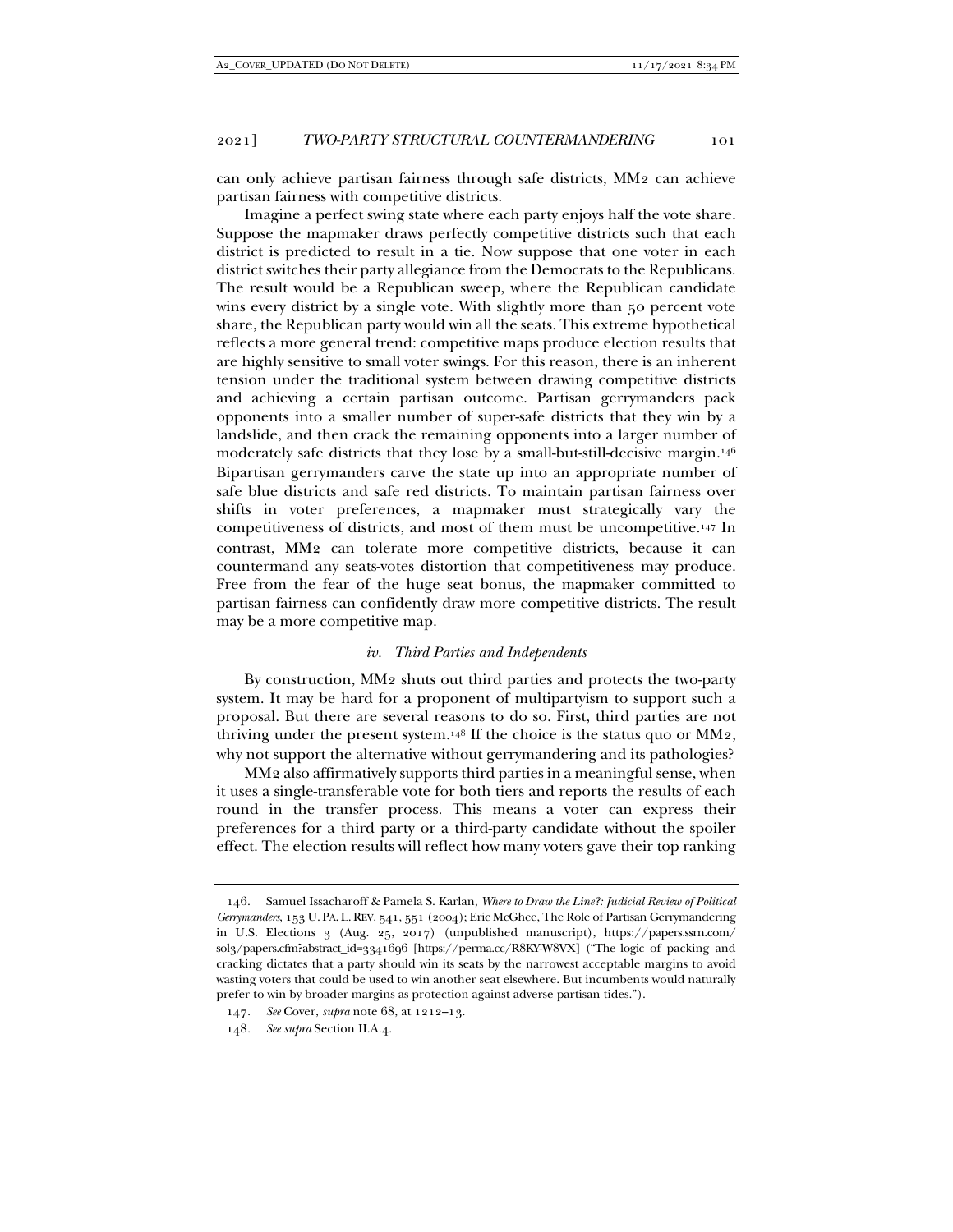to a third party or a third-party candidate. The Green (or Libertarian) party could use this to mobilize support, demonstrate its strength, and push the Democrats (or Republicans) to shift to the left (or right). In this way, MM2 facilitates third party mobilization much more than the prevailing system.

MM2 also facilitates mobilization for multipartyism. MM2 converts the two-party structure from an inexorable result of the system to a specific, alterable design choice. The implementing statute would literally codify bipartyism in language that qualified the word "party" by the word "major." Specifically, the relevant statutory provision would read something like: *"The list seats shall be allocated so that, for each major party, seats share corresponds to vote share."* To shift from MM2 to MMP, simply strike the word "major." In this way, MM2 represents a significant intermediate step between the prevailing system and MMP. To put it in Dean Gerken's terms, there may be no path directly from Here to MMP, but there may be a path from Here to MM2 and a path from MM2 to MMP.149 Indeed, with the New Zealand experience in mind, MM2 could be adopted as part of a package that includes a formal study of multipartyism (blue-ribbon committee and/or citizen commission) with a referendum following its report.

#### *B. THE DETAILS*

This Section canvasses the key design questions a state must address when implementing MM2.

#### 1. Chamber Size and Class Ratio

MM2 requires a two-class legislative body, with some nominal seats awarded to individual candidates and some list seats awarded to political parties. This immediately presents some numerical questions: How many seats should there be overall? How many nominal seats versus list seats? When adopting MM2, should a state convert nominal seats into list seats, or just add more list seats, thereby increasing the overall size of the legislature? I suggest the state maintain the size of the nominal class, and thus the number of singleseat districts, but add a list class roughly half the size of the nominal class, thereby increasing the overall size of the legislature by roughly 50 percent.

There may be some drawbacks to increasing overall size. The size of the legislature may be codified in the state constitution, which may be hard to amend.150 Also, people are generally skeptical of any proposal to improve politics by creating more politicians or expanding legislatures,<sup>151</sup> though I suspect people are more concerned about gerrymandering than a larger

<sup>149</sup>*. See generally* Gerken, *Getting from Here to There in Election Reform*, *supra* note 33 (discussing the problem of election reform and how to fix it as a "here-to-there" problem).

<sup>150</sup>*. See, e.g.*, IDAHO CONST. art. III, § 2 (fixing the size of the state senate at 35 seats).

 <sup>151.</sup> For example, Illinois voters ended a century-old system of cumulative voting in the state House when it adopted the so-called "'Cutback Amendment' which was largely advertised as an effort to reduce the size of the legislature by one-third." Rob Richie & Andrew Spencer, *The Right Choice for Elections: How Choice Voting Will End Gerrymandering and Expand Minority Voting Rights, from City Councils to Congress*, 47 U. RICH. L. REV. 959, 1004 n.294 (2013).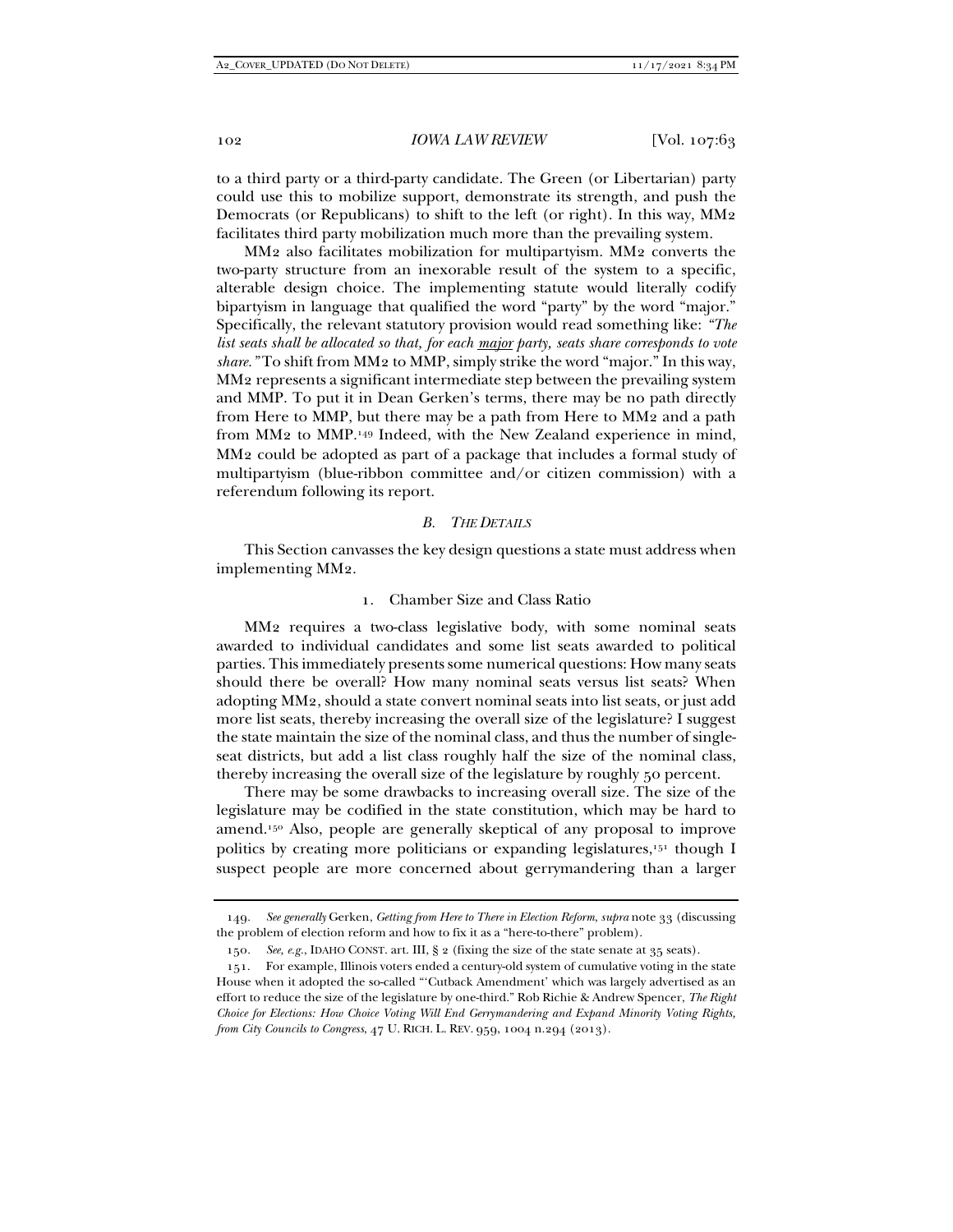legislature.

Ultimately, I prefer to increase the size of the legislative body rather than decrease the size of the nominal class—for several reasons. A decrease in the number of single-seat districts would necessarily pit incumbents against each other. If adopted, this would disrupt pre-existing relationships between representative and their constituents. And pre-adoption, this prospect would make the proposal a harder sell with incumbent legislators. For this reason, I suggest it is particularly important to use chamber expansion rather than seat conversion in states that cannot adopt MM2 without legislative approval.

As explained above, the adoption of MM2 would not violate the Voting Rights Act.152 Moreover, the list tier would offer a new way to protect minority voting rights that does not depend on Section 2 litigation to establish a majority-minority district.153 However, a decrease in the number of single-seat districts would necessarily entail an increase in the (area and population) size of each district, which may disrupt pre-existing majority-minority districts. When deciding whether to implement MM<sub>2</sub> through chamber expansion or seat conversion, all else being equal, I prefer the approach that preserves preexisting majority-minority districts and consider this an additional argument in favor of chamber expansion.

As for the relative size of the two classes, a range of values are possible. In 2017, New Zealand's parliament consisted of 120 seats, 71 in the nominal class, 49 in the list class.154 The essential idea is to allocate list class seats to compensate for any distortions in the nominal class. The more list class seats, the greater the capacity to compensate, and the larger the distortions the system can handle.

In general, let  $l$  denote the number of list seats and  $n$  the number of nominal seats, and define the class size ratio  $q = \frac{l}{r}$  $\frac{1}{n}$  as the relative size of the two classes. Let  $V$  denote the statewide vote share for the party disfavored by the electoral map, and let  $S$  denote the share of nominal seats won by that disfavored party. The minimum class size ratio needed to achieve overall voteseat biproportionality, which I denote  $\hat{q}$ , can be expressed in terms of V and S.

$$
\hat{q} = \frac{V - S}{1 - V}
$$

In the previous example, the 2018 Wisconsin Assembly map so disfavored the Democrats that they won only  $S = 36.\overline{36}$  percent (i.e., 36 of 99) of the

 <sup>152.</sup> *See supra* Section III.A.2.

 <sup>153.</sup> Thornburg v. Gingles, 478 U.S. 30, 48–51 (1986); Bartlett v. Strickland, 556 U.S. 1, 12 (2009). The list tier may also promote racial and gender diversity in the legislative chamber. *See, e.g.*, Fiona Barker & Hilde Coffé, *Representing Diversity in Mixed Electoral Systems: The Case of New Zealand*, 71 PARLIAMENTARY AFFS. 603, 603 (2018); Sona N. Golder, Laura B. Stephenson, Karine Van der Straeten, André Blais, Damien Bol, Philipp Harfst & Jean-François Laslier, *Votes for Women: Electoral Systems and Support for Female Candidates*, 13 POL. & GENDER 107, 108 (2017).

 <sup>154.</sup> *MPs and Electorates*, N.Z. PARLIAMENT, https://www.parliament.nz/en/mps-and-electorates [https://perma.cc/8YRY-CU4H] (last updated Sept. 12, 2021).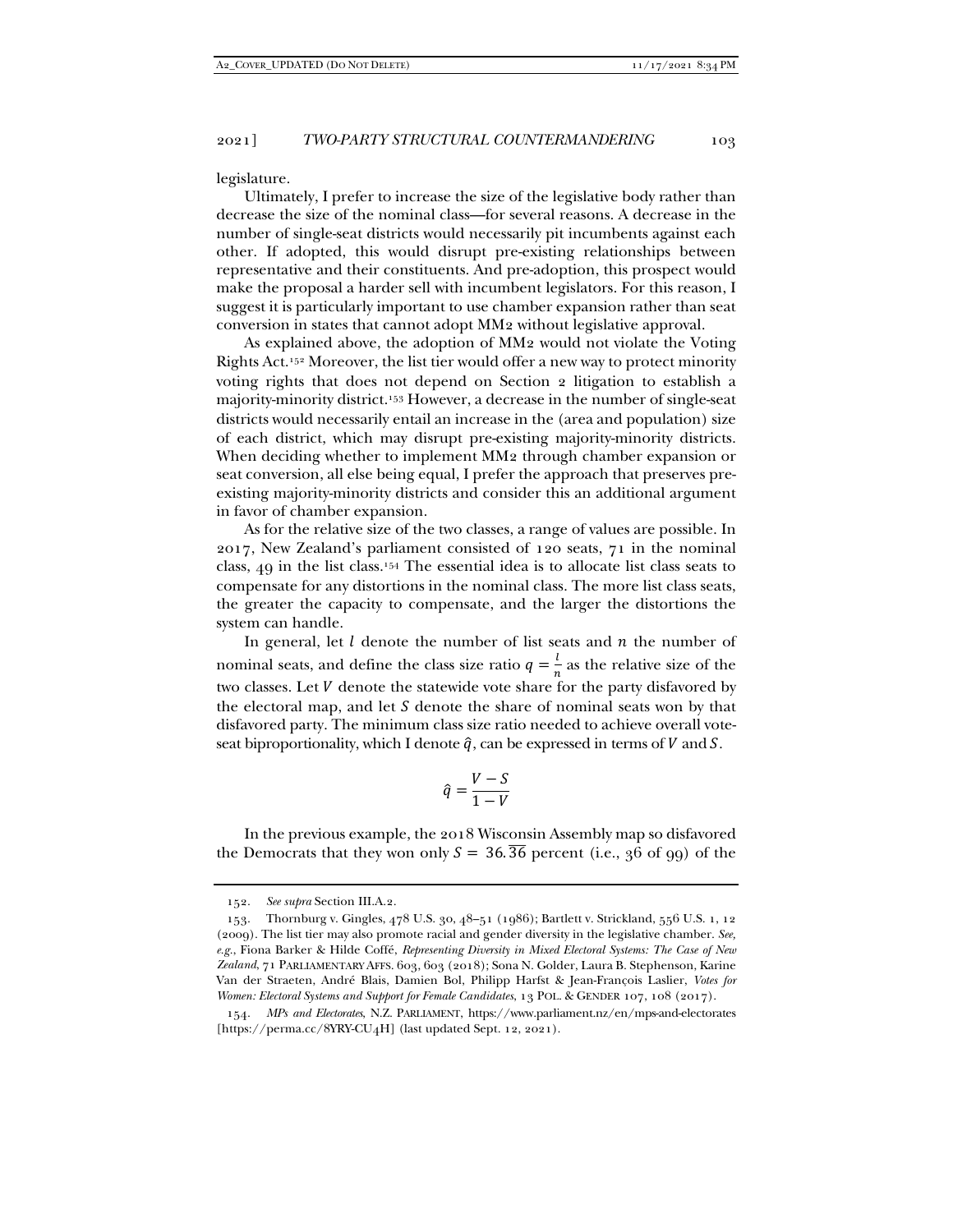nominal seats with  $V = 53$  *percent* of statewide votes. In this case, the minimum necessary class size ratio is just over 35 percent.

$$
\hat{q} = \frac{V - S}{1 - V} = \frac{0.53 - 0.36}{1 - 0.53} = 35.4 \text{ percent}
$$

If we add 40 list seats to the 99 nominal seats for a total of 139 seats, the class size ratio  $q$  is just over 40 percent, a little more than the minimum ratio of 35.4 percent, and thus enough to achieve perfect biproportionality.

#### 2. Two-Votes and Vote Linkage

While the nominal class allocates each district a local representative, the list class allocates seats to the top two political parties to align votes and seats, popularity and power. But here an important design question arises: how do we determine each party's popularity? And more specifically: should we give voters one vote or two?

In the one-vote version, the ballot ask voters a single question: which individual do you prefer for district representative? Election administrators aggregate voter responses to this single question within each district to determine which candidate wins that district's seat. Election administrators then aggregate voter responses to this same question statewide to determine the relative popularity of the top two political parties, treating a vote for a district candidate as support for that candidate's party. Election administrators then allocate list seats based on the countermandering principle, using the share of votes cast statewide for candidates of each of the top two parties.

Specifically, let N denote a set of  $n = |N|$  single-seat districts in an ordered sequence with index  $i \in \mathbb{Z} \cap [1, n]$  such that  $N_i$  denotes the *i*th district in the sequence. Let P denote the set of  $p = |P|$  political parties in an ordered sequence with index  $j \in \mathbb{Z} \cap [1, p]$  such that  $P_i$  denotes the jth district in the sequence and the top two parties are  $P_1$  and  $P_2$ . Without loss of generality, I will follow the notational convention that the Democrats are  $P_1$  and the Republicans are  $P_2$ . Assume each district features one candidate from each of the top two parties. Let  $v_{ij}$  denote the number of ballots cast for the  $P_i$ candidate in district  $N_i$ . Without loss of generality, define the two-party statewide district vote share  $V$  as:

$$
V = \frac{\sum_{i=1}^{n} v_{i1}}{\sum_{i=1}^{n} (v_{i1} + v_{i2})}
$$

The Wisconsin Assembly example *supra* implicitly uses this approach.

But, of course, this is not the only, or necessarily the best, way to ascertain the relative popularity of the top two parties. Instead of estimating party preferences based on expressed candidate preferences, we can simply ask voters for their party preferences. In the two-vote version of MM2, the ballot asks voters two questions: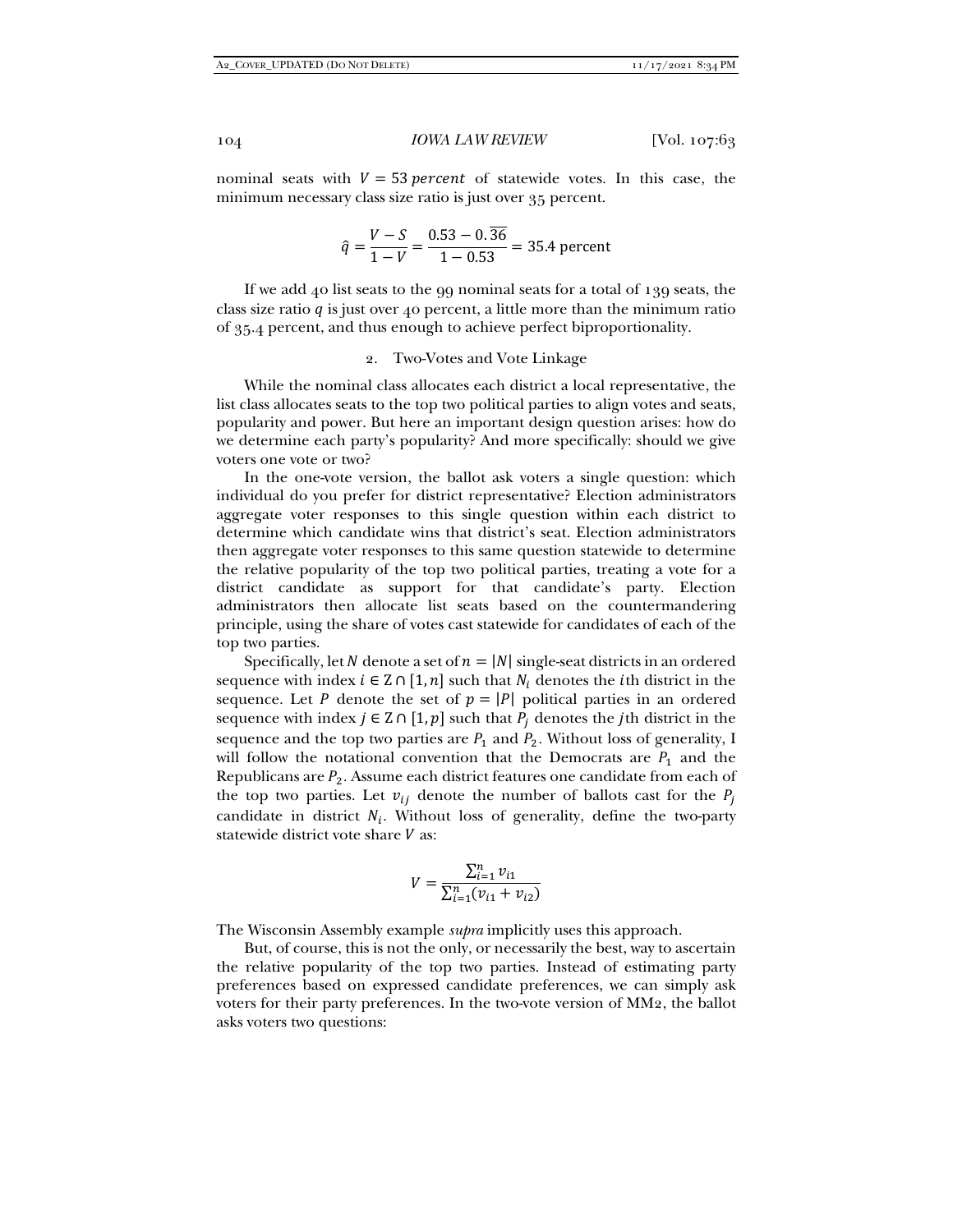- (1) Which individual do you prefer for district representative?
- (2) Which party do you prefer overall?

Election administrators then aggregate voter responses to the second question to determine the relative popularity of the top two political parties. Specifically, election administrators allocate list seats based on the countermandering principle, using relative share of votes cast statewide for each of the top two parties. Both Germany and New Zealand use this two-vote approach to traditional MMP.

One argument in favor of the one-vote version of MM2 is that it operates just like the prevailing electoral schema from the perspective of voters. The ballot would look identical and the voter would fill it out in just the same way, by indicating their preference for district representative.

But the two-vote version offers important advantages that justify the shift to a new ballot structure and voter experience. First, the two-vote version may provide better incentives for all involved. As discussed above, it gives every voter a good reason to participate, and every candidate and party a good reason to compete hard for every vote in every district, even in the safest district, even in an uncontested district.155

Relatedly, MM2 may more accurately ascertain the relative popularity of the top two parties if implemented with two votes instead of just one. In the one-vote version, voters cannot directly express their preferences for political parties. Party support can be measured only indirectly by aggregating voters' candidate preferences. Obviously, there is a strong correlation between support for a candidate in a district race and support for that candidate's political party. But the two are not identical, and there are significant problems with using district outcomes to measure statewide party support. With only one vote, a voter can only express support for a political party by voting for a candidate from that party. This creates a serious problem in uncontested districts, where one of the two major parties runs no candidate, and the district vote totals thus provide no information about the party preferences of that district's voters. Recall that the 2018 Wisconsin Assembly map featured uncontested races in one third of all districts. Even when a district race is contested, the votes each candidate earns provides an imperfect signal of party preferences—for several reasons. One is the well-documented tendency of incumbent legislators to outperform their party. Partly because of these incumbency and other candidate-specific effects, political scientists often prefer to estimate party affiliation based on statewide elections rather than legislative elections.156 Another is turnout effects. Consider an eligible voter in an uncompetitive district whose preferred candidate is destined to lose. Suppose this voter would turn out on election day if the ballot features two questions, but stay home if the ballot features only one. The two-vote

 <sup>155.</sup> *See supra* Section III.A.3.iii.

 <sup>156.</sup> Nagle & Ramsay, *supra* note 105, at 119.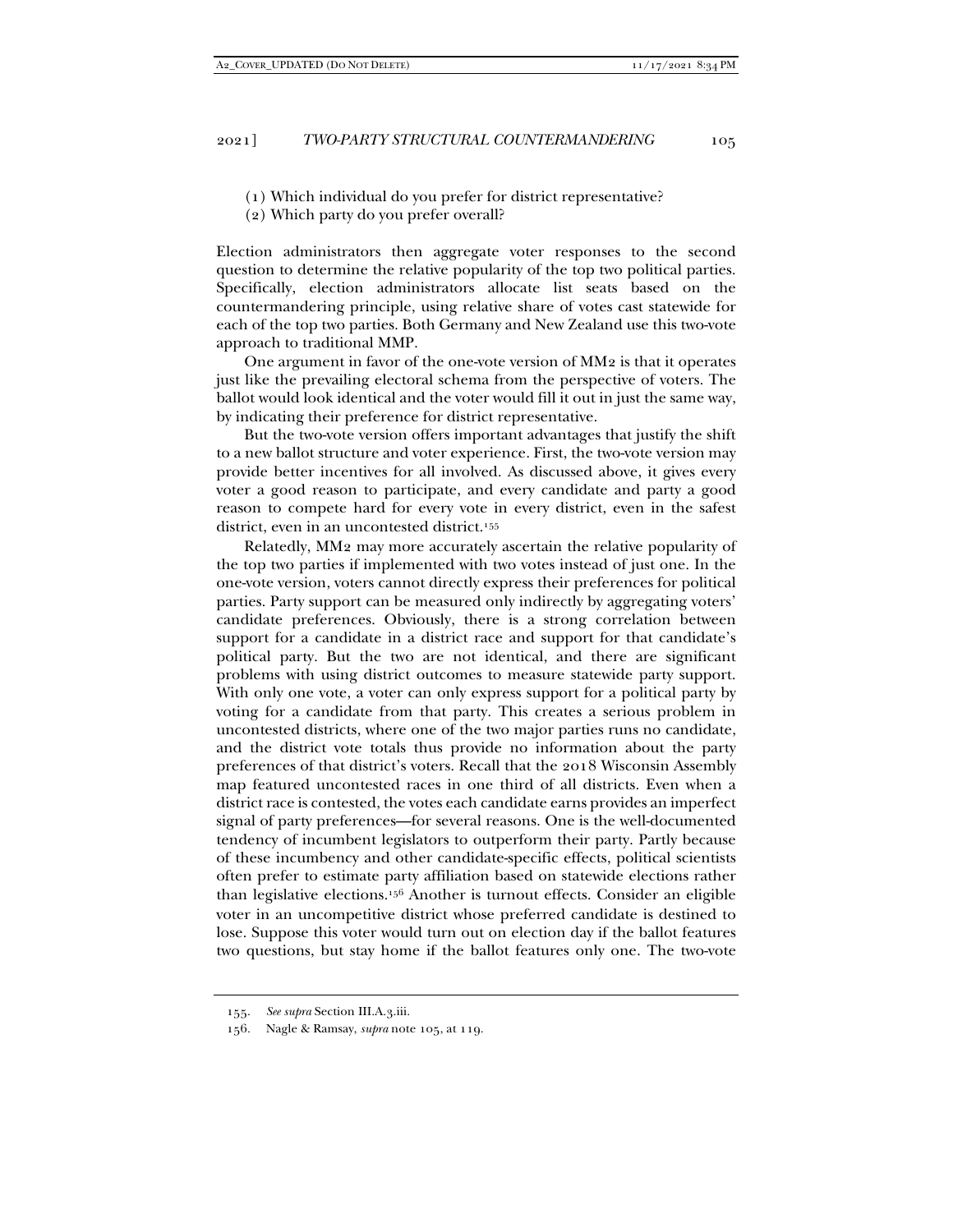version will capture this voter's party preference, but the one-vote version will miss it.

For these reasons, I prefer the two-vote version of MM2. But yet another question remains: if voters directly express preferences for political parties, should we ignore candidate preferences and rely exclusively on party preferences to determine relative party popularity? In other words, should the allocation of list seats depend only on the list vote, or should it also take into account the nominal vote? In their traditional MMP systems, both Germany and New Zealand rely exclusively on the list vote, and ignore the nominal vote, when allocating list seats.<sup>157</sup> In his study of mixed-member systems, Matthew Shugart used the terms "seat linkage" and "vote linkage."158 Seat linkage means list seat allocation is partially based on nominal seat share.159 A mixedmember proportional system is defined by "compensatory" seat linkage, which is equivalent to the countermandering principle, i.e., awarding list seats to compensate for misallocation of nominal seats.<sup>160</sup> Vote linkage means list seat allocation is partially based on nominal vote share.161 In his canvass of mixed-member systems around the world, Shugart found no system that combined seat linkage and vote linkage but considered the approach plausible.162

There are three arguments in favor of vote linkage. First, vote linkage may provide the most accurate way to measure party support. For example, consider a voter who leaves blank the list portion of the ballot but votes for the Republican candidate on the nominal portion of the ballot. Is it more accurate to treat this ballot as providing some indication of Republican support or no indication of Republican support? Second, vote linkage encourages each political party to recruit the strongest possible candidates and campaign vigorously in each district. Third, as I explore in greater detail in the next subsection, mixed-member systems are vulnerable to strategic circumvention when implemented with two votes and seat linkage, but vote

 <sup>157.</sup> SHUGART & WATTENBERG, *supra* note 112, at 15 tbl.1.1.

 <sup>158.</sup> *Id.* at 14–17.

 <sup>159.</sup> *Id.* at 14 ("If seats are linked, the number of seats a party takes from its list is determined partially by the number of seats it has won from the nominal tier. . . . [A] formula is applied to the two tiers combined . . . . The formula establishes a party's total seat allocation; then list seats are allocated to bring the party's representation up to that total.").

 <sup>160.</sup> *Id.* ("The form of seat linkage that will most concern us here is the *compensatory* type, which produces a mixed-member proportional (MMP) system. For example, in Germany a party wins a percentage of seats nationally that is determined by applying a PR formula to the total number of parliamentary seats. Each party then fulfills is entitlement of seats by taking whatever SSDs [(single-seat districts)] it has won and augmenting them with the number of candidates off the list that it requires to reach its overall entitlement." (footnotes omitted)).

 <sup>161.</sup> *Id.* at 15 ("[I]f votes are linked, then the votes that are used to allocate list-tier seats are not solely the votes that are cast for party lists, because those votes are adjusted by the transfer of votes from the nominal tier." (footnotes omitted)).

 <sup>162.</sup> *Id.* at 16–17 ("[N]o system employs vote linkage along with seat linkage. Such a system is plausible, however, and might works as follows. . . . No country has yet adopted such a system, but it would be both logical and feasible . . . .").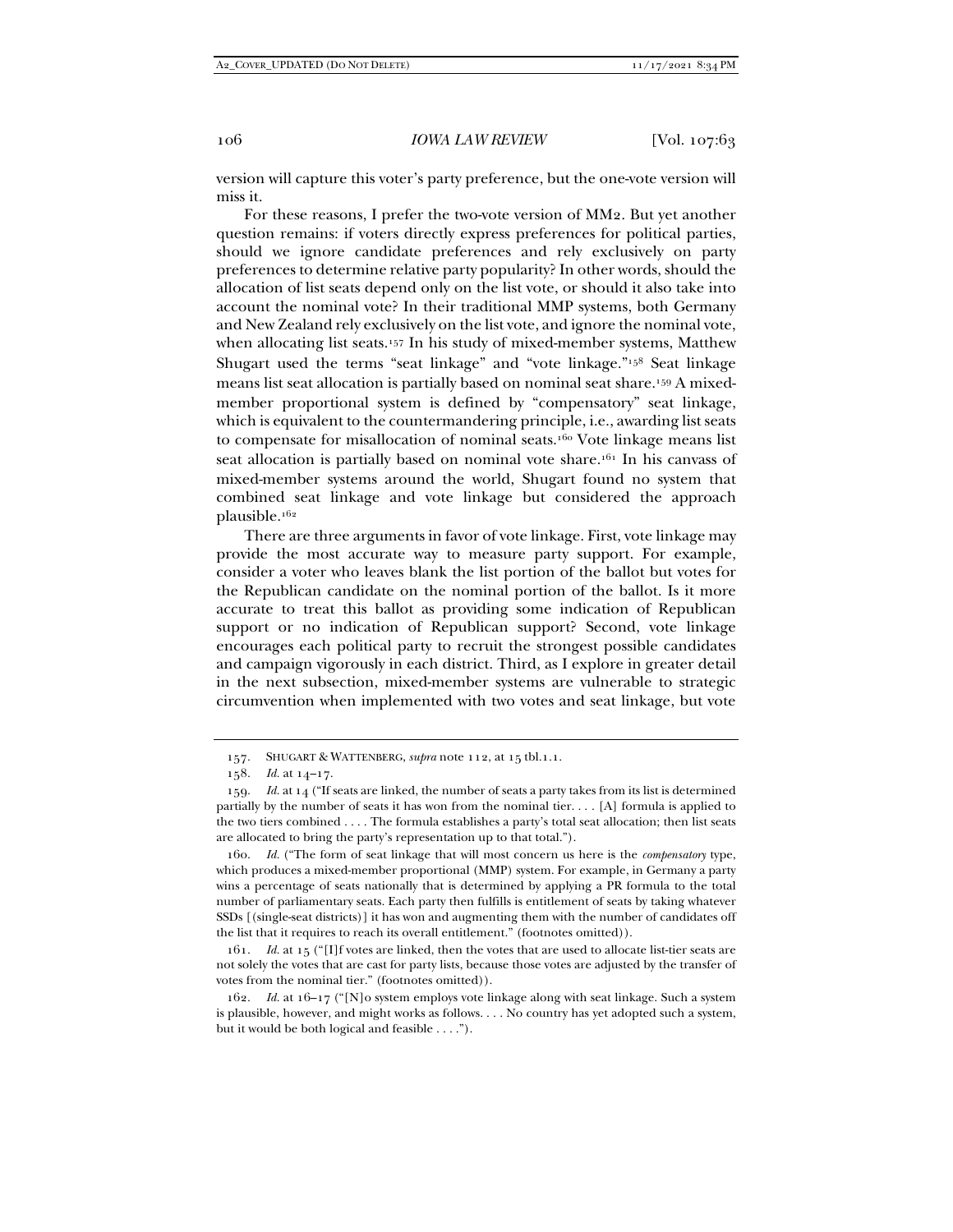linkage addresses this vulnerability.

#### 3. Strategic Circumvention

With two votes, voters can split their ballot, casting their list vote for one party while casting their nominal vote for a candidate not affiliated with that party—either a candidate affiliated with another party or an independent candidate. Candidates can strategically choose their party affiliation and voters can strategically split their ballots. When implemented with seat linkage but no vote linkage, the allocation of list seats favors those parties who earn many list votes but few nominal seats, and the number of nominal votes is irrelevant. To maximize its share of list seats, a party must minimize its share of nominal seats but maximize its share of list votes.

These considerations suggest two circumvention strategies, which I will call (1) the dummy-party strategy; and (2) the faux-independent strategy. In the traditional ballot-split dummy-party strategy, a single political coalition traditionally organized under a single party could establish a second "dummy" party to game the system. With two parties, the coalition can essentially earn double the seats attainable as a single party. One party competes only for nominal seats, while the other party competes only for list seats. Supporters of the coalition strategically split their votes, awarding their nominal votes to one party and their list votes to the other party. The nominal party wins many nominal seats. The list party earns many list votes but no nominal seats, so the system automatically allocates this party many list seats. The two parties can then work together in the legislature and pursue the common policy agenda of their shared political coalition with greater influence due to their artificially doubled collective seat share. No political coalition has attempted a dummyparty strategy in Germany or New Zealand, but such abuse has been observed in Albania, Lesotho, Italy, and Venezuela.163

The faux-independents strategy is less brazen. Instead of establishing a dummy party, a political coalition organizes as a single party competing for both nominal and list seats. But some of the party's nominal candidates —perhaps the incumbents in the safest districts—strategically register as independents. These incumbents win reelection, but the system does not attribute these nominal seats to the political party because the incumbents were formally independent candidates with no party affiliation. This artificially reduces the party's nominal seat share, which may cause the system to allocate it more list seats. Once they've secured reelection, these pseudoindependents can then caucus with their former party, or even change back

 <sup>163.</sup> Arolda Elbasani, *Mixed Member Electoral Systems in Transition Contexts: How Has the System Worked in Albania?*, 3 CEU POL. SCI. J. 72, 86–88 (2008); Jorgen Elklit, *The 2007 General Election in Lesotho: Abuse of the MMP System?*, 7 J. AFRICAN ELECTIONS 10, 16 (2009); Daniel Bochsler, *A Quasi-Proportional Electoral System 'Only for Honest Men'? The Hidden Potential for Manipulating Mixed Compensatory Electoral Systems*, 33 INT'L POL. SCI. REV. 401, 405 (2012). *See generally* Eric Linhart, Johannes Raabe & Patrick Statsch, *Mixed-Member Proportional Electoral Systems—The Best of Both Worlds?*, 29 J. ELECTIONS, PUB. OP. & PARTIES 21 (2019) (discussing the MMP system in Albania, Bolivia, Germany, Lesotho, New Zealand and Venezuela).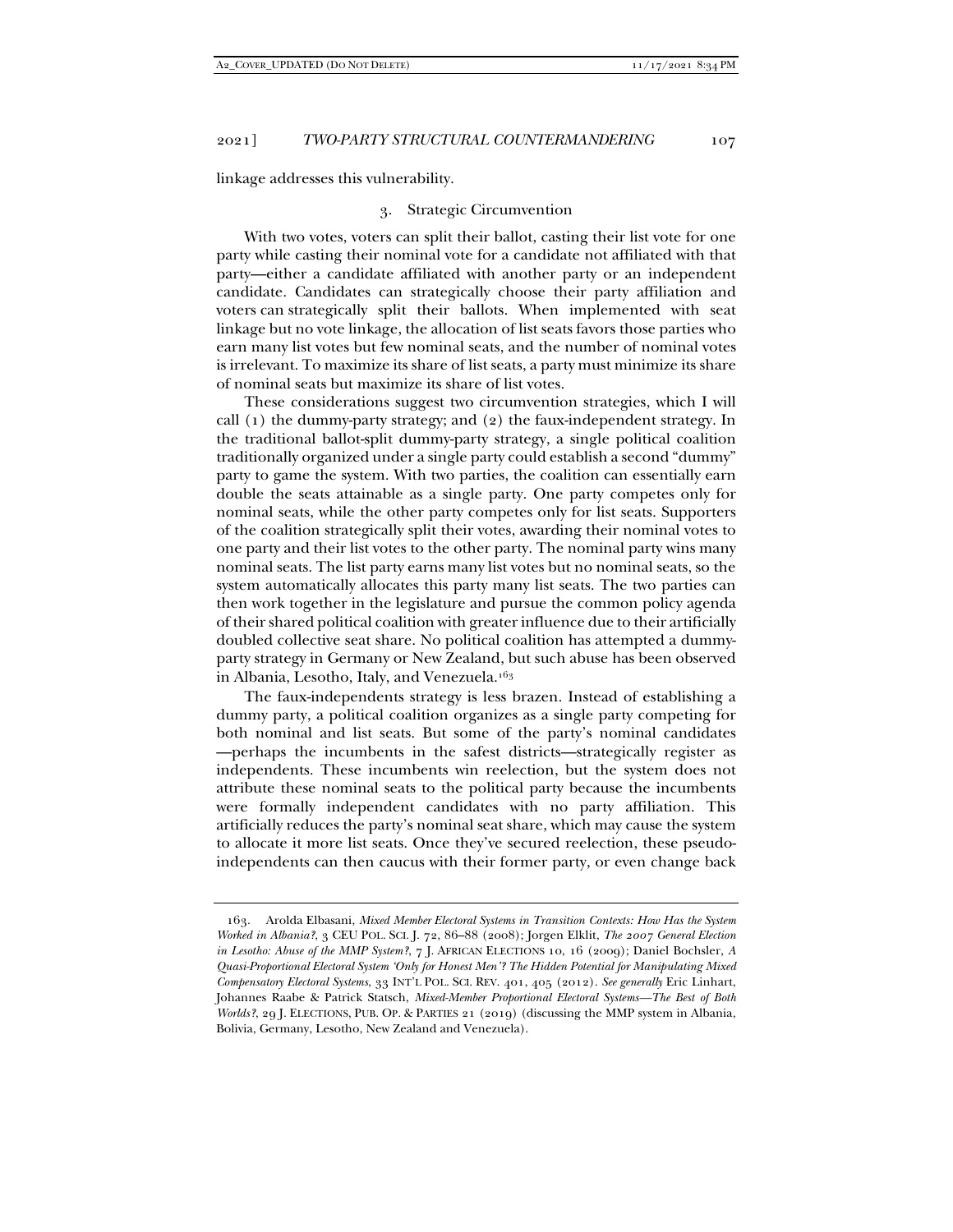their party affiliation.

With the right implementation, MM2 can minimize the risk of either circumvention strategy. Note that MM2 already makes the dummy-party strategy far more difficult because it allocates no list seats to third parties. To pursue the dummy-party strategy under MM2, a single political coalition would have to run two parties, one that competes only for nominal seats, and one that competes only for list seats, and the second party would have to earn list seats, presumably by earning the most, or the second-most, list votes. But this assumes the "top two" parties are the two parties with the most *list* votes. Instead, I propose an alternative definition: the "top two" parties eligible for list seat allocation are the two parties whose candidates earn the most *nominal* votes. With this nominal-vote definition of the "top two" parties eligible for list seat allocation, the dummy-party strategy fails.

But what about the faux-independent strategy? Recall that Wisconsin Republicans won 63 of 99 Assembly seats with 47 percent of the 2018 vote. To see the faux-independent strategy in action, make the following simplifying assumptions: 25,000 voters cast ballots in each of the 99 districts; each district was a head-to-head race between one Republican and one Democrat (no independent or third party candidates); under the two-voter version of MM2, 47 percent of voters would have cast their nominal vote for the Republican candidate and their list vote for the Republican party, while 53 percent of voters would have cast their nominal vote for the Democrat candidate and their list vote for the Democratic party. If Republicans had won 63 of the 99 nominal seats, Democrats would have received 36 of the 40 list seats to align each party's overall seat share with its list vote share: Of the 139 seats, Democrats get about 53 percent, i.e., 73, and Republicans get about 47 percent, i.e., 67.

|                           | <b>Republicans</b> | <b>Democrats</b> |  |
|---------------------------|--------------------|------------------|--|
| <b>Nominal Votes</b>      | 1163250            | 1311750          |  |
| <b>Nominal</b>            |                    | $53.0\%$         |  |
| <b>Vote Share</b>         | $47.0\%$           |                  |  |
| <b>Nominal Seats</b>      | $63$ of 99         | 36 of 99         |  |
| <b>Nominal</b>            | 63.6%              |                  |  |
| <b>Seat Share</b>         |                    | $36.4\%$         |  |
| <b>List Votes</b>         | 1163250            | 1311750          |  |
| <b>List Vote Share</b>    | $47.0\%$           | $53.0\%$         |  |
| <b>List Seats</b>         | $3$ of $40$        | 37 of 40         |  |
| <b>List Seat Share</b>    | $9.8\%$            | $90.2\%$         |  |
| <b>Overall Seats</b>      | 66 of 139          | 73 of 139        |  |
| <b>Overall Seat Share</b> | $47.5\%$           | $52.5\%$         |  |

Table 3: Counterfactual 2018 Wisconsin Assembly Election with MM2

But now consider what would have happened if 13 of those 63 successful Republican candidates had run as independents, and won an average 60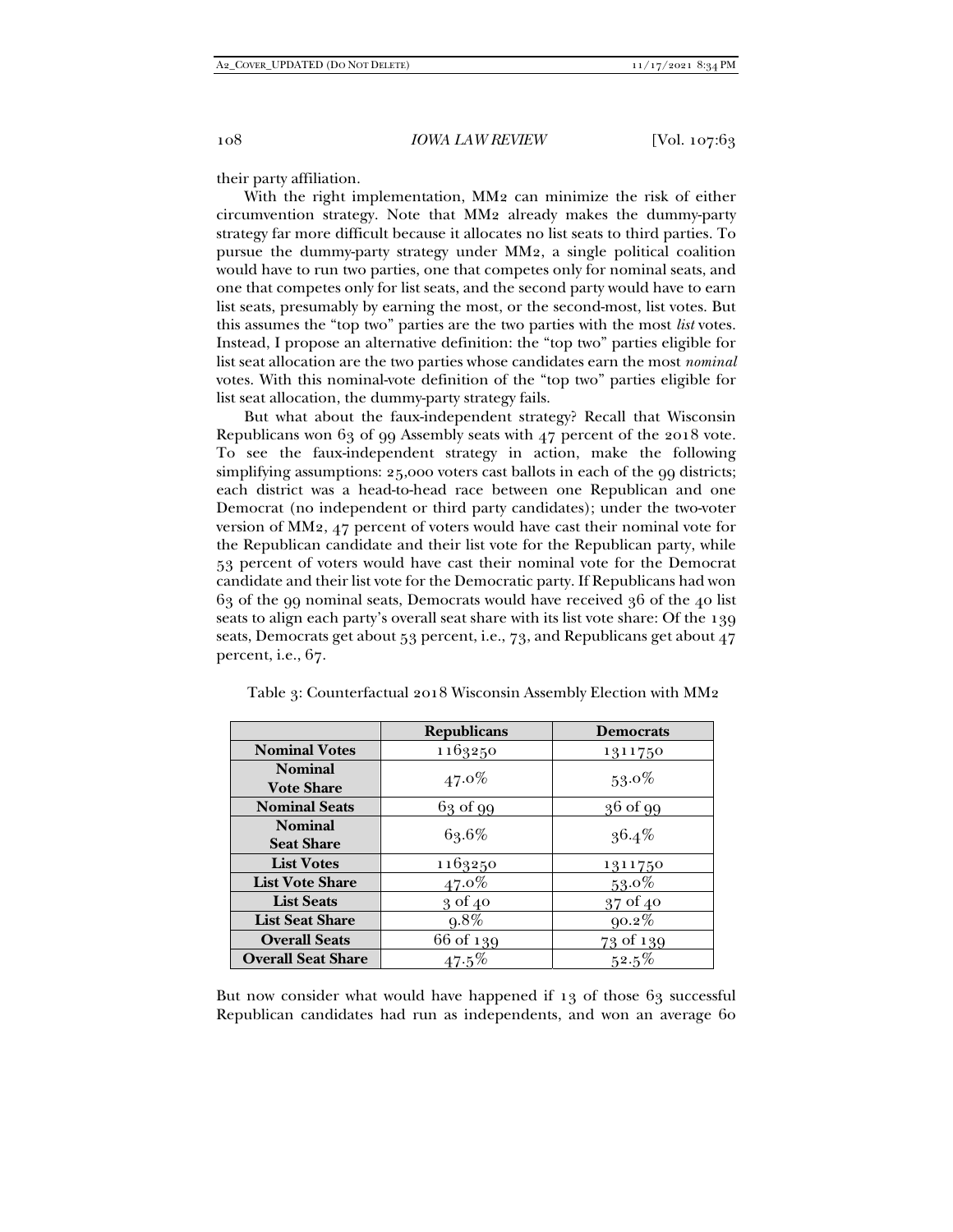percent vote share. (Note that I am assuming that Republicans willing to run as faux-independents represent safer districts.) Suppose that each of those 13 districts featured a head-to-head contest between one Democrat and one faux independent. In these 13 districts, 60 percent of voters cast a nominal vote for the faux independent candidate and a list vote for the Republican party while the other 40 percent of voters cast a nominal vote for the Democrat candidate and a list vote for the Democratic party.

Since 13 Republicans won seats as faux independents, formal Republicans won only 50 of 99 seats. This artificially reduces the apparent vote-seat distortion that partisan gerrymandering produces in the nominal class. If the list seats are now allocated to align overall two-party seat share and two-party list vote share for each of the top two parties, Democrats will now get only 31 of 40 list seats, while Republicans would get the remaining nine. Overall, Democrats would have 67 seats, while Republicans would have only 59 seats. But the remaining 13 seats would be held by faux independents who would caucus with the Republicans, producing a 72-seat majority "coalition" of 59 Republicans and 13 "independents." Democrats would still be much better off with this outcome than the real outcome. But the faux independent strategy would essentially flip six seats from Democrats to Republicans, substitute a 72-68 Republican legislative majority for a 73-66 Democratic legislative majority, and snatch minority rule from the jaws of structural countermandering.

|                                     | <b>Republicans</b> | <b>Democrats</b> | Independents |
|-------------------------------------|--------------------|------------------|--------------|
| <b>Nominal</b><br><b>Votes</b>      | 968250             | 1311750          | 195000       |
| <b>Nominal</b><br><b>Vote Share</b> | $39.1\%$           | $53.0\%$         | $7.9\%$      |
| <b>Nominal</b><br><b>Seats</b>      | 50 of 99           | 36 of 99         | 13           |
| <b>Nominal</b><br><b>Seat Share</b> | $50.5\%$           | $36.4\%$         | $13.1\%$     |
| <b>List Votes</b>                   | 1163250            | 1311750          |              |
| List<br><b>Vote Share</b>           | $47.0\%$           | $53.0\%$         |              |
| <b>List Seats</b>                   | 9 of 40            | $31$ of $40$     |              |
| List<br><b>Seat Share</b>           | 22.5%              | 77.5%            |              |
| <b>Overall</b><br><b>Seats</b>      | 59 of 139          | 67 of 139        | 13 of 139    |
| <b>Overall Seat</b><br><b>Share</b> | $42.4\%$           | $48.2\%$         | $9.4\%$      |

Table 4: Counterfactual 2018 Wisconsin Assembly Election with MM2 13 Republicans Run as Faux Independents List Seats Allocated Based on *List* Vote Share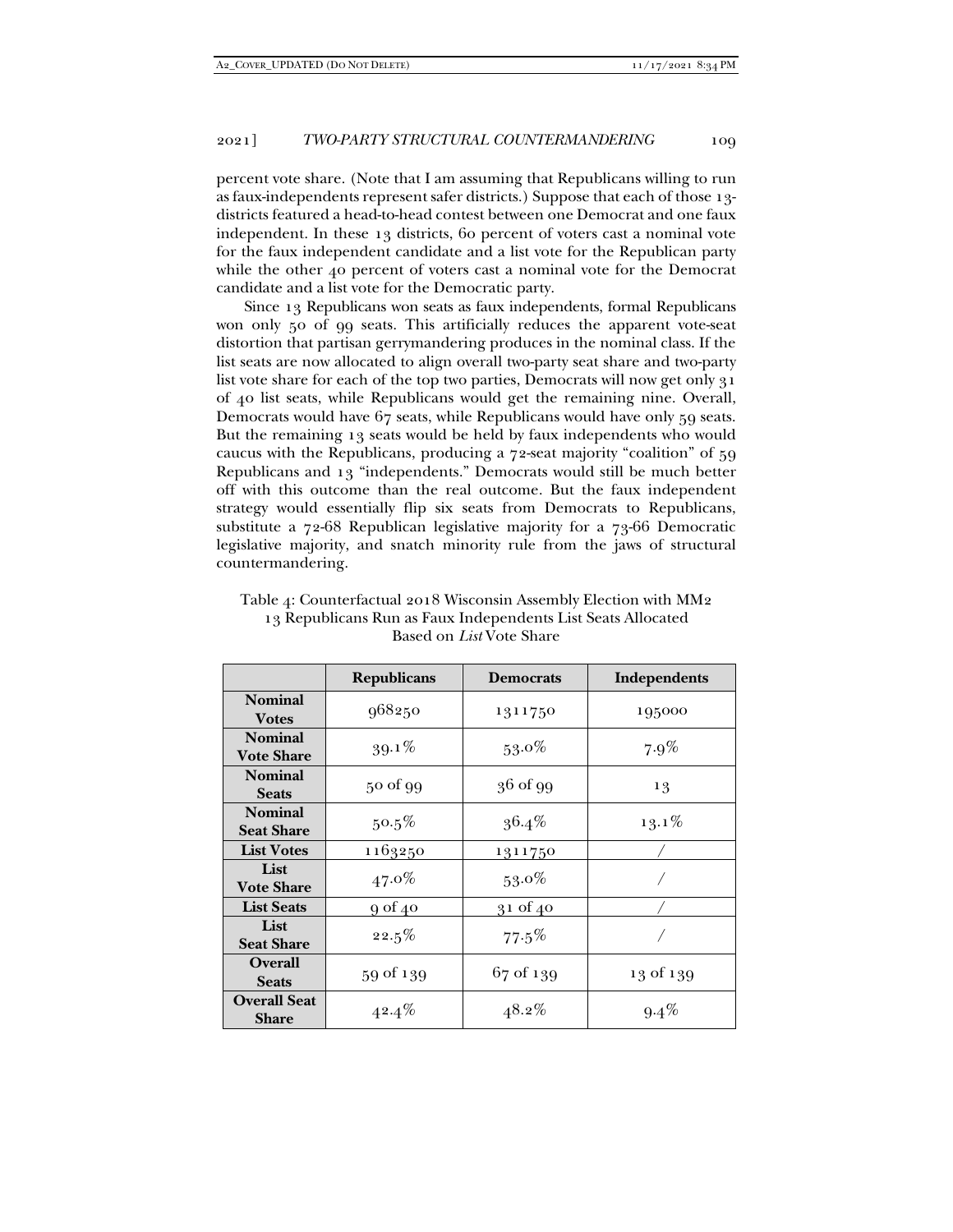This example demonstrates how the faux-independent strategy can circumvent MM2—*when list seats are allocated exclusively on the basis of the list vote, i.e., without vote linkage*. But in the preceding section, I identified powerful arguments in favor of voter linkage: (1) to get a more accurate measure of relative party support; and (2) to incentivize each political party to recruit the strongest possible candidates and campaign vigorously in each district. And here's the third argument for vote linkage: it mitigates the impact of the fauxindependent strategy. To see how, consider the same example, but this time with vote linkage. Specifically, the system will now allocate list seats to align, for each of the top two parties, overall seat share with *overall vote share, based on the sum of a party's list votes and its candidate's nominal votes*.

Under this approach, the faux-independent strategy still reduces the number of nominal seats attributed to the Republican party. But it also reduces the number of nominal votes attributed to the Republican party, which reduces the Republican party's overall vote share and its corresponding allocation of list seats. So while Republicans net three seats with this strategy, the Democrats still win a majority of seats overall, and MM2 still achieves majority rule.

|                                     | <b>Republicans</b> | <b>Democrats</b> | Independents |
|-------------------------------------|--------------------|------------------|--------------|
| <b>Nominal Votes</b>                | 968250             | 1311750          | 195000       |
| <b>Nominal</b><br><b>Vote Share</b> | $39.1\%$           | $53.0\%$         | $7.9\%$      |
| <b>Nominal Seats</b>                | 50 of 99           | 36 of 99         | 13           |
| <b>Nominal</b><br><b>Seat Share</b> | $50.5\%$           | $36.4\%$         | $13.1\%$     |
| <b>List Votes</b>                   | 1163250            | 1311750          |              |
| List<br><b>Vote Share</b>           | $47.0\%$           | $53.0\%$         |              |
| <b>List Seats</b>                   | $6$ of $40$        | 34 of 40         |              |
| List<br><b>Seat Share</b>           | 22.5%              | 77.5%            |              |
| <b>Overall Votes</b>                | 2131500            | 2623500          |              |
| <b>Overall</b><br><b>Vote Share</b> | 44.8%              | $55.2\%$         |              |
| <b>Overall Seats</b>                | 56 of 139          | 70 of 139        | 13 of 139    |
| <b>Overall</b><br><b>Seat Share</b> | $40.3\%$           | $50.4\%$         | $9.4\%$      |

Table 5: Counterfactual 2018 Wisconsin Assembly Election with MM2 13 Republicans Run as Faux Independents List Seats Allocated Based on *Overall* Vote Share

Of course, the faux-independent strategy has a greater effect when more partisans run as independents. But there are costs, risks, and coordination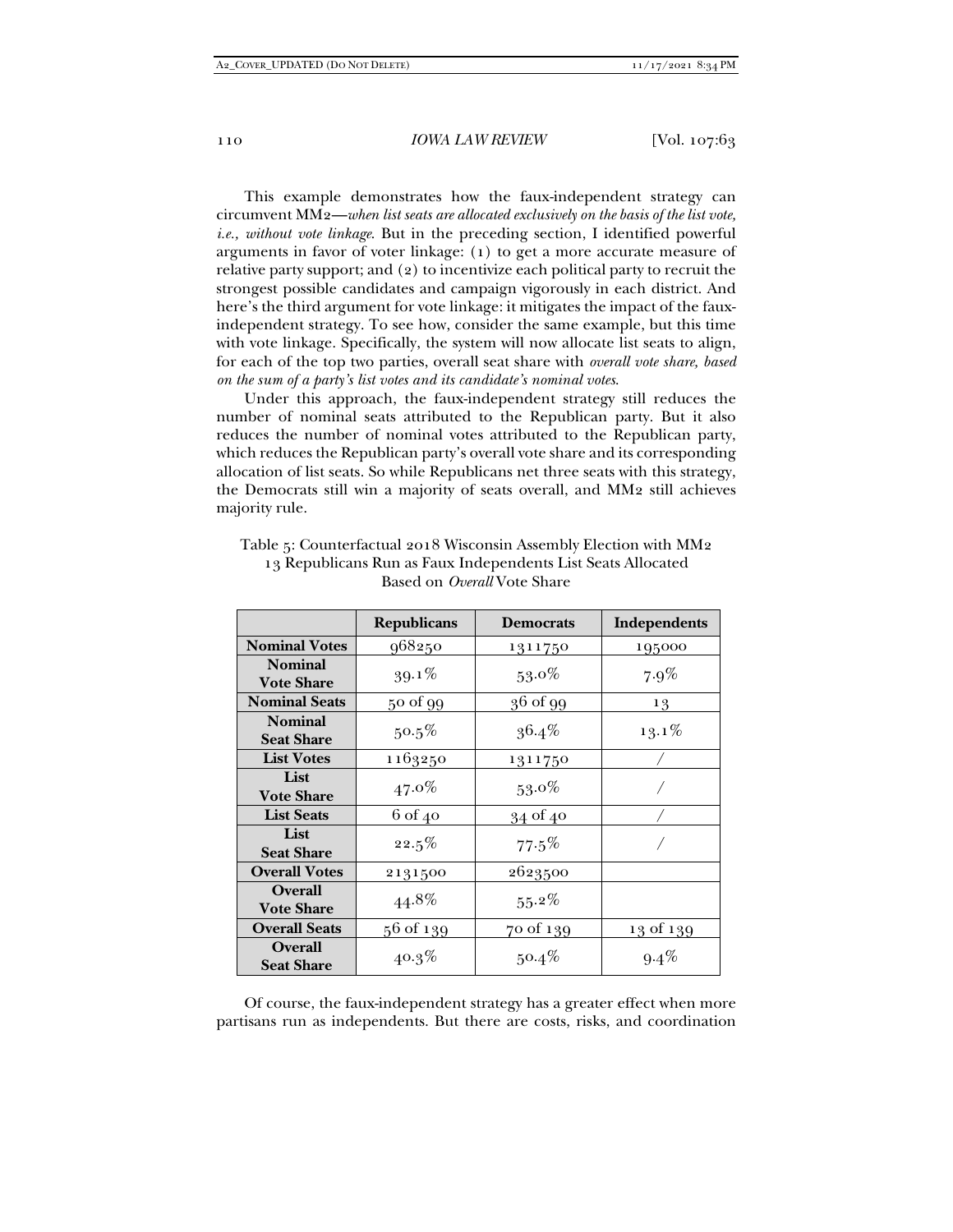problems that may limit the number of partisans willing to run as independents. And electoral rules could further limit this strategy. For example, consider a rule that a party must challenge at least 85 percent of district races in order to qualify as a top-two party eligible for list seat allocation.

In light of the foregoing analysis, I recommend the two-vote version of MM2 with a nominal-vote definition of top-two and vote linkage, where list seat allocation is based on overall vote share rather than list vote share alone. I am hopeful this system can withstand both dummy-party and fauxindependent circumvention strategies. But I recommend further study of the circumvention question, including other possible mechanisms to deter and thwart circumvention strategies.

#### 4. Ranked Choice and Vote Transfer

Up to this point, I have assumed that each voter, for each question, indicates their single top choice, and election administrators simply add up top-choices, awarding nominal seats based on the plurality voting formula and awarding list seats to align overall two-party seat share and overall two-party vote share, computed again by simply adding up top-choices. But MM2 could also be implemented with ranked choices, both for the nominal vote and the list vote, and there are strong reasons to consider this approach.

As discussed above, AES uses single-choice voting and the plurality formula, supplemented in only two states with a run-off if no candidate wins a majority in the general election.164 This approach has the virtues of familiarity and simplicity, easy for voters to understand and for election officials to administer. But it also has well-known, significant drawbacks. With more than two candidates, single-choice voting and the plurality formula can elect a candidate opposed by most voters.165 This may occur due to "votespoiling," where the less popular major party candidate prevails because a third-party candidate peels off enough votes from the more popular major party candidate,166 or "vote-splitting," where a candidate with minority support wins because the opposition splits their votes among two or more alternatives.167 In the context of legislative elections, support for third party or independent candidates could produce a plurality-majority vote-seat inversion, where a party could win a majority of seats with a plurality, but not a majority, of votes. From 1968 to 2016, plurality-majority vote-seat inversion has occurred 68 times in state legislative elections, 35 for state upper chambers and 33 for state lower chambers.168 Georgia and Louisiana avoid

 <sup>164.</sup> *See supra* Section II.A.1.

 <sup>165.</sup> Pildes & Parsons, *supra* note 37 (manuscript at 115–16).

 <sup>166.</sup> *See* note 59 and accompanying text.

 <sup>167.</sup> Like Bill Clinton winning the 1992 presidential elections when conservatives split their votes between Republican incumbent George H. W. Bush and independent challenger Ross Perot. *See* Christoffer Dunstan, *The Systematic Exclusion of Third Parties in American Politics*, 4 L. & SOC'Y J. U.C. SANTA BARBARA 41, 55 (2004).

<sup>168.</sup> Seifter, *supra* note 9 (manuscript at 28–29).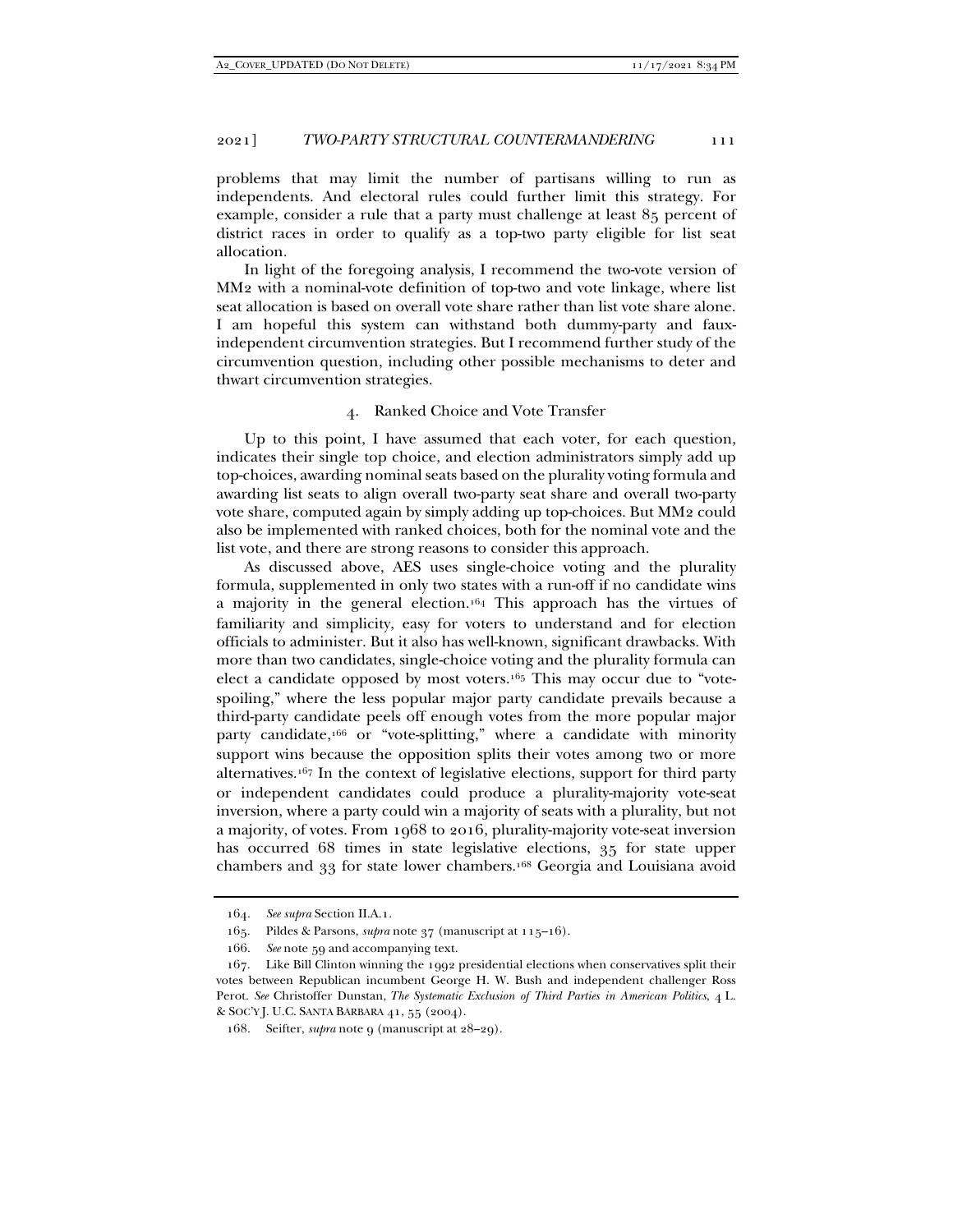this possibility by holding a subsequent run-off election whenever no candidate wins an absolute 50 percent +1 majority in the general election.<sup>169</sup> This approach has its own disadvantages: The cost and inconvenience of another election, which will likely have lower voter turnout than the first, and an extended period of uncertainty before the winner is finally determined.170

Under the psychological Duverger effect, third party and independent voters and candidates anticipate the risk of vote-spoiling and behave accordingly. Instead of expressing her true preference, a voter may act strategically, hold her nose, and vote for the lesser of two evils, to avoid votespoiling, and to have her say on which of the two major party candidates prevail. Or she might not turn out at all. Similarly, a prospective third party or independent candidate might simply decide against running because he has no realistic prospect of success, only a realistic prospect of playing the spoiler. For this reason, single-choice voting fails to accurately measure latent demand for third party candidates.

Given the disadvantages of single-choice voting, state and local governments across the United States are increasingly embracing rankedchoice voting.171 Under ranked-choice voting, the voter ranks the options, marking *1* by her top choice, *2* by her second choice, *3* by her third choice, and so forth. These preferences are then aggregated through an iterative process of candidate elimination and vote transfer, taking into account a voter's second-choice if her first-choice candidate loses (and her third-choice if her second-choice candidate loses). Through this reallocation mechanism, ranked-choice voting avoids vote-spoiling, ensures the winner enjoys majority support, and permits voters to support third-party or independent candidates without inadvertently helping their least-preferred candidates. Ranked-choice voting may have additional salutary effects: less negative campaigning and more civility;<sup>172</sup> more candidates and a more diverse group of elected officials.173 However, ranked-choice voting may have other disadvantages, related to voter confusion, ballot exhaustion, and administrative burdens.174

 <sup>169.</sup> *Runoff Election*, *supra* note 44.

 <sup>170.</sup> Pildes & Parsons, *supra* note 37 (manuscript at 118).

 <sup>171.</sup> As of June 2021, FairVote projects that 53 jurisdictions will use ranked-choice voting in their next elections. *Where Ranked Choice Voting is Used*, FAIRVOTE, https://www.fairvote.org/ where\_is\_ranked\_choice\_voting\_used [https://perma.cc/D8TR-CCKF] (last updated Aug. 19, 2021). This count includes two states (Maine and Alaska), one county, 23 cities and towns participating in a municipal pilot program authorized by the Utah legislature, and 26 cities outside of Utah. *Id.* 

 <sup>172.</sup> Martha Kropf, *Using Campaign Communications to Analyze Civility in Ranked Choice Voting Elections*, 9 POL. & GOVERNANCE 280, 290 (2021); Eamon McGinn, Rating Rankings: Effect of Instant Run-Off Voting on Participation and Civility 14–16 (Oct. 8, 2020) (unpublished manuscript), http://eamonmcginn.com.s3-website-ap-southeast-2.amazonaws.com/papers/IRV \_in\_Minneapolis.pdf [https://perma.cc/XK3A-V6WN].

 <sup>173.</sup> Sarah John, Haley Smith & Elizabeth Zack, *The Alternative Vote: Do Changes in Single‐ Member Voting Systems Affect Descriptive Representation of Women and Minorities?*, 54 ELECTORAL STUD. 90, 98–99 (2018).

 <sup>174.</sup> Joseph Anthony, Amy Fried, Robert Glover & David C. Kimball, *Ranked Choice Voting in*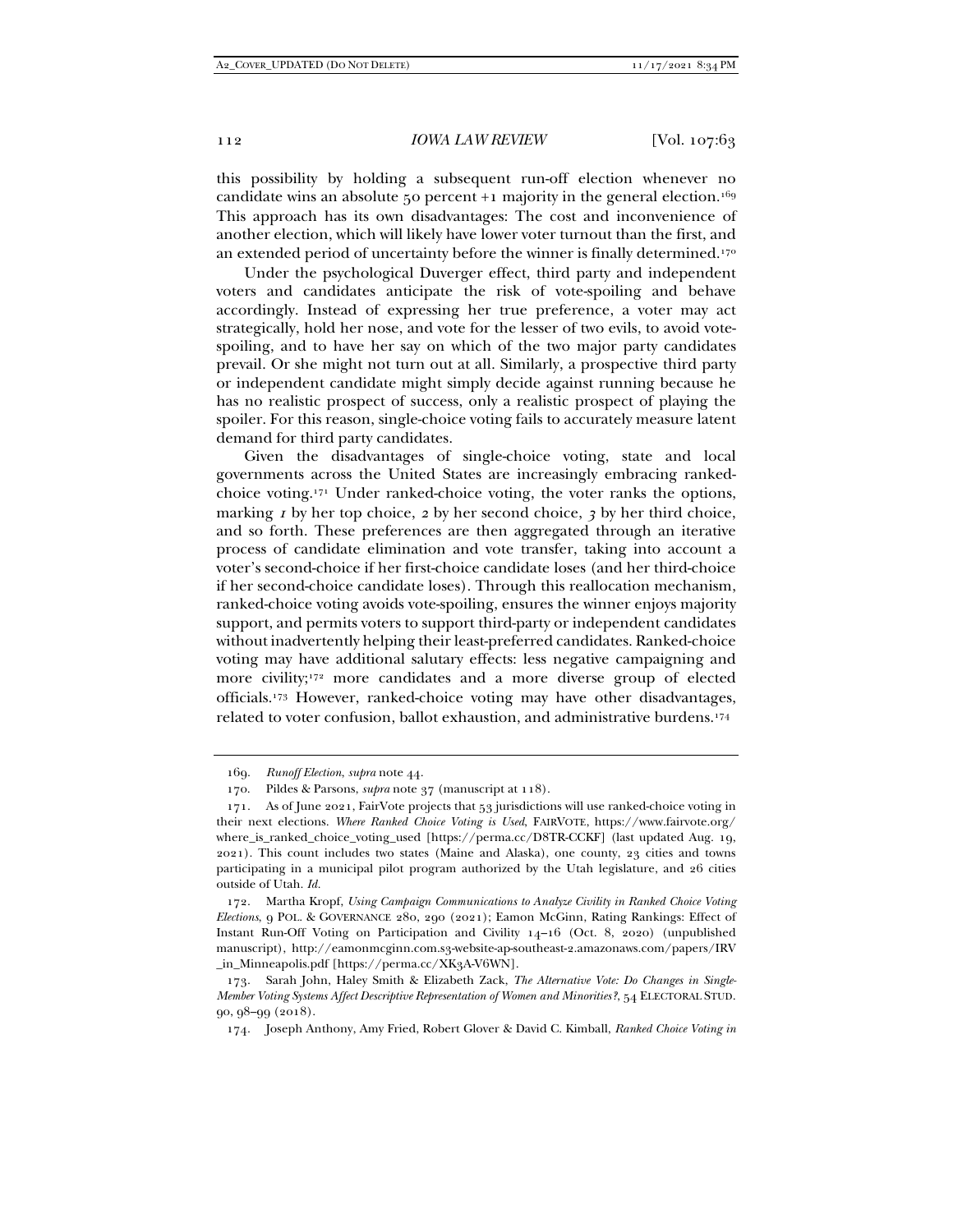The motivating objective of MM2 is to accomplish two-party structural countermandering: eliminate gerrymandering and associated pathologies while maintaining two-party legislative majoritarianism and personal, geographic representation via single-seat electoral districts. MM2 can perform this function without any ranked-choice voting, relying solely on single-choice voting in both the nominal and list tiers. MM2's nominal tier single-seat district elections can use single-choice voting with a plurality (or majority) electoral formula, just like states do now under AES. The two-vote version of MM2 can similarly use single-choice voting for the list vote, asking each voter to indicate the single political party she most prefers. Election officials can then simply ignore ballots cast for third parties, and compute the vote totals for the top two parties. With the vote linkage approach I advocate for *supra*, election officials can simply ignore ballots cast for third party or independent candidates, and compute the vote totals for candidates affiliated with the top two parties.

However, ranked-choice voting may enhance MM2 by avoiding votespoiling and vote-splitting, allowing voters to express their true preferences, boosting voter turnout and external efficacy, reducing negative campaigning and polarization, and promoting more civility, candidate entry, and chamber diversity. I suspect these benefits outweigh ranked-choice voting's costs. If so, I support implementing MM2 with ranked-choice voting.

For MM2's nominal tier single-seat district elections, ranked-choice voting would operate just as described above. For the allocation of MM2's list tiers, ranked-choice voting could be used to account for every voter's preference between the top two parties, even those voters who most prefer third parties, third-party candidates, or independent candidates. As explained above, I propose a two-vote version of MM2 with vote linkage. Under this approach, list seats are allocated to align, for each of the top two parties, overall seat share with overall vote share, and overall vote share takes into account both the list vote for each party and the nominal vote for each party's candidates. In the ranked-choice vote version of MM2, use the eliminate-andtransfer process to aggregate over voter's preferences. To determine the list vote for each of the top two parties, keep eliminating the party with the fewest list votes and transferring that party's ballots until only two parties remain with list votes. To determine the nominal vote for each of the top two parties, perform an analogous process of elimination and transfer, ignoring votes for independent candidates and otherwise treating a vote for a candidate as a vote for that candidate's party, until only two parties remain with nominal votes.

If MM2 is implemented with ranked-choice voting, I suggest election officials make public the vote tallies at each stage of the process. This promotes transparency, but also provides an objective measure of the latent demand for third parties and third-party candidates.

*Maine from the Perspective of Local Election Officials*, ELECTION L.J. (forthcoming 2021); Craig M. Burnett & Vladimir Kogan, *Ballot (and Voter) "Exhaustion" Under Instant Runoff Voting: An Examination of Four Ranked-Choice Elections*, 37 ELECTORAL STUD. 41, 47 (2015).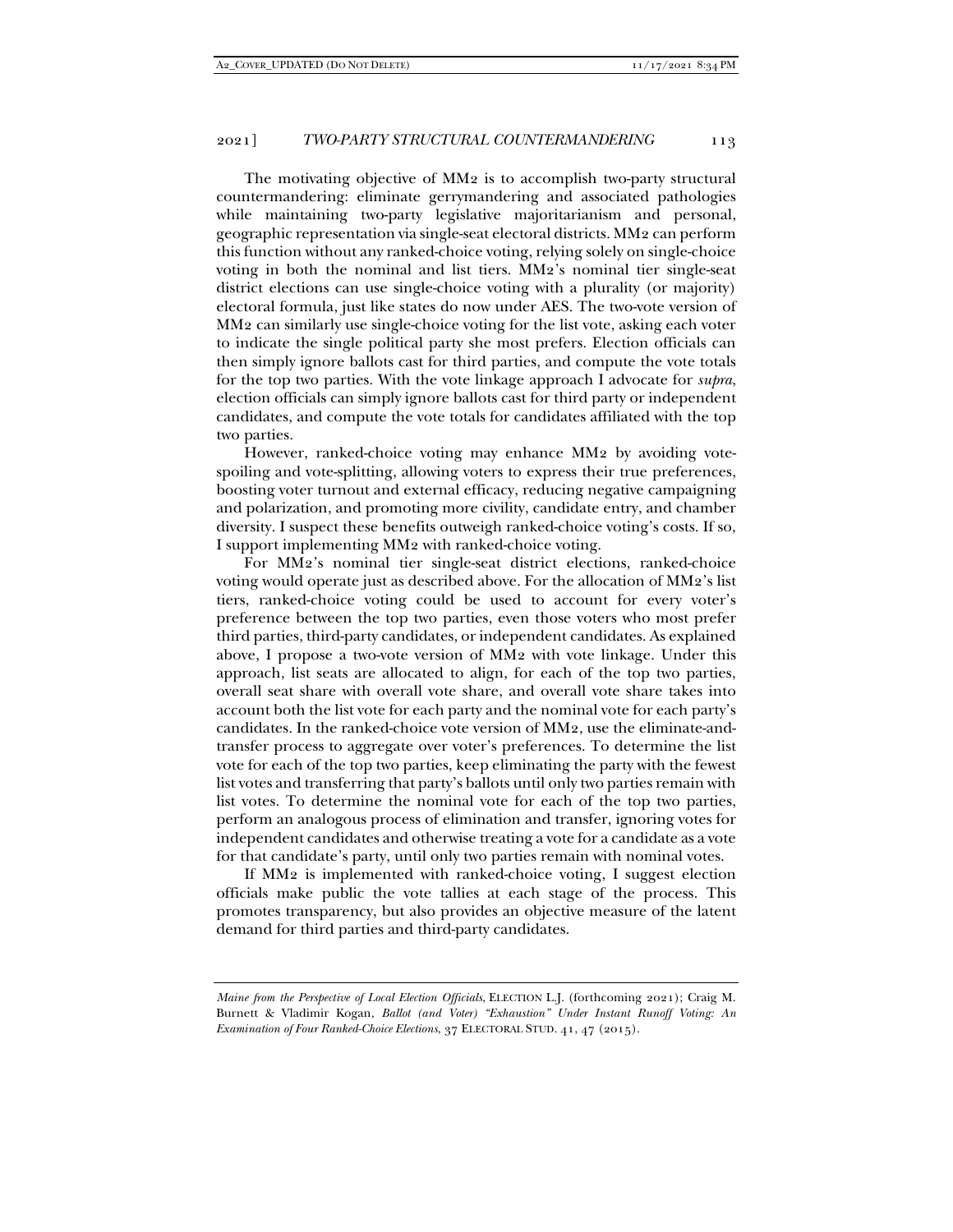#### IV. CONCLUSION

Electoral system reform is a big ask, and may prove to be a Sisyphean effort. For this reason, anyone proposing to change a long-used electoral system bears the burdens of production and persuasion, and the standard of proof should be commensurate with the scope of the relief requested. The alternative system must be presented with sufficient detail to facilitate rigorous scrutiny, and the system must withstand that scrutiny. It is not enough to show that the current system has flaws or that the proposed system might offer advantages. The current system's flaws must be so profound, and the proposed system's advantages so compelling, that it is worth investing in the reform effort, and pushing the boulder up the hill. That is precisely the claim I mean to make. The current system profoundly disserves American democracy. A strategy of constraint is insufficient. MM2 would be a gamechanger. And the game must change. I hope this Article has succeeded in persuading the reader of these claims, or at least providing enough support to survive a motion to dismiss.

If so, there is much more to consider, which I hope to address in future work. In which state might a push for MM2 prove most successful? Michigan comes to mind. It has recently experienced egregious partisan gerrymanders that produced vote-seat inversions.175 And Michiganders can use the initiative process to change the electoral system directly, bypassing the legislature.176 Indeed, they used this process in 2018 to adopt an independent redistricting commission.177 Another possibility is Idaho, a state so deep red that MM2 would not threaten Republican control, and one of the few states where the legislature itself established a bipartisan redistricting commission.178

This Article has focused on state legislative chambers. In a subsequent piece, I plan to explore prospects for MM2 in congressional elections. In this context, the number of seats is much smaller, exhibits far greater inter-state variation, and is quite likely fixed—unless Congress decides to expand the size of the House of Representatives for the first time in almost a century.179 This

 <sup>175.</sup> *See generally* League of Women Voters of Mich. v. Benson, 373 F. Supp. 3d 867 (E.D. Mich. 2019), *vacated sub nom.;* Chatfield v. League of Women Voters of Mich., 140 S. Ct. 429 (2019) (providing an example of a case addressing partisan gerrymandering in Michigan). In 2018, Republicans won the Michigan House and Senate even though Democrats got more votes and a Democrat won the governorship. Jonathan Oosting, *Why Democrats Won More Votes, but GOP Won More Legislative Seats in Michigan*, DETROIT NEWS (Nov. 20, 2018, 5:30 AM), https://www. detroitnews.com/story/news/local/michigan/2018/11/20/democrats-republicans-michiganlegislature-realignment/2005251002 [https://perma.cc/A47V-5BRG].

 <sup>176.</sup> MICH. CONST. art. II, § 9; *id.* art. XII, §§ 1–4.

 <sup>177.</sup> Paul Egan, *Michigan Voters Approve Anti-Gerrymandering Proposal 2*, DETROIT FREE PRESS (Nov. 7, 2018, 5:23 AM), https://www.freep.com/story/news/politics/elections/2018/11/06/ proposal-2-michigan-gerrymandering/1847078002 [https://perma.cc/S63H-M52H].

 <sup>178.</sup> Danielle M. Strollo, Note, *Fair Reforms for Idaho's Reapportionment Commission*, 56 IDAHO L. REV. 295, 297 (2020).

 <sup>179.</sup> *See generally* CAROLINE KANE, GIANNI MASCIOLI, MICHAEL MCGARRY & MEIRA NAGEL, FORDHAM U. SCH. L., WHY THE HOUSE OF REPRESENTATIVES MUST BE EXPANDED AND HOW TODAY'S CONGRESS CAN MAKE IT HAPPEN (2020), https://www.fordham.edu/download/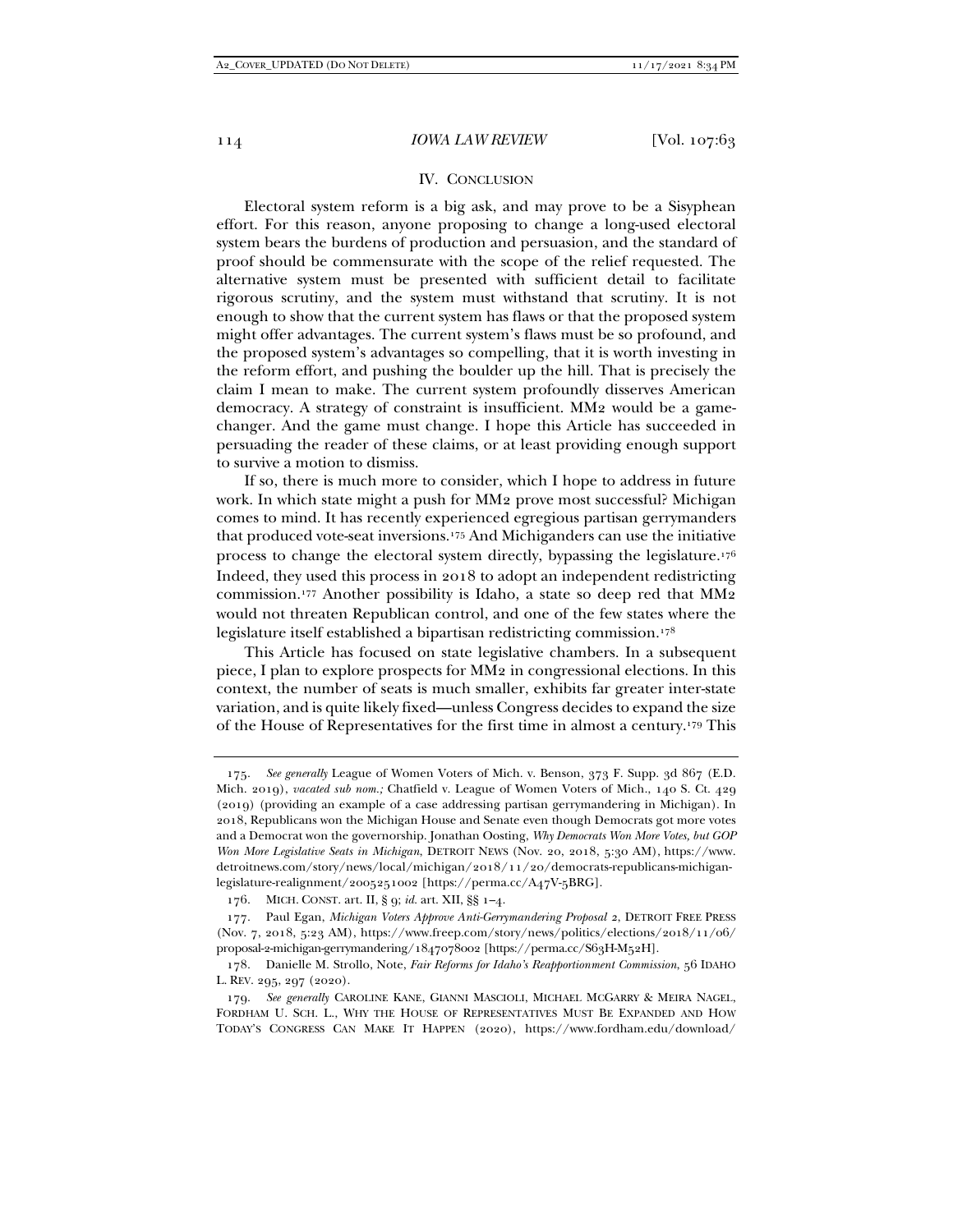means that a state can only implement MM2 for its congressional delegation by converting some nominal seats into list seats, thereby expanding the (population and area) size of each single-seat district, potentially disrupting pre-existing majority-minority districts, and likely pitting incumbents against each other.180 And MM2 needs some minimum number of seats overall, so it can convert enough nominal seats into list seats to accomplish structural countermandering through compensatory list seat allocation. However, MM2 generally requires fewer seats than MMP, because it only seeks vote-seat proportionality for the top two parties rather than vote-seat proportionality for every party. And something like ten seats might do the trick. For example, in the 2010 cycle, North Carolina had 13 seats in the House of Representatives.181 Imagine North Carolina had implemented MM2 for congressional elections by converting three of its 13 seats into list seats. This would have prevented majority-minority vote-seat inversion unless the mapmaker had somehow drawn a partisan gerrymander so egregious that it gave the party with minority vote share seven out of ten nominal seats.<sup>182</sup> This suggests that MM2 could work, at least for more populous states with larger congressional delegations. Note that the 17 most populous states have at least nine House Representatives, and they collectively account for 305 of the chamber's  $435$  seats, i.e., over 70 percent.<sup>183</sup>

MM2 reflects normative and predictive intuitions about the U.S. electoral and party systems: electoral system reform is imperative, because AES is so pathological and so resistant to intra-schema constraint; but electoral system reform is only possible within the confines of the prevailing party system, because elites invested in the two-party system will successfully defeat any reform that threatens it. If these intuitions are correct, the only way forward is to maintain the party system but change the electoral system—to depathologize the two-party system. MM2 does just that. It maintains geographic representation and two-party, legislative majoritarianism. But it uses structural countermandering to achieve a better two-party electoral

downloads/id/14402/Why\_the\_House\_Must\_Be\_Expanded\_\_\_Democracy\_Clinic.pdf [https:// perma.cc/N9WB-GTAW] (providing nine reasons as to why the House of Representatives must be expanded).

 <sup>180.</sup> *See supra* Section III.B.1.

 <sup>181.</sup> For the 2020 cycle, North Carolina will have 14 seats. *See 2020 Census: Apportionment of the U.S. House of Representatives*, U.S. CENSUS BUREAU (Apr. 26, 2021), https://www.census.gov/ library/visualizations/2021/dec/2020-apportionment-map.html [https://perma.cc/S7BH-HCPQ].

 <sup>182.</sup> North Carolina Representative David Lewis explicitly supported "draw[ing] the map[s] to give a partisan advantage to 10 Republicans and 3 Democrats because he [did] not believe it would be possible to draw a map with 11 Republicans and 2 Democrats." Common Cause v. Rucho, 318 F. Supp. 3d 777, 808 (M.D.N.C. 2018) (alterations omitted), *vacated*, 139 S. Ct. 2484  $(2019).$ 

 <sup>183.</sup> *Directory of Representatives*, U.S HOUSE OF REPRESENTATIVES, https://www.house.gov/ representatives [https://perma.cc/Q57Y-S[57] (last updated Aug. 20, 2021) (Arizona (9); California (53); Florida (27); Georgia (14); Illinois (18); Indiana (9); Massachusetts (9); Michigan (14); New Jersey (12); New York (27); North Carolina (13); Ohio (16); Pennsylvania (18); Tennessee (9); Texas (36); Virginia (11); Washington (10)).